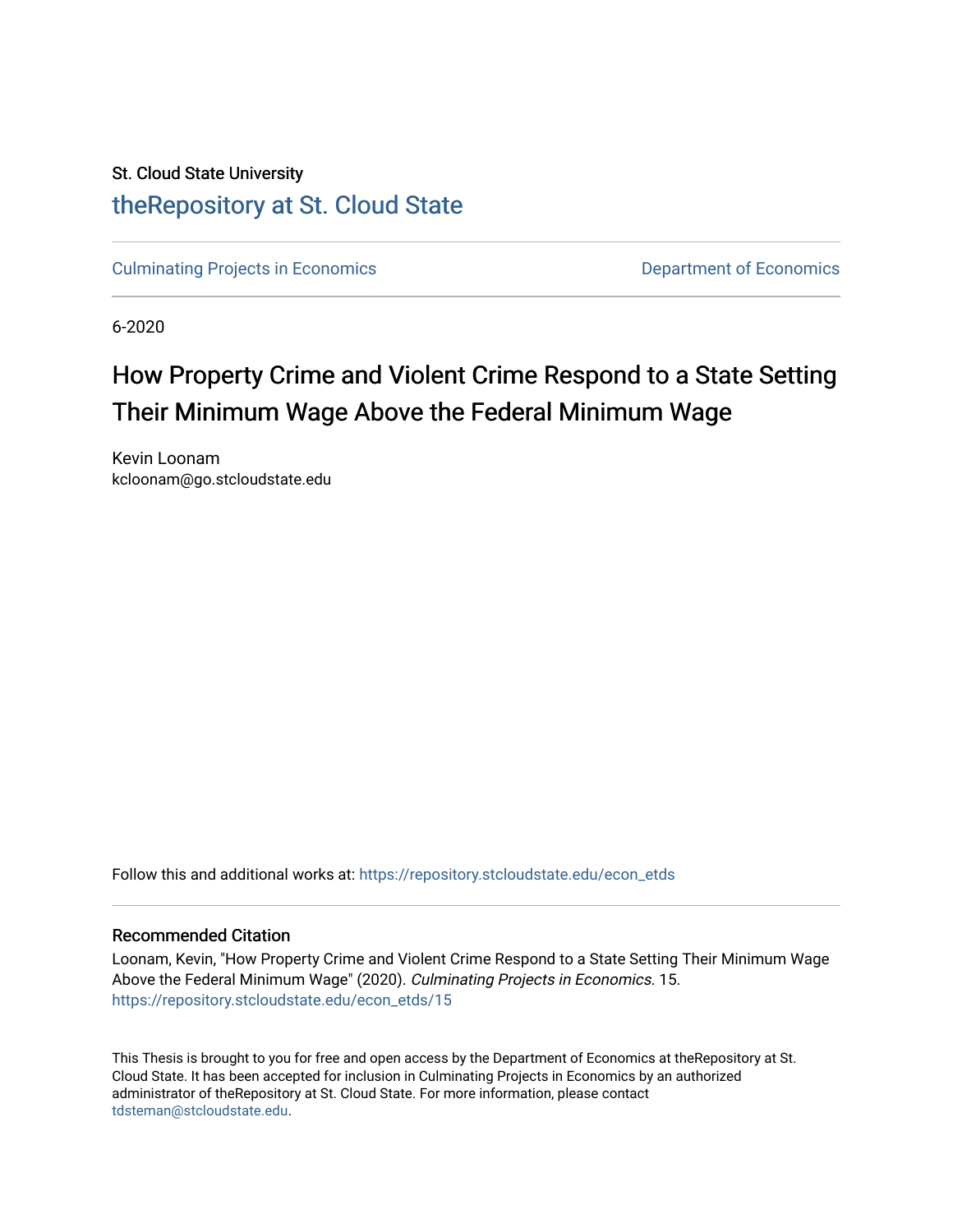## **How Property Crime and Violent Crime Respond to a State Setting Their Minimum Wage**

## **Above the Federal Minimum Wage**

by

Kevin Loonam

## A Thesis

Submitted to the Graduate Faculty of

St. Cloud State University

in Partial Fulfilment Requirements

for the Degree of

Master of Science

in Applied Economics

June, 2020

Committee Members: Kenneth Rebeck, Chairperson Patricia Hughes Richard A. Sundheim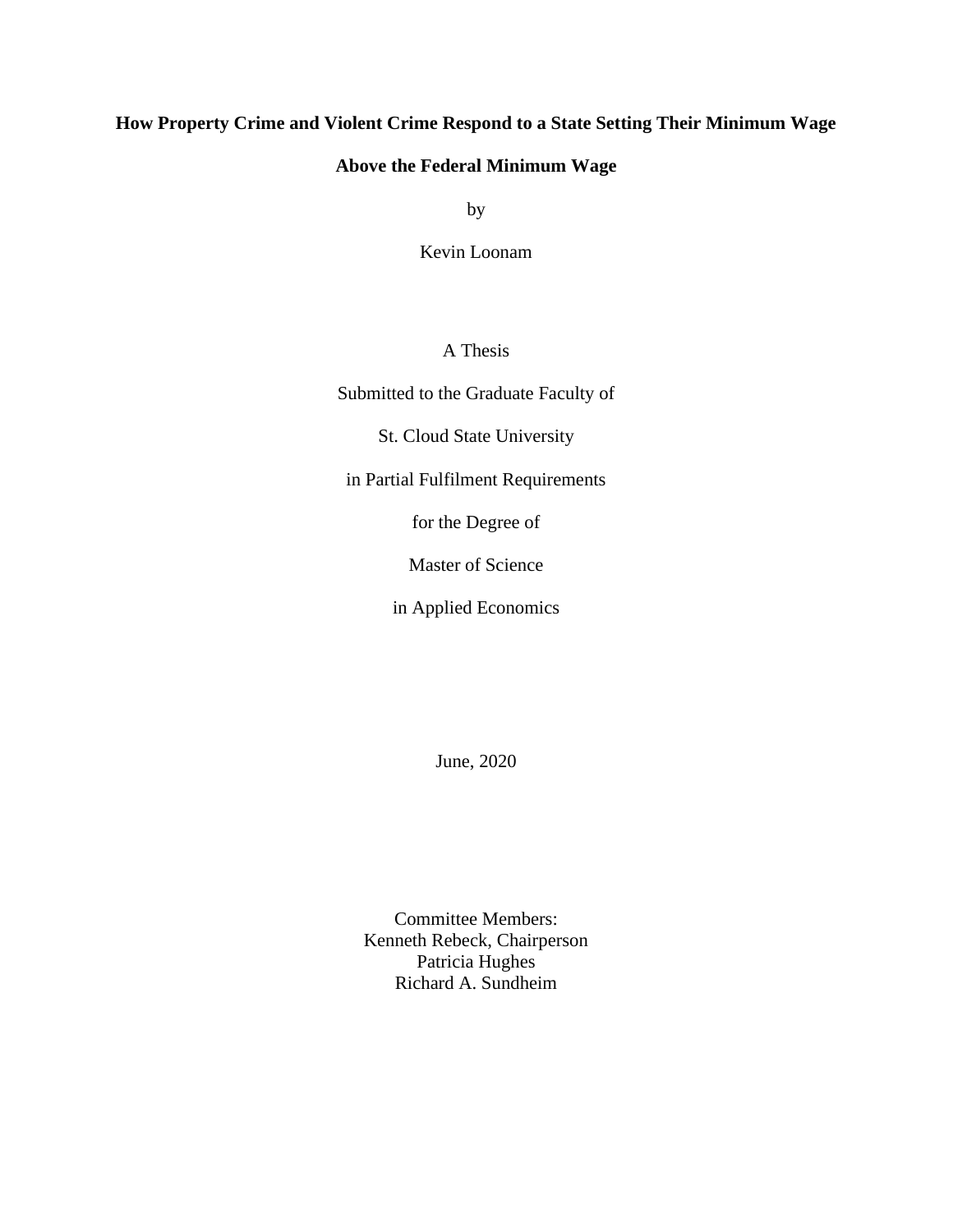#### **Abstract**

Labor market conditions are known to be an important factor for determining crime rates. This is why policy makers suggest increasing the minimum wage can help reduce crime. The argument is based on the assumption that raising the minimum wage will not have undue negative employment effects and result in improving the legitimate labor market by enticing those who would commit crimes to enter the legitimate labor market. Using a cross-section of the 50 states, this study examines overall youth property crime and overall youth violent crime from the 2000-2016 Uniform Crime Reports (UCR) to determine what effect there is from a state setting their minimum wage above the federal minimum wage. I additionally examine the individual categories of youth property crime and youth violent crime to see if they behave similarly to the overall indices. My models use fixed effects panel estimation. There is a statistically significant negative effect from a state setting their minimum wage above the federal minimum wage on overall property crime and three of its categories. One category of property crime and one category of violent crime show a statistically significant positive effect from a state setting their minimum wage above the federal minimum wage. Overall violent crime and three of its categories do not show a statistically significant effect from a state setting their minimum wage above the federal minimum wage.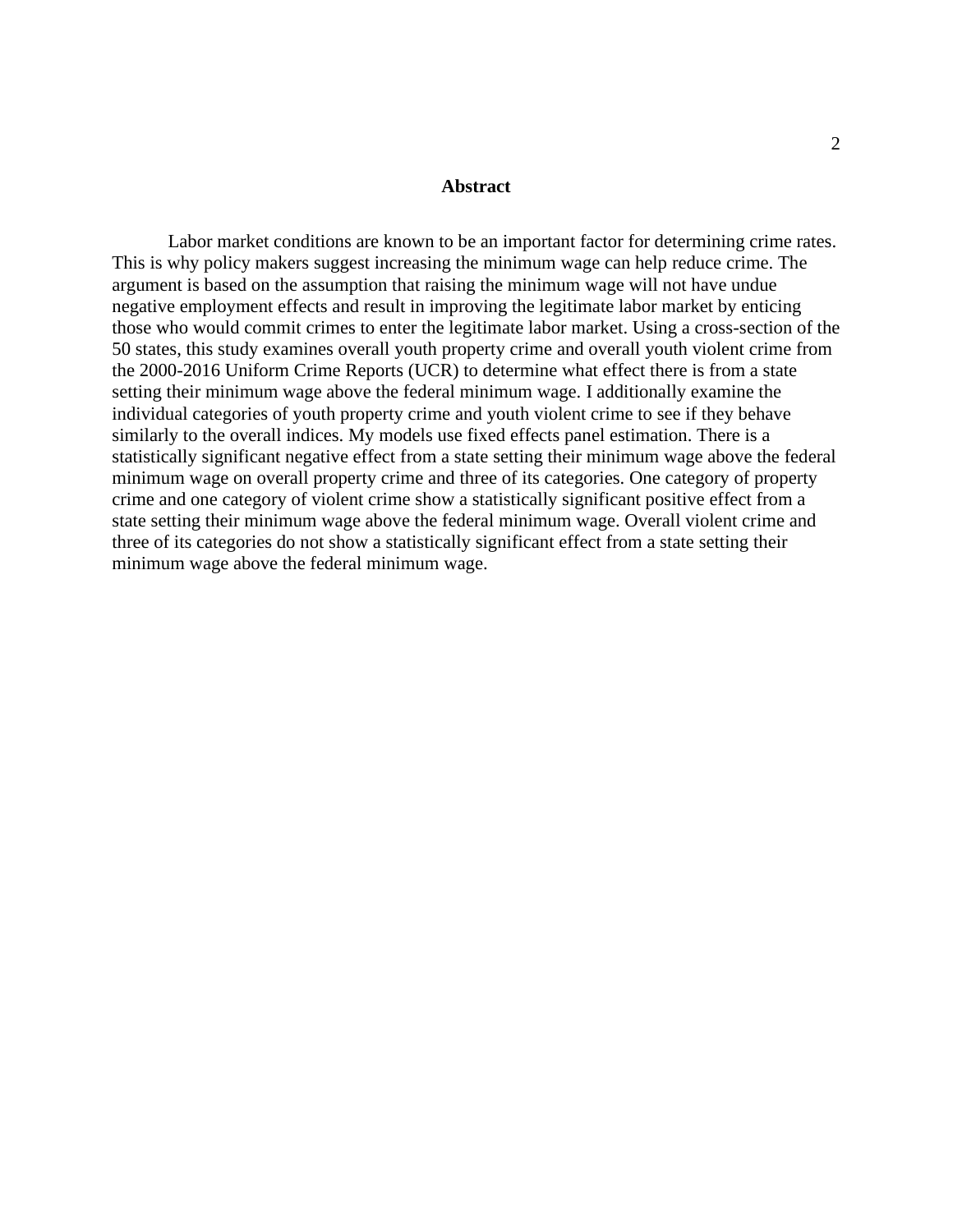#### **Acknowledgements**

I want to express my deepest gratitude for the knowledge imparted and guidance provided by my committee. Dr. Rebeck, Dr. Hughes and Dr. Sundheim gave me the skills and support needed to overcome the challenges of this project.

I want to thank my fellow students at St. Cloud State University for aiding me through my educational journey. Studying with them was a great aid to my understanding the material being taught.

Finally, I want to thank my family in supporting my move to St. Cloud from Houston. They understood it would be a shock moving to a place with long cold winters from a place where winter might happen once every few years. Because of this, they made sure I had everything I needed to survive such a transition.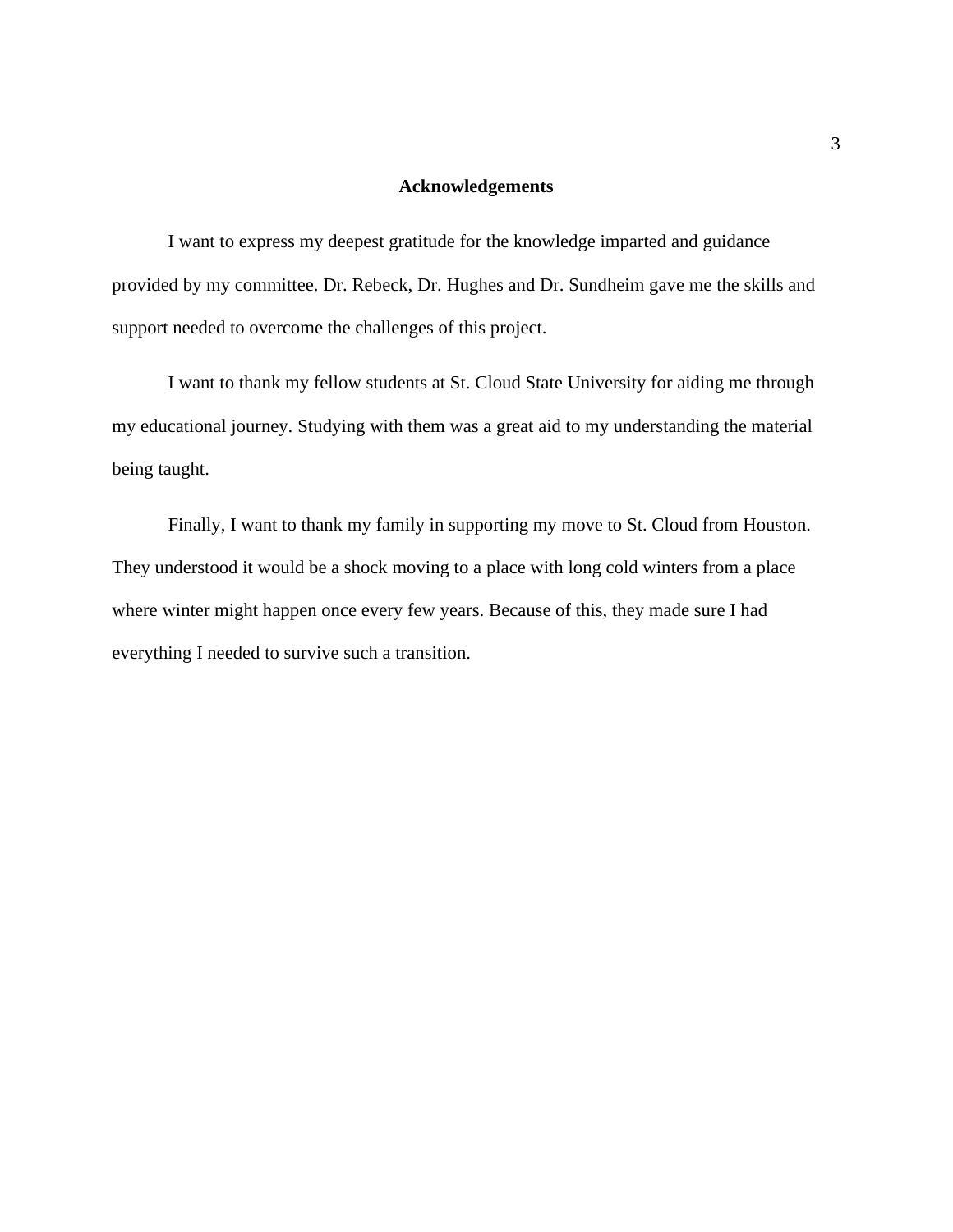# **Table of Contents**

| Chapter |
|---------|
|         |
|         |
|         |
|         |
| 5.      |
|         |
|         |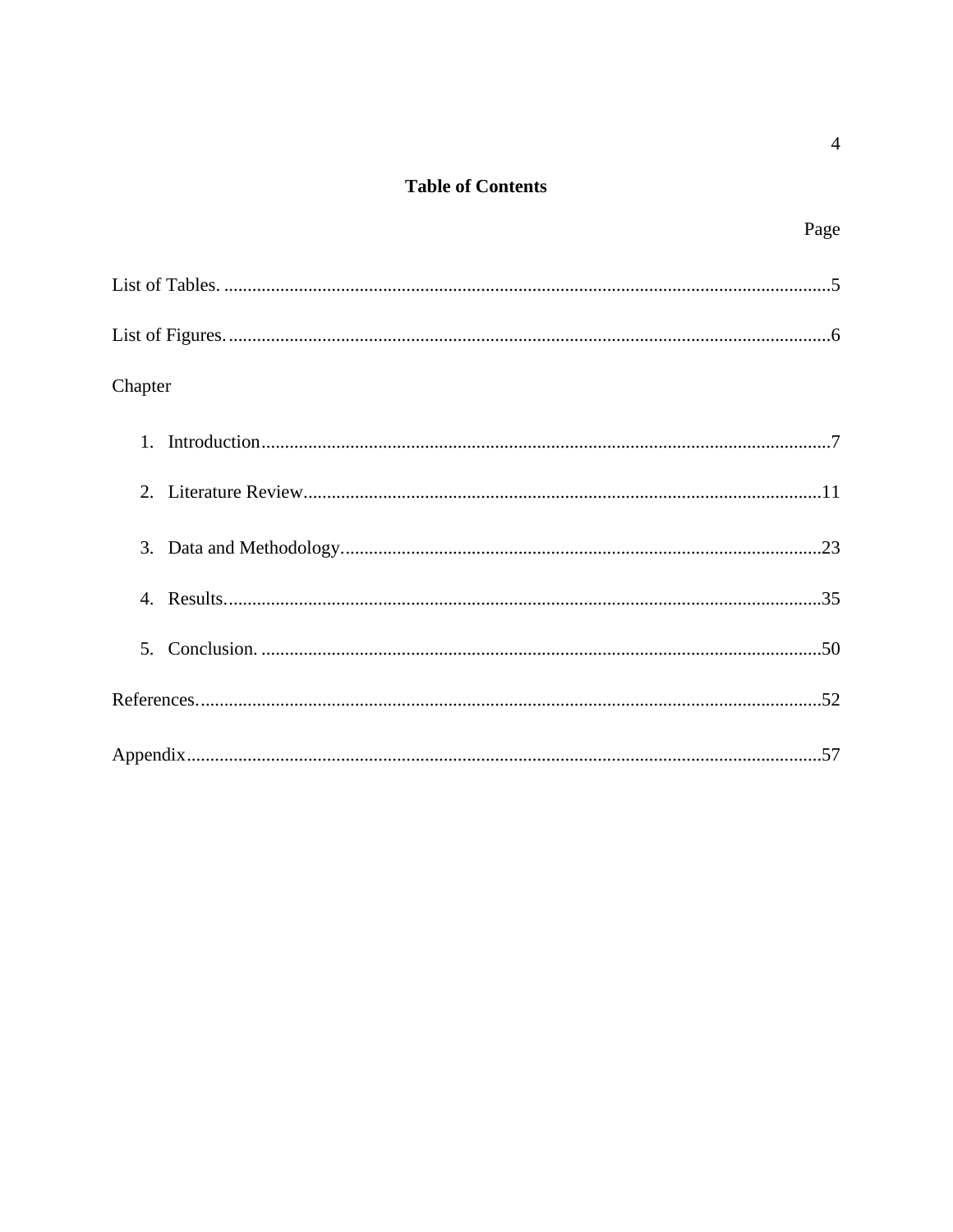# **List of Tables**

| Table                                                                           | Page |
|---------------------------------------------------------------------------------|------|
| 3.1 Comparison of Means Based on State Minimum Wage for Youth Property Crimes28 |      |
| 3.2 Comparison of Means Based on State Minimum Wage for Youth Violent Crimes29  |      |
|                                                                                 |      |
|                                                                                 |      |
|                                                                                 |      |
|                                                                                 |      |
|                                                                                 |      |
|                                                                                 |      |
|                                                                                 |      |
|                                                                                 |      |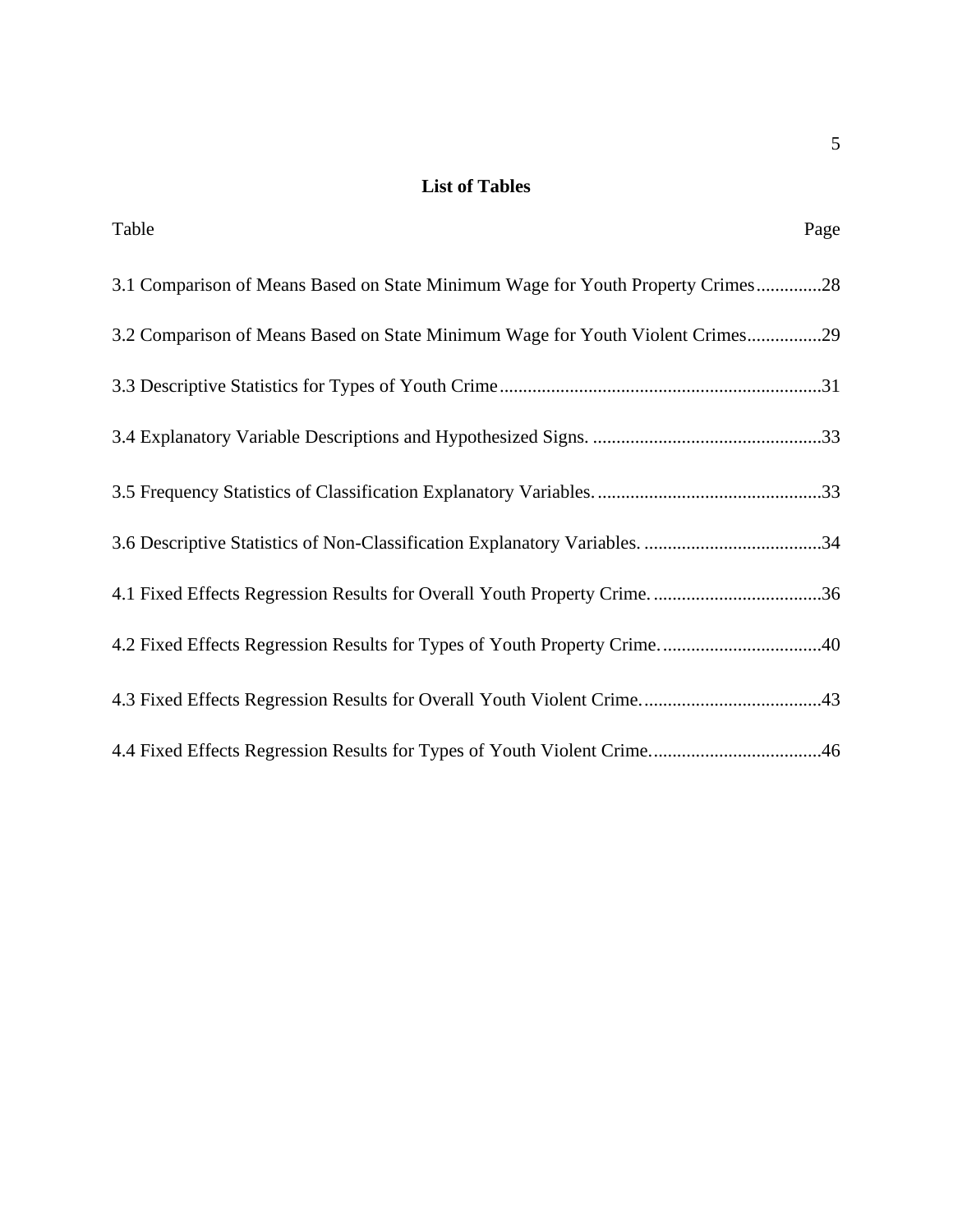# **List of Figures**

| Figure | Page |  |  |
|--------|------|--|--|
|        |      |  |  |
|        |      |  |  |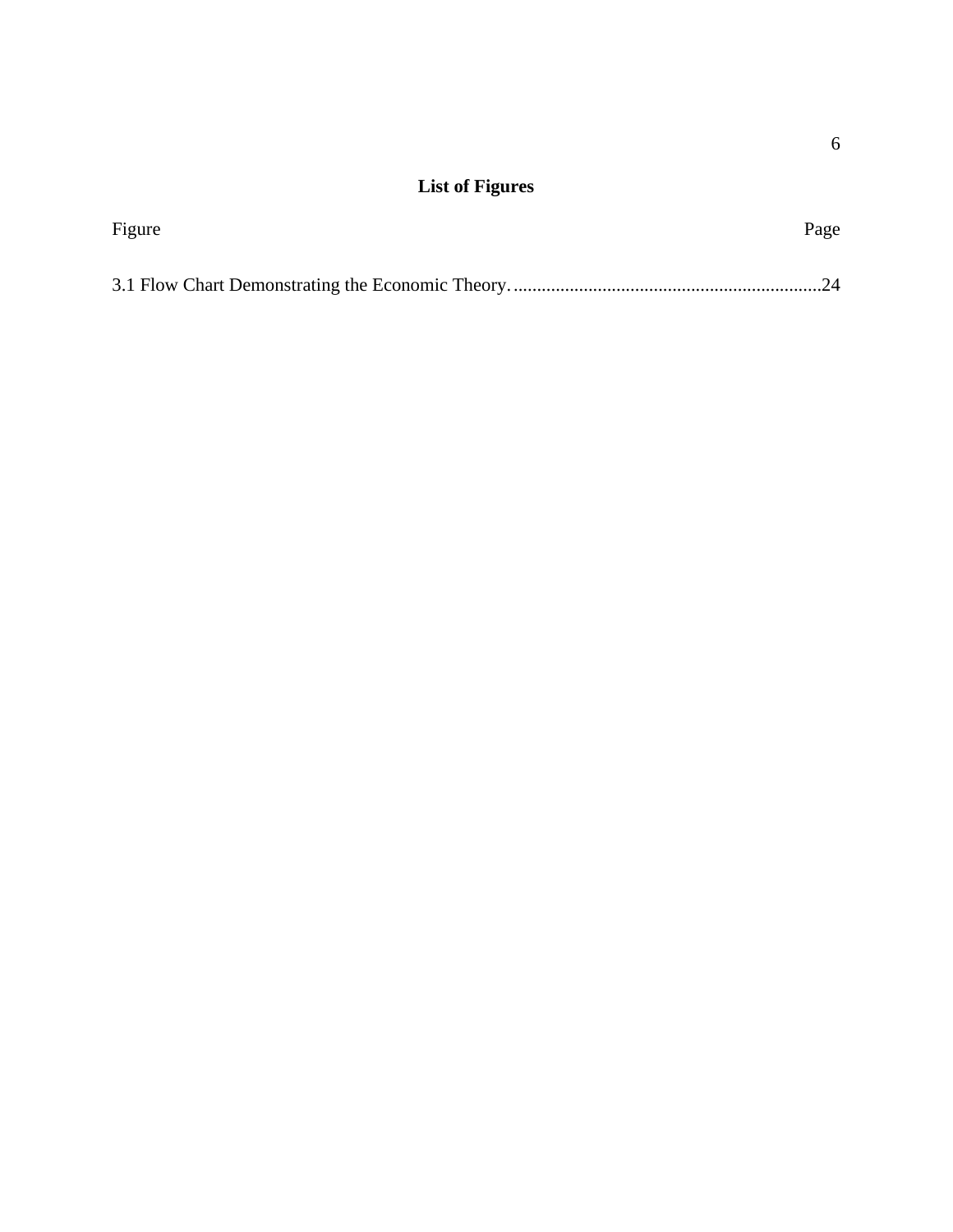#### **Chapter 1: Introduction**

Crime is an ever-present aspect of society that has existed for as long as humans have. From Ancient Rome to Native American tribes, groups have established rules to govern the social order and people have broken those rules. Modern politicians, just like those who governed before them, are faced with this constant issue.

There is no single factor that determines crime rates. They are subject to a wide array of factors, which means that policy makers can take a number of actions towards reducing the amount of crime. More obvious measures are those that seek to directly control crime. Increasing incarceration or the number of police have both shown to be effective measures for reducing crime rates (Levitt, 2004). Unfortunately, there is a glaring issue with implementing such policy. Police and prisons are quite expensive and impose serious budgeting constraints. For instance, in 2012 the average cost of housing a single inmate in the United States was over \$29,000 a year (Kearney et al., 2014). Increasing the number of inmates housed by any significant amount is quite a burden to pass on to taxpayers.

Direct crime control measures are not the only measures to have a known impact on crime. Education also shows to have a relationship with crime rates, and thus can be a viable policy option for reducing crime. Machin and Meghir (2004) find that educational attainment has a negative relationship with crime rates. Education though, as with direct crime control measures, will impose serious budgetary constraints.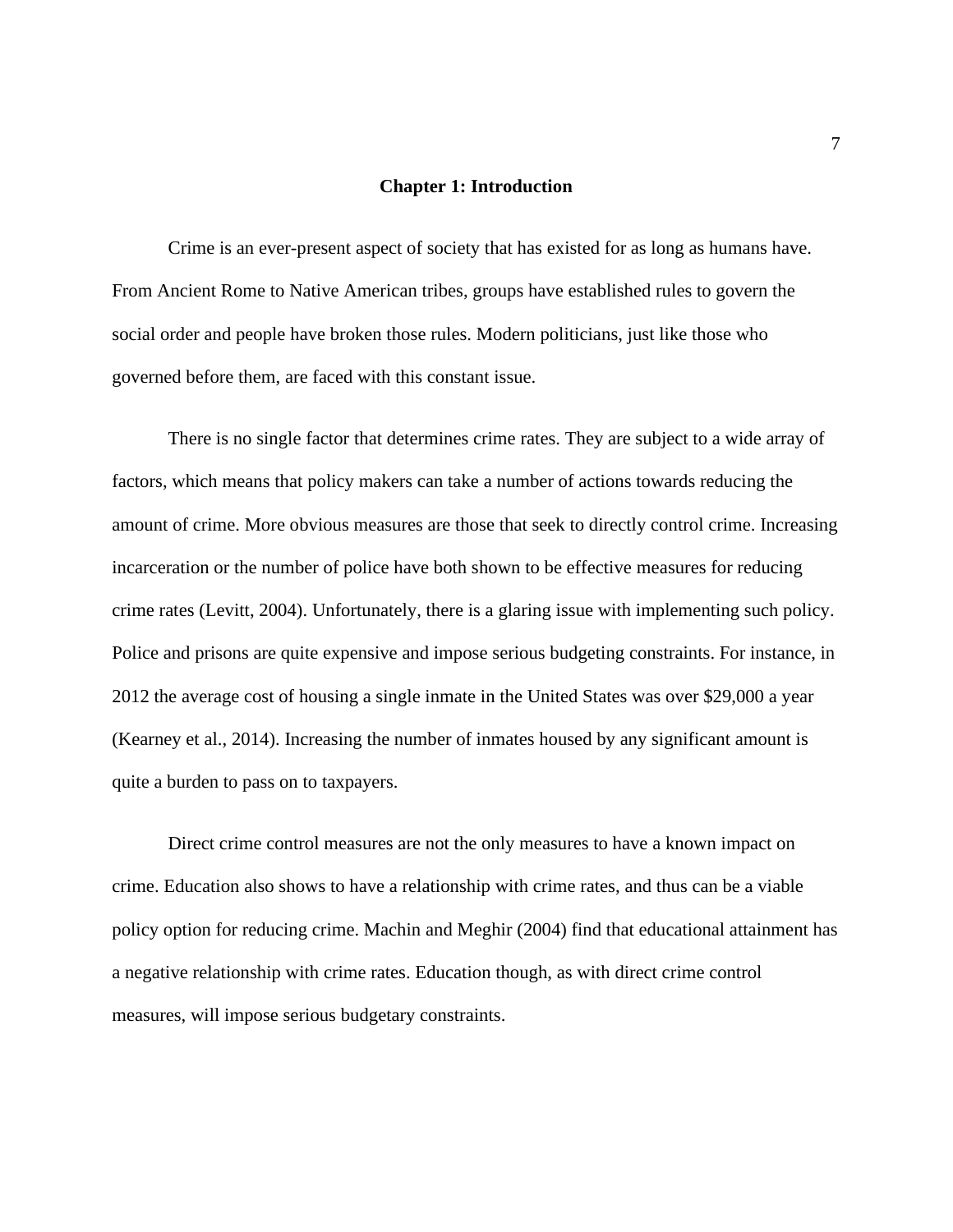With a mind towards maintaining balanced budgets, policy makers have grown fond of suggesting policies that impact labor market conditions as measures that can aid in crime reduction. This is because there is a known relationship between labor market conditions and criminal behavior. Mustard (2010) finds that people's propensity to engage in criminal activity is negatively related to employment opportunity. It is also known that a negative relationship exists between wages and crime rates (Gould et al., 2002). This is why policy that impacts the labor market is enticing to policy makers.

One policy measure that affects labor market conditions and has very little implications for budgeting is minimum wage policy. Already this policy is quite popular amongst politicians, partially because of its impact on criminal activity. In recent years many states and cities have raised their minimum wage to the point that over half of the states now have minimum wages higher than the federal minimum wage. Many of the politicians that have pushed for these increased minimum wages have espoused that the increase will help alleviate crime. The logic behind this is due to the fact that the minimum wage has the greatest impact on youth and unskilled workers, the two groups most likely to commit crimes.

The issue with using the crime reduction argument as a reason to increase the minimum wage is that economic theory alone has trouble telling us how the minimum wage will shift crime rates. This is because the minimum wage is known to have two effects when it comes to impacting crime. One effect is the unemployment effect, which relates to labor demand. When the minimum wage is increased, the cost for unskilled labor rises for firms. This leads to less demand for unskilled labor, which results in a displacement of workers or a reduction in their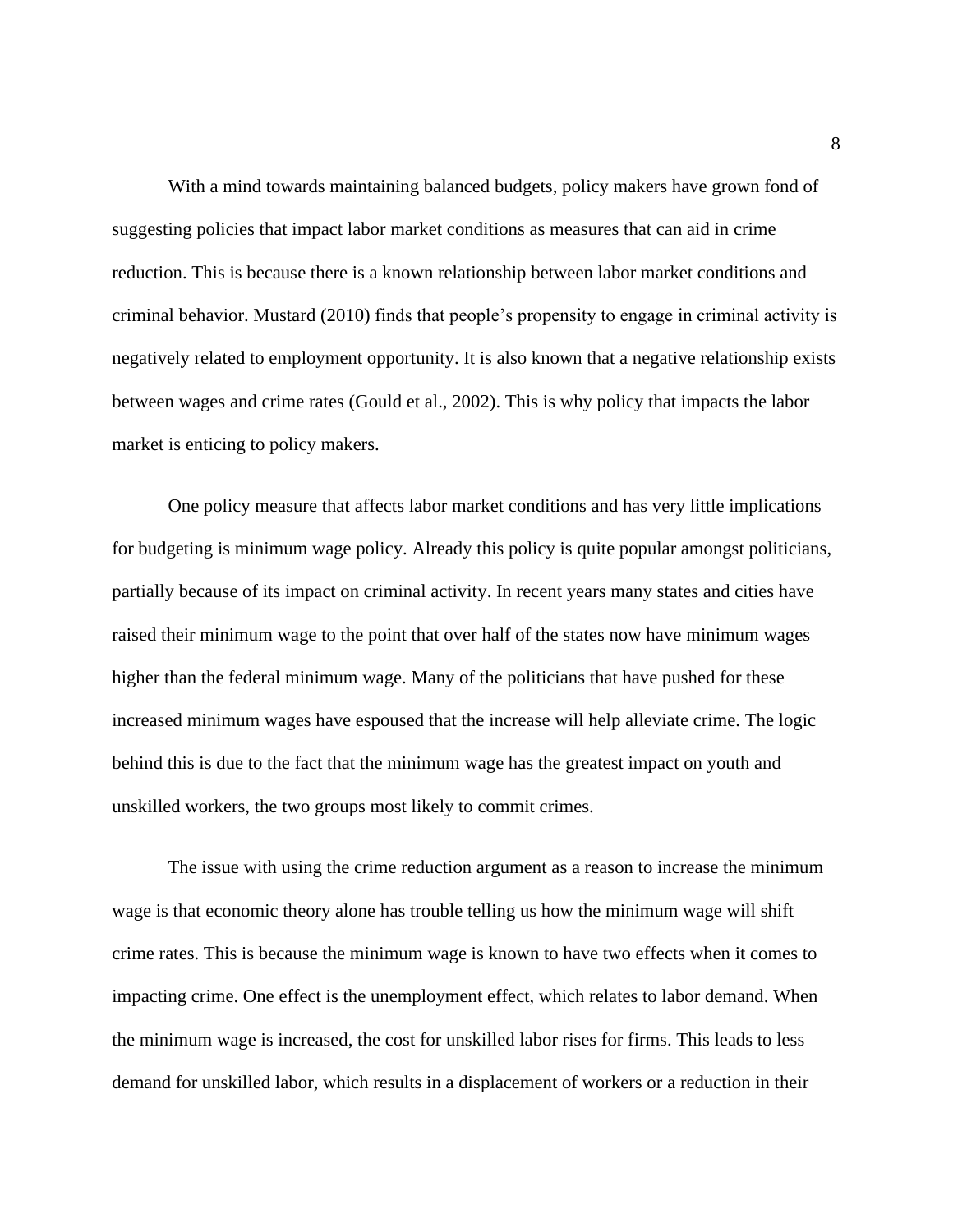hours worked. These workers lose income and consequently have more time and economic need to commit crimes. The other effect is the wage effect. As the minimum wage rises, income rises for those people that are legitimately employed. This rise in income for legitimate employment will cause some people who weren't participating in the legitimate labor market to seek entry into it. It also makes it less likely that those who were already working will seek to engage in criminal activity. These two effects act in opposition to each other, and this is why it is difficult for economic theory to tell us what effect the minimum wage has on crime rates.

I examine youths aged 16 to 24 across a cross section of the 50 states over the years 2000 through 2016 to examine the direct effect of the minimum wage on the youth violent crime index, youth property crime index and the individual crime categories that make up the two indices. My crime data represents total youth arrests per year per 100,000 population. I classify the states based on whether they use the federal minimum wage, which is currently \$7.25 an hour, or a higher minimum wage to determine what impact there is on crime from a state setting their minimum wage above the federal minimum wage. The results show that youth property crime experiences the greatest impact from changing the minimum wage. The youth property crime index and three of its categories experience a measurable decrease from a state setting their minimum wage above the federal minimum wage. For these types of crime, the wage effect appears stronger than the unemployment effect. One type of youth property crime and one type of youth violent crime experience a measurable increase from a state setting their minimum wage above the federal minimum wage. For these types of crime, the unemployment effect appears stronger than the wage effect. The study does not show minimum wage having any effect on the youth violent crime index or three of its categories.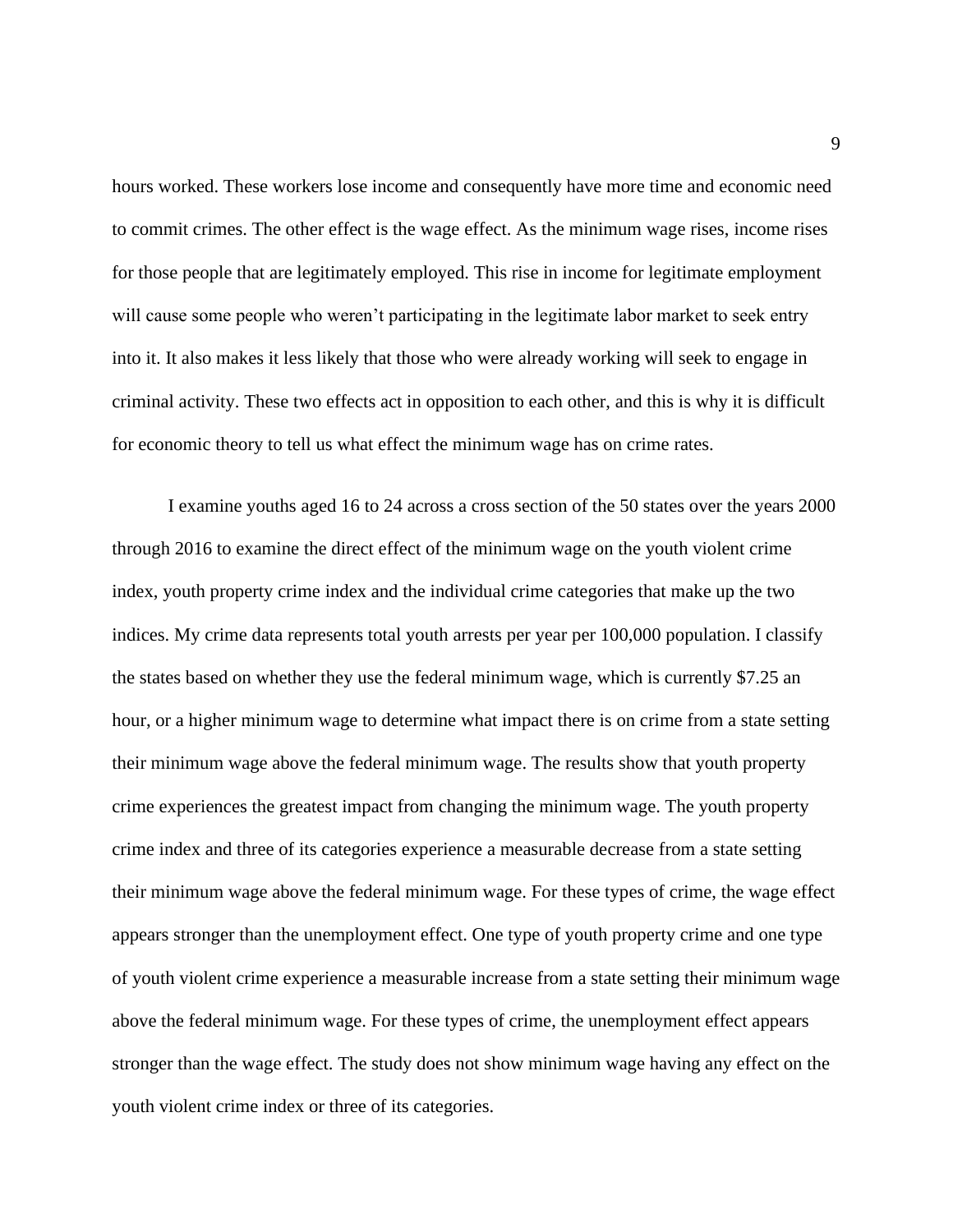Chapter 2 of my paper provides a discussion of existing research on the various factors that are known to impact crime rates and the two effects that minimum wage has on crime. I then describe how my research adds to the existing research on the topic of minimum wage and crime. In Chapter 3 I present the full theoretical model of how minimum wage impacts crime rates. I also provide a discussion of the data used in my study, what hypotheses I will be testing and the full details of my empirical regression model. Chapter 4 is a presentation and discussion of the full results obtained from my regression model. I conclude the paper with Chapter 5 by briefly discussing my results with respect to policy and offer suggestions for how future research can build on my study. After the paper I include an appendix which shows the results of my model on total crime and all of the other individual crime categories for the sake of comparison.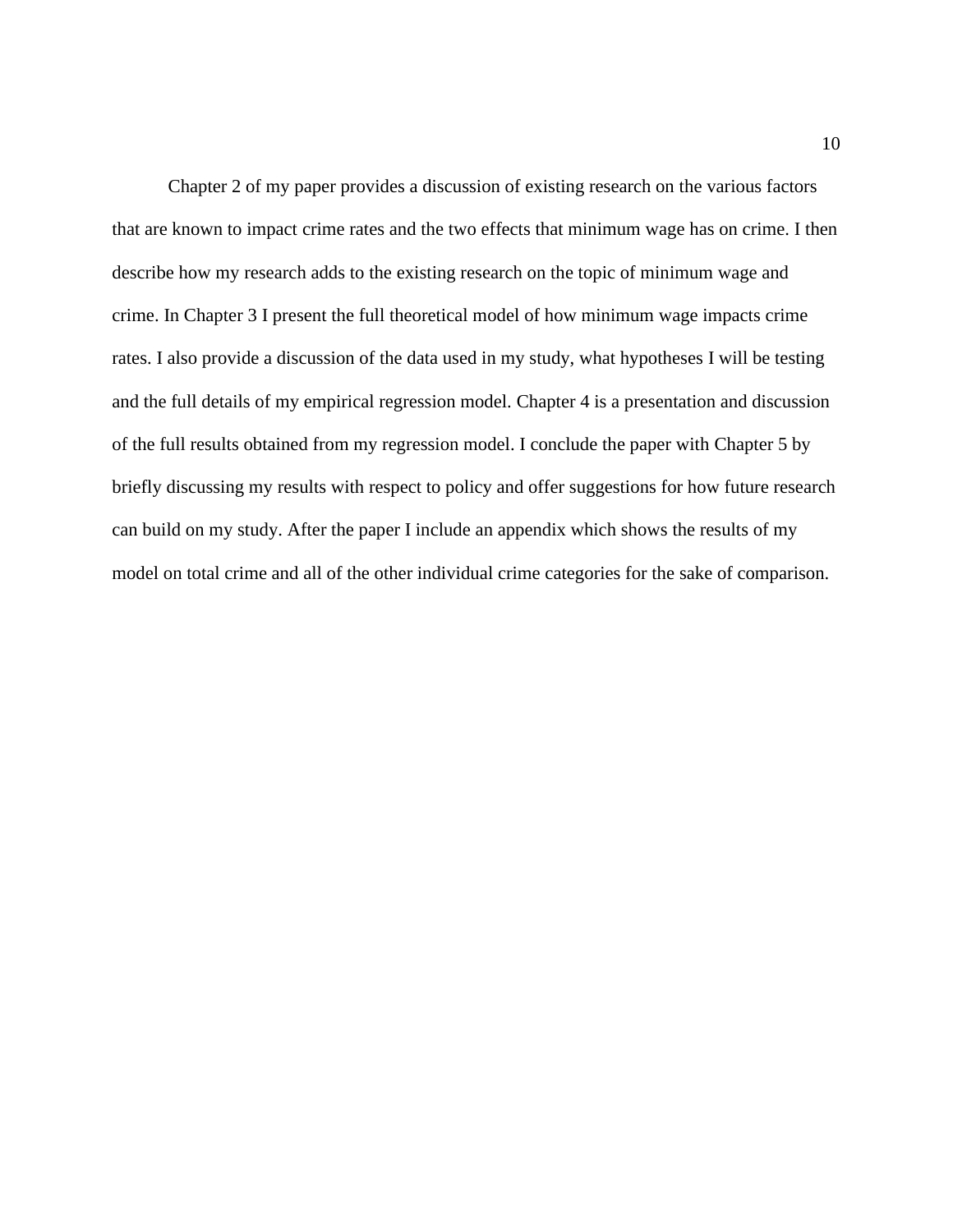#### **Chapter 2: Literature Review**

Crime rates are a result of an amalgamation of many factors. There is not a single cause that can be readily identified as to why crime rates vary across regions and throughout time. Also, what might be an important factor in determining crime rates in one particular region may not show to be an important factor in determining crime rates in a different region. This means that a number of policies can play a role in how crime rates change, and that policies might need to be tailored to specific locales in order to truly have an effect on crime rates. For these reasons, researchers looking into crime have looked at many different things to help policy makers determine the potential impacts of their decisions.

While there might be many factors at play when it comes to the crime rates in an area at a given time, the one factor that is always present is people. People create their desired social order and it is people who violate the social order through criminal activity. Because people are the most important factor for crime, it is very important to consider demographics when examining crime. For example, Heiskanen and Lietonen (2016) examine gender and crime across the globe and find that in all regions of the world, the rate of male suspects is significantly higher than the rate of female suspects. Despite inconsistent reporting across the globe, this result holds for every region they examine in their research. Men consistently show to be suspects at nearly three times the rate of women no matter what part of the globe is being examined. This indicates that regions with higher proportions of males in the population are more likely to experience higher crime rates. This marks gender as an important demographic factor to consider when examining crime. In the United States, another demographic factor that researchers have considered is race.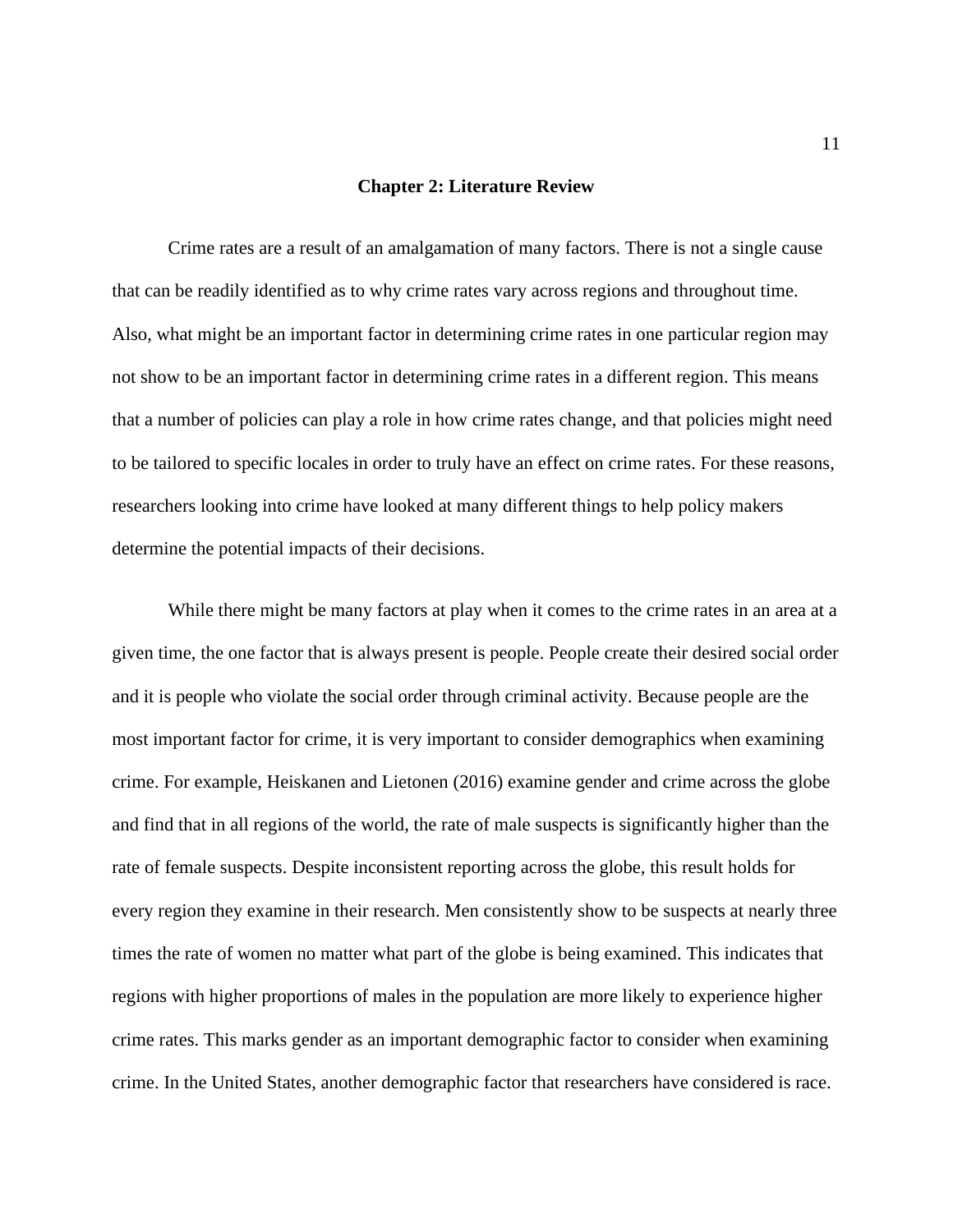A review of crime statistics in the United States finds that racial minorities commit violent crimes at a higher rate (Rosich, 2007). The finding is a bit misleading though, because the review also finds there is a disproportionate representation of minorities in the criminal justice system. This makes the rate appear even greater than it should, but despite this skew there is still clear evidence to support the finding that minorities do commit violent crimes at a higher rate than whites in the United States. These studies show that crime rates are partially determined by who makes up a population.

Because demographics are known to have an impact on crime rates, some studies have looked at the impact of foreign-born population. Research on how the number of foreign-born people impacts crime rates by Cerulli et al. (2018) finds that when the number of foreign-born make up less than 20 percent of a population there is minimal impact on crime rates in an area. When the proportion of foreign-born people crosses 20 percent though, then there is a noticeable rise in crime rates. The research also finds that integration does not seem to play a factor in this effect. Evidence suggests that foreign-born population being economically disadvantaged is the cause of the rise in crime rates. Still, this signifies that immigration policy can have a legitimate effect on crime rates. Policy makers can tailor their immigration policy with the aim of keeping the percentage of foreign-born population below the crime increasing level. They could also tailor policy to mitigate the economic disadvantages.

Most policy implemented for reducing crime rates aims to influence the behavior of the population. This is because there are many policy areas available which influence behaviors related to criminal activity. Some policy actions serve as direct deterrents on criminal behaviors.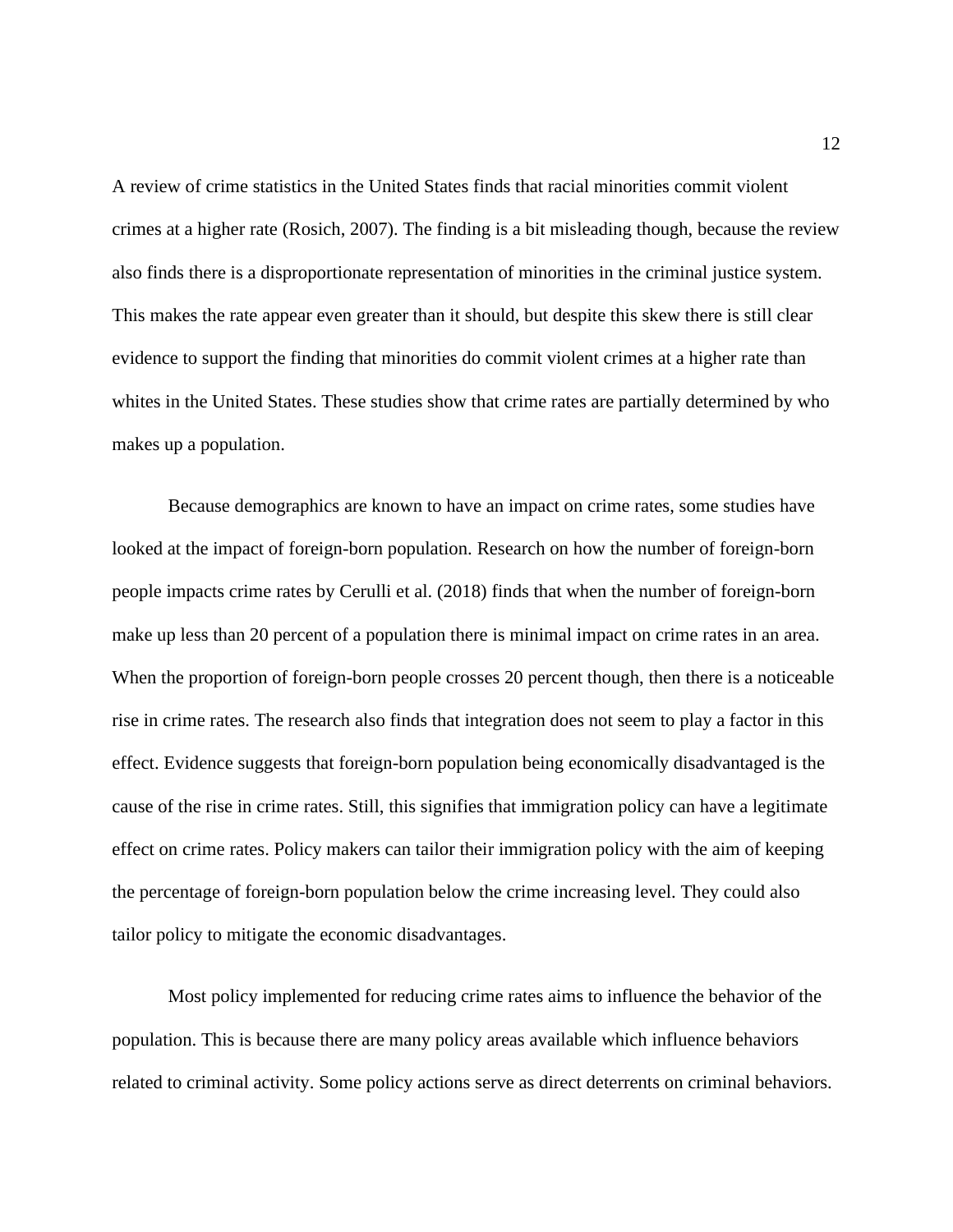Other policies serve to entice positive behavioral outcomes, typically by directly improving a person's economic situation or improving labor market conditions.

Naturally, when people think about crime they also think about police. Police are employed with the specific purpose of maintaining the social order, and they do that primarily by combating criminal activity. The role that police have in society has made researchers seek out how crime rates are influenced by police. Wilson and Boland (1978) find that both the amount of resources devoted to policing and policing strategies both play a role in how effective police are at reducing crime. They note that the effectiveness of police varies greatly depending on the type of crime. Visible crimes such as robbery are more noticeably impacted by police than are stealthier crimes such as burglary. They surmise that the reason for this is because stealthier crimes lack witnesses and evidence, making it more difficult for police to pursue offenders. The effect that police have on crime is known as deterrence theory, and it makes sense that the effect is greater for crimes where the offender is not making as much of an effort to remain hidden. Deterrence theory is not a new notion, but one that has been around for centuries. Early scholars such as Beccaria and Voltaire (1872) are known to have mentioned deterrence theory. While it has been known for a long time that police have an effect on crime rates, more recent efforts have focused on quantifying that effect in a measurable way. Chalfin and McCrary (2013) measure the resources spent on police and find that in 2010 a single dollar spent on policing returns \$1.60 in social welfare value. The societal benefit of this allocation of resources is not consistent though. They note that the crime reduction benefit in spending on police is much greater for violent crime than it is for property crime. There is still a noticeable benefit in terms of reducing property crime. While police do have a significant and measurable effect on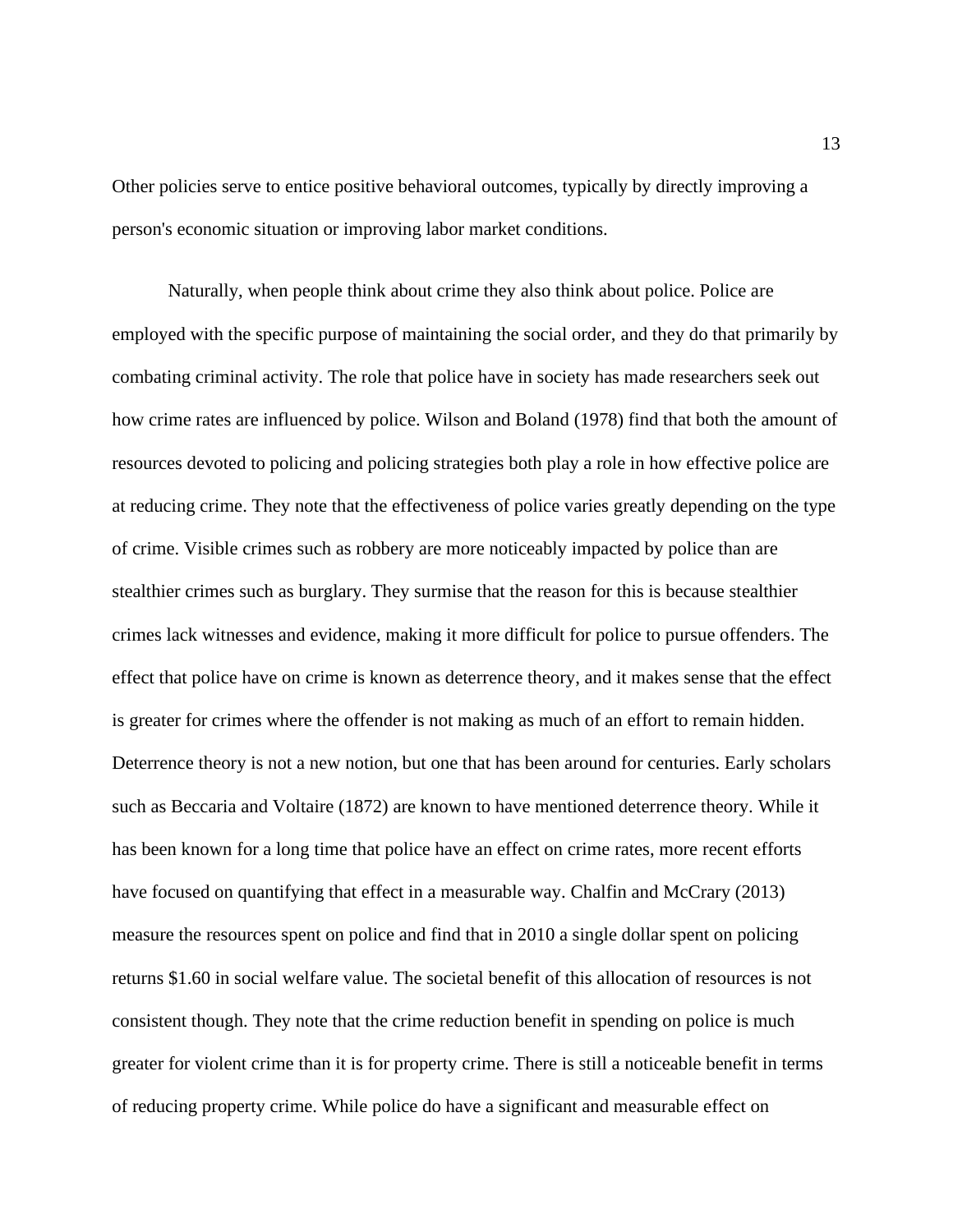deterring criminal activity, it is important to note that the effect varies based on the type of criminal activity. It is still important to account for police though, no matter the type of crime being examined.

Police are one of the most visible deterrents against criminal behavior, but they are not the only deterrent that has shown to be effective in reducing criminal activity. There is evidence that incarceration is also an effective policy measure for reducing crime rates. Levitt (2004) finds that crime reductions in the 1990s were at least partially attributable to incarceration. The increases in incarceration during this period were responsible for an approximately twelve percent decline in violent crime and an eight percent decline in property crime. This decline is attributed to the deterrent effect of incarceration. As with policing though, there seems to be some variance in the impact of incarceration on crime rates. Research into prison cycling, the act of removing offenders from society and then replacing them after their incarceration, suggests that the region being discussed is an important factor (Clear et al., 2014). In this study, some regions experienced an increase in criminal activity when a person was removed to prison from society while other regions experienced a decline in criminal activity when a person was removed to prison from society. They determine that there is additional societal response beyond the individual criminal, and that response is not consistent in all regions. Another factor that has been considered with incarceration is scale. Liedka, Piehl and Useem (2006) note the effectiveness of prisons in reducing crime, but that the effectiveness depends on the size of the prison. They find decreasing returns to scale and the decrease in returns accelerates rapidly the larger prisons become. Couple these diminishing returns with the fact that housing prisoners is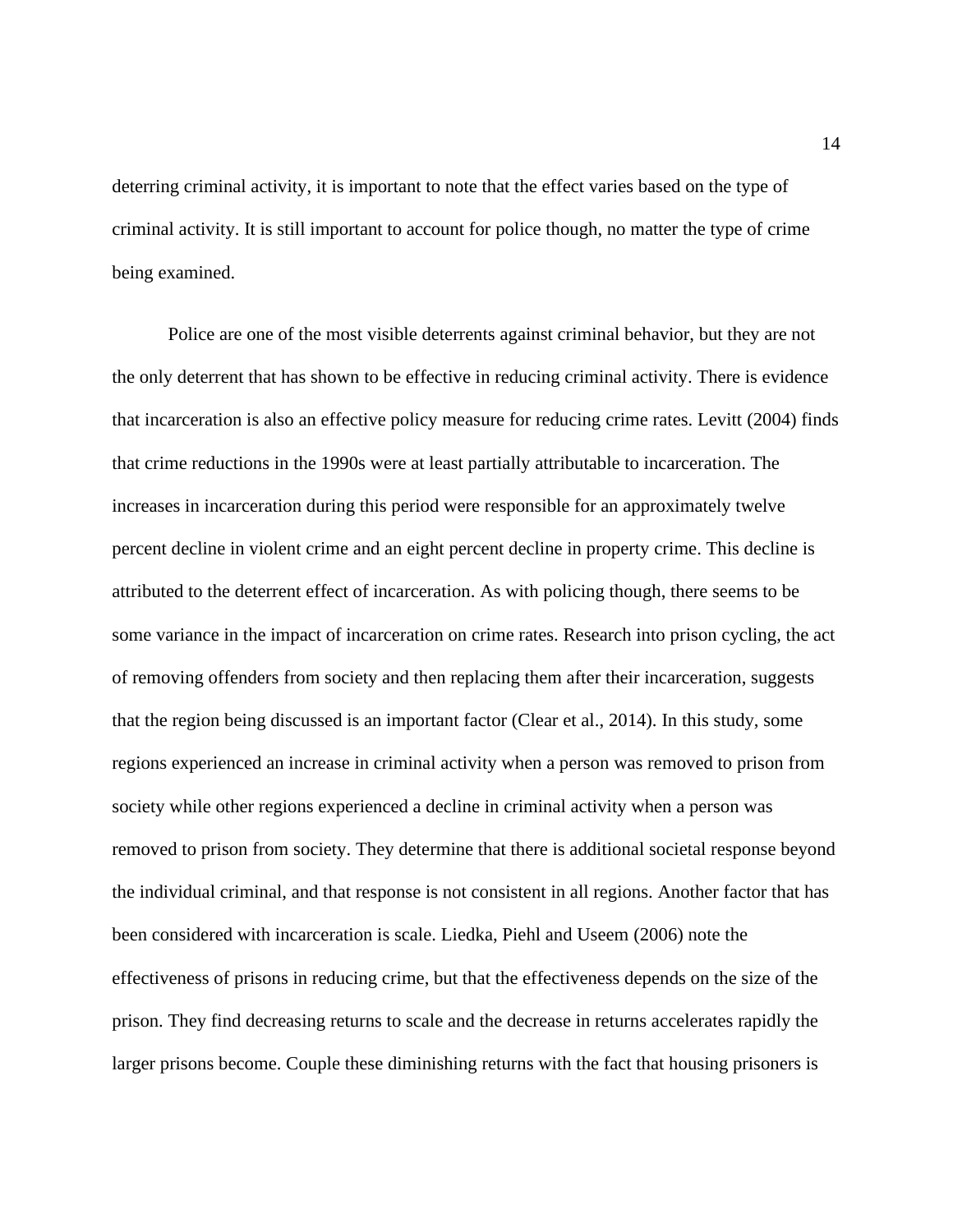an expensive endeavor, and it makes sense that policy makers seek out alternative measures for crime reduction.

There are means of reducing criminal behavior beyond implementing deterrent measures. Policies that encourage positive behavior have also shown to be effective. One policy area that has this sought-after positive effect is education policy. Witte and Tauchen (1994) examine young men and find that participation in school is associated with a reduction in criminal activity. They attribute this reduction to the fact that being engaged in school occupies the young men's time thus reducing the opportunity they have to commit crimes. This finding suggests that other similar legitimate activities should have a similar crime reducing effect through time occupation if they were provided.

Education's crime reducing effect goes beyond its ability to legitimately occupy a potential perpetrator's time. This is because education also plays a role in how a person engages with the labor market. Gould et al. (2002) determine that wages are a significant factor in the reason people choose to commit crimes. Machin et al. (2011) demonstrate that higher educational attainment is associated with earning higher incomes and thus has a crime reducing effect. As people become more skilled, they are able to demand a better wage. In terms of policy, there are other benefits to educational attainment. Mincer (1991) notes that there is an overall lesser incidence of unemployment for those who have attained higher levels of education. Higher unemployment is associated with higher crime rates, and by reducing unemployment education combats this effect. Education reduces the chances that people will experience economic distress. Economic distress is a known factor in driving people to commit criminal acts.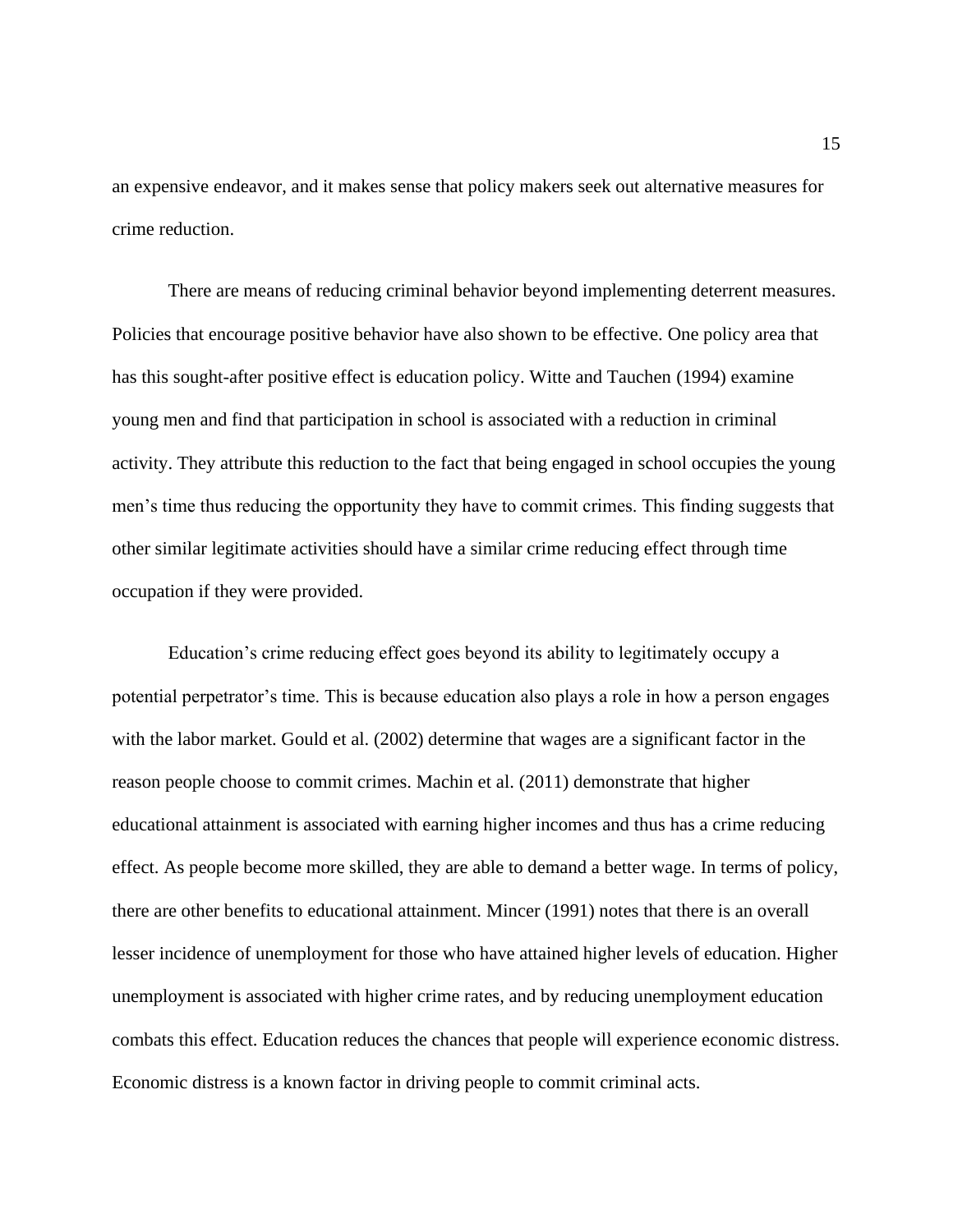While the overall effect of higher educational attainment is to decrease crime, there are instances where a person's education might increase criminal activity. Levitt and Lochner (2001) note that certain disciplines provide the skills and knowledge necessary to improve a person's chances at being successful in criminal endeavors. They note that this may lead to an increase in certain crimes because the criminal act is more rewarding. If people are not sufficiently rewarded for their education in the legitimate labor market, then they are more likely to be enticed to commit crime.

Beyond the chance that some disciplines might increase crime, there is another issue with education. Education, as with police and prisons, is a costly endeavor. From models based on the school years 1998-1999 through 2001-2002, Gronberg et al. (2004) estimate that at the mean an additional high school student costs \$3,726 in the state of Texas. They note that if you seek to improve the outcome of students, such as by increasing the passing rate, then the cost per student will increase accordingly. Fortunately, like with police, there is an increased return from the money spent on education. Hanushek and Wößmann (2010) find that education improves the skill of workers and that skill improvement has a positive impact on economic growth. There is a noticeable societal payoff from education, one that should lead to increased demand for labor. Education has serious budgetary implications, but its role in the labor market has positive economic benefits.

Noting that part of the reason education impacts crime rates is because it reduces the chances of becoming unemployed, it makes sense to examine the relationship unemployment has with crime rates. Fleisher (1966) shows that there is a positive relationship between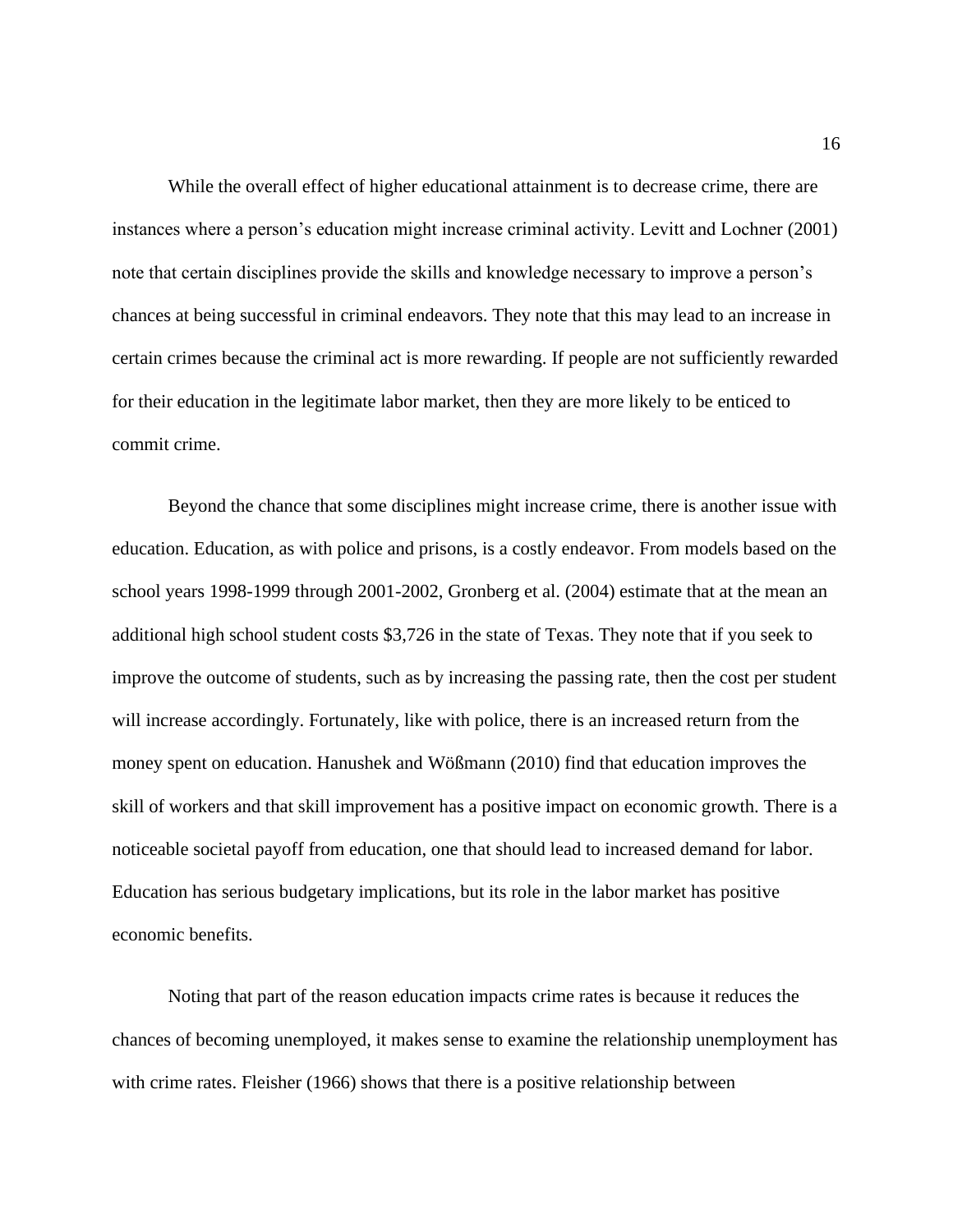unemployment and crime rates. This relationship is at least in part attributable to an unemployed person lacking income. This lack of income from being unemployed can be addressed through unemployment insurance policies, which in turn impacts crime rates. Petroulakis (2017) examines the United States during the great recession and notes that crime rates actually were falling during this period despite extremely high unemployment. He finds that unemployment insurance was a large part of why crime fell when unemployment was high. More specifically, the unemployment insurance benefit extensions blunted the effect that prolonged unemployment would typically have on crime rates. This also shows that social welfare policies can play an important role in determining crime rates. Social welfare policies act to negate other factors that would normally lead to increases in criminal activity.

Education's other crime reduction benefit has to do with income. When examining the relationship between income and crime rates, it has been found that a person's direct income is not the only factor in determining crime rates. Income inequality also appears to play an important role in crime rates. İmrohoroĝlu et al. (2006) note that income inequality appears to be one of the more important variables in determining crime rates. Because the disparity between low earners and high earners is important, other researchers have sought to explain the reason for the significance. Kelly (2000) suggests that the effect of income inequality serves to juxtapose the low returns of legitimate labor activities with the high wealth of others. Lower income earners appear to be more enticed by the potential payoff in crime when those around them have a disproportionately larger amount of wealth. One potential explanation for this is strain theory (Merton, 1938). The theory states that poorer individuals engage in crime because they are triggered by frustration. There is merit to this theory when viewed from a psychological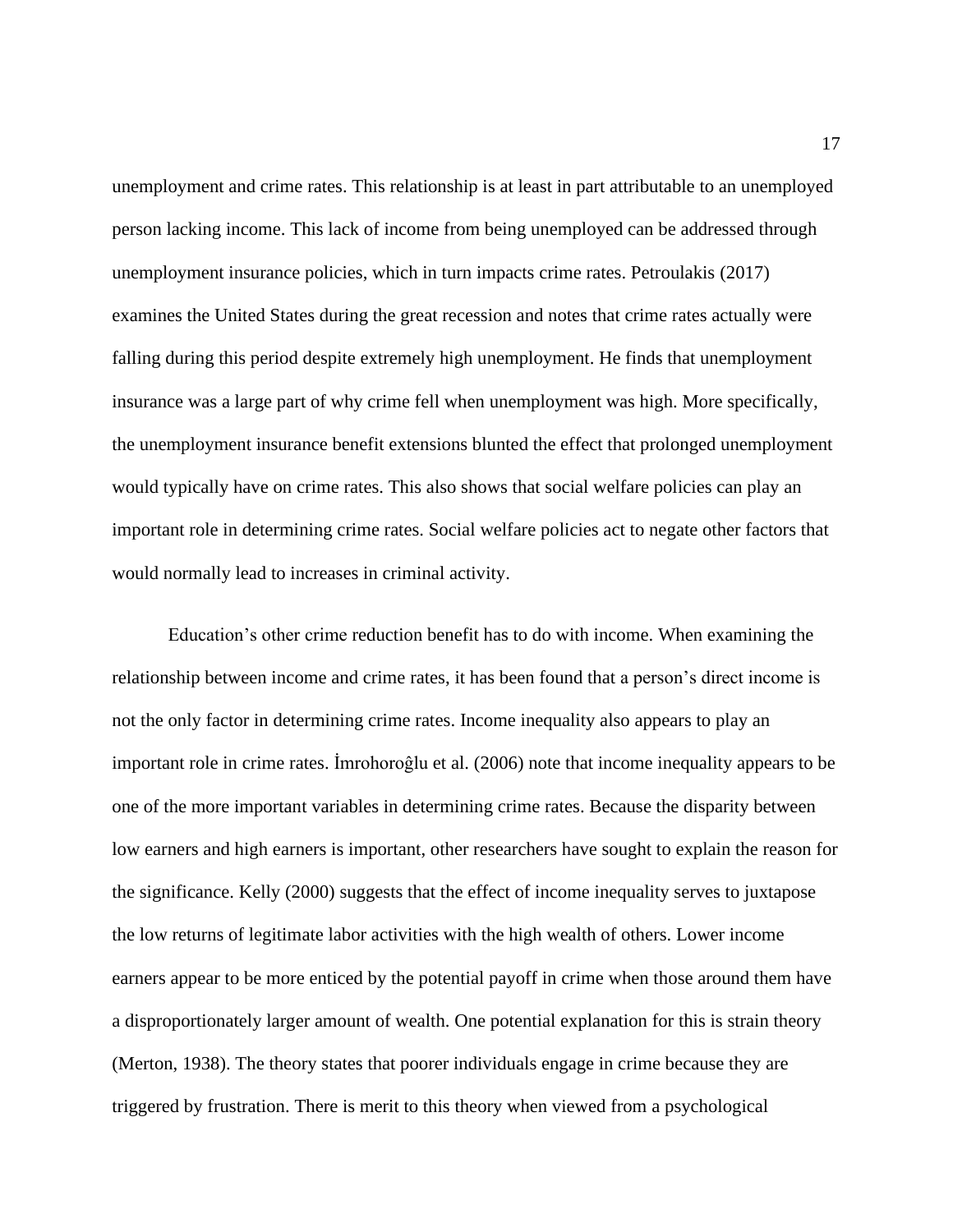standpoint. Perceived social exclusion triggers psychological responses according to Leary (1990). Wealth is an excluding factor for many goods and services. Low income can act as a catalyst for increasing crime rates when income inequality is high, especially when exclusion based on income is visible.

Research has consistently shown that labor market conditions are an important factor in crime. One policy that impacts labor market conditions in a number of ways is the minimum wage. Minimum wage is known to have an effect on income, income inequality and unemployment. These three things are all known to have a direct impact on crime rates.

Because minimum wage can increase the income of low wage earners, it has the potential to reduce income inequality. Litwin (2015) demonstrates that the minimum wage does indeed reduce income inequality. This study shows there is a maximizing level for this reduction. Minimum wages above that level actually begin to reverse the reduction in income inequality. There is probably some reduction in crime rates due to this effect, but research measuring this impact of minimum wage has not sought what effect it has on crime.

Most research into minimum wage and crime rates focuses on the areas that are most easily measured, income and unemployment. Minimum wage is known to directly impact both of these labor market factors, and in turn these two factors are known to impact crime rates. It is important to understand how these two factors impact crime rates to understand how minimum wage impacts crime rates.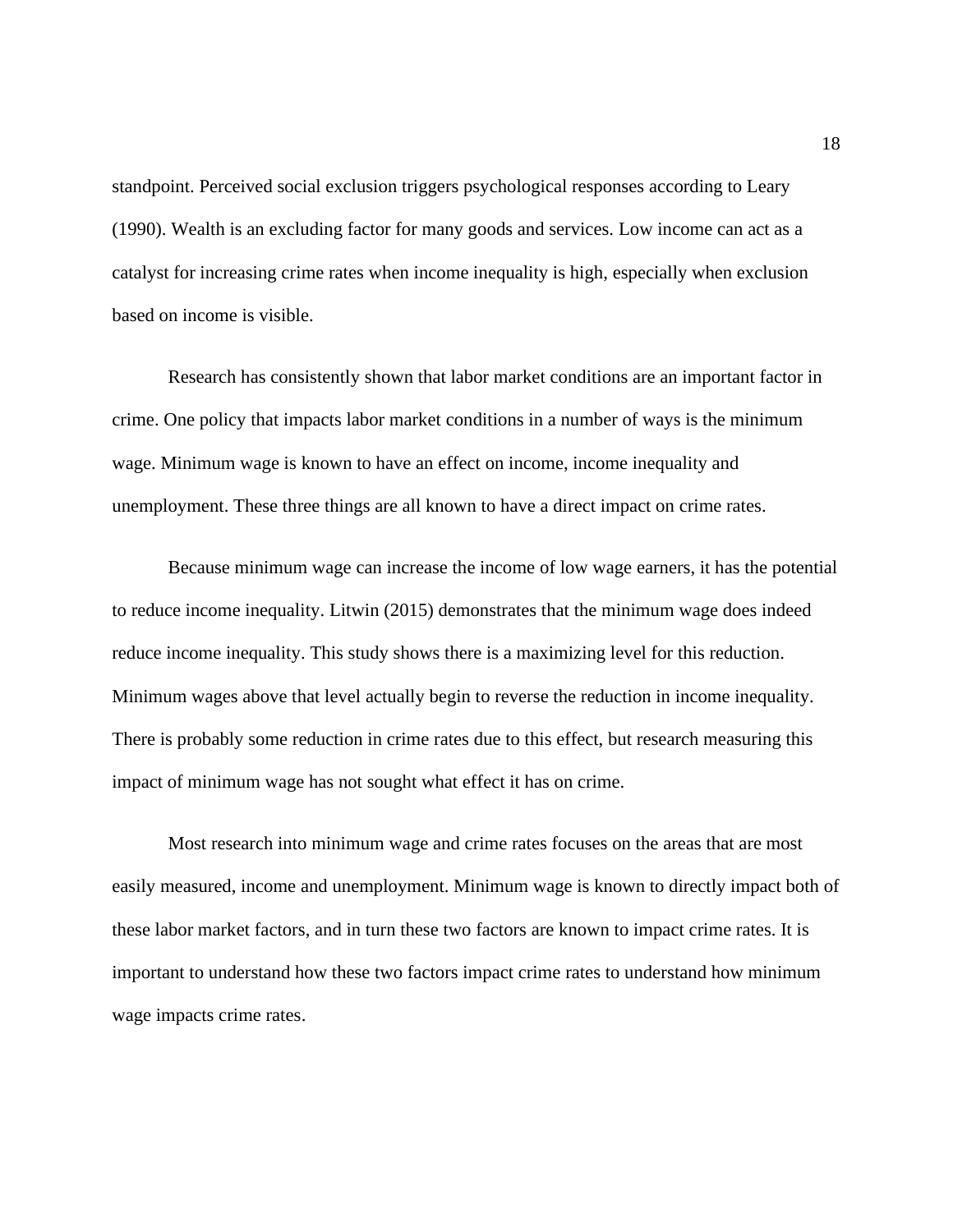Obama's Council of Economic Advisors released a report in April of 2016 that said increasing the federal minimum wage to \$12 an hour would result in a 3 to 5 percent reduction in criminal activity ("Economic Perspectives on Incarceration and the Criminal Justice System," 2016). These findings are in line with a number of economic studies on the matter, and based on one study in particular. It was found that between 1980 and 1994, criminal activity experienced an increase partly because of decreasing wages among unskilled labor (Gould et al., 2002). This study showed that the measurable wage decline led to a dramatic increase in both property crime and violent crime. The study did show that unemployment during this period also had an effect, but the effect was much smaller than that of wages. This study can be considered an extension of previous research that sought to explain the link between labor market conditions and crime rates. Freeman (1982) finds an almost inconclusive relationship between unemployment and crime rates. The study shows that there is a relationship, but has trouble quantifying that relationship. Freeman finds that crime rates have a stronger association to the wages of unskilled workers. Increasing the wages of unskilled workers leads to a noticeable decrease in crime rates. Grogger (1997) notes that one reason blacks are more likely to commit crimes than whites in the United States is because they typically earn less than whites. This study suggests that wages can be used to reduce the economic disadvantages of blacks and thus reduce the disparity in the crime rates of blacks and whites in the United States. Studies like these that indicate wage has a strong effect on crime rates are why policy makers tout using the minimum wage as a tool for crime reduction.

It is important to remember that minimum wage does not just impact the wages of unskilled labor. Minimum wage also impacts employment levels. Because of this other impact,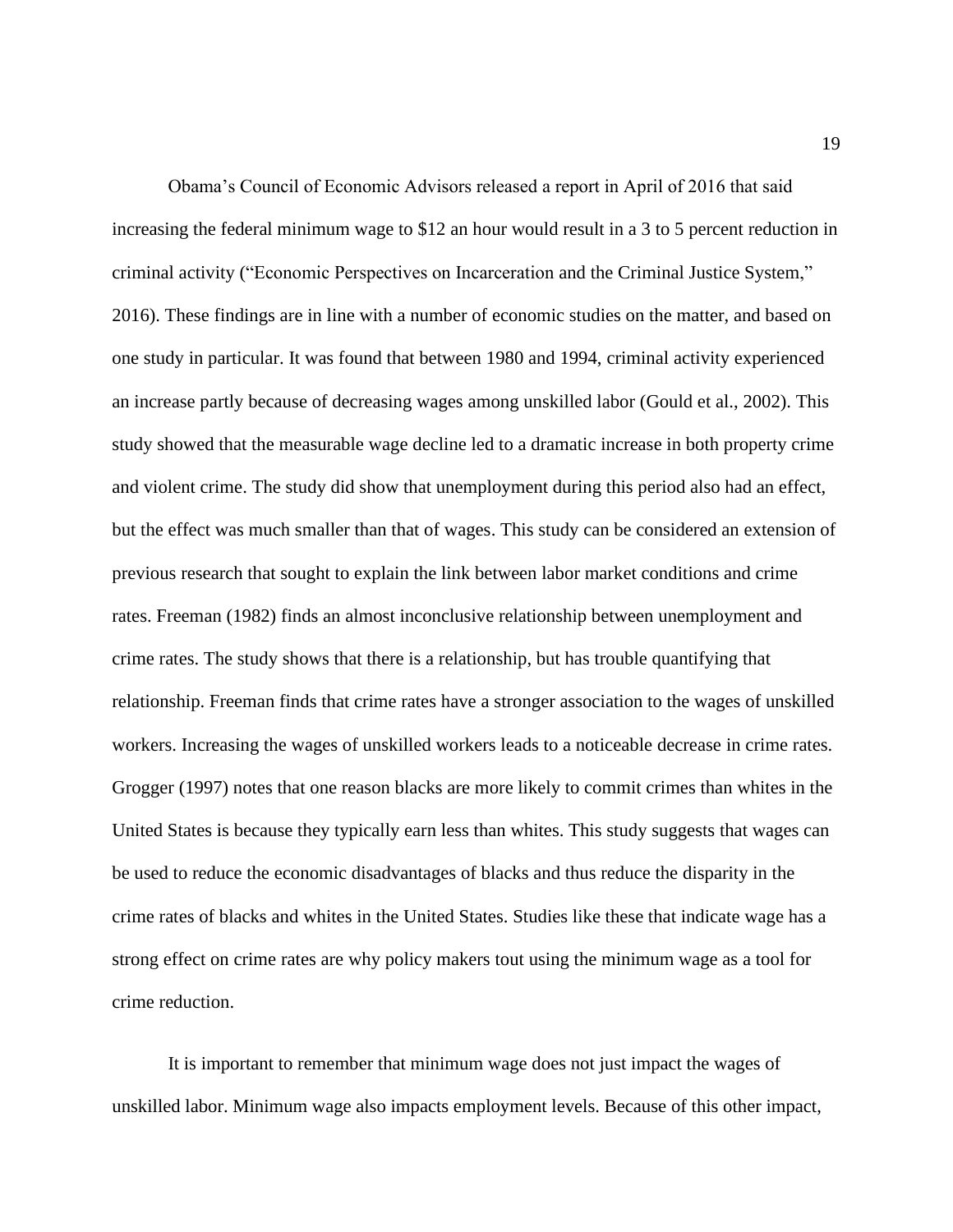there are researchers who examine the specific impact that raising the minimum wage has on employment levels. The goal of these studies is to isolate the role that the minimum wage plays in the unskilled labor supply and demand model. One study finds that increasing the minimum wage does not have a noticeable impact on the available employment for unskilled labor (Cengiz et al., 2019). This study examines Washington state because of its long record of state level minimum wage increases. It is noted that the available employment opportunities were not unduly affected by these repeated increases in the minimum wage throughout the years. Godøy and Reich (2019) examine lower wage areas across the entire United States to determine what impact increasing the effective minimum wage has on employment. They note that there is no noticeable decrease in employment opportunities for unskilled labor, even in states with lower wages in general such as Alabama and Mississippi. The research does indicate that poverty levels decrease noticeably as the effective minimum wage increases. Because the minimum wage does not appear to decrease employment in a noticeable fashion, the wage effect is likely stronger than the unemployment effect.

Studies that find the unemployment effect is either negligible or outweighed by the wage effect entirely are countered by other research showing that crime rates increase when minimum wage increases. Braun (2019) examines the minimum wage in the context of the crime minimizing wage floor and welfare maximizing wage floor. The current federal minimum wage is actually below the welfare maximizing wage floor, but near the crime minimizing wage floor. The study notes that raising the minimum wage will increase societal welfare and crime rates will increase simultaneously. There is an argument presented for raising the minimum wage at the federal level. The argument is not that crime rates will decrease, because they appear to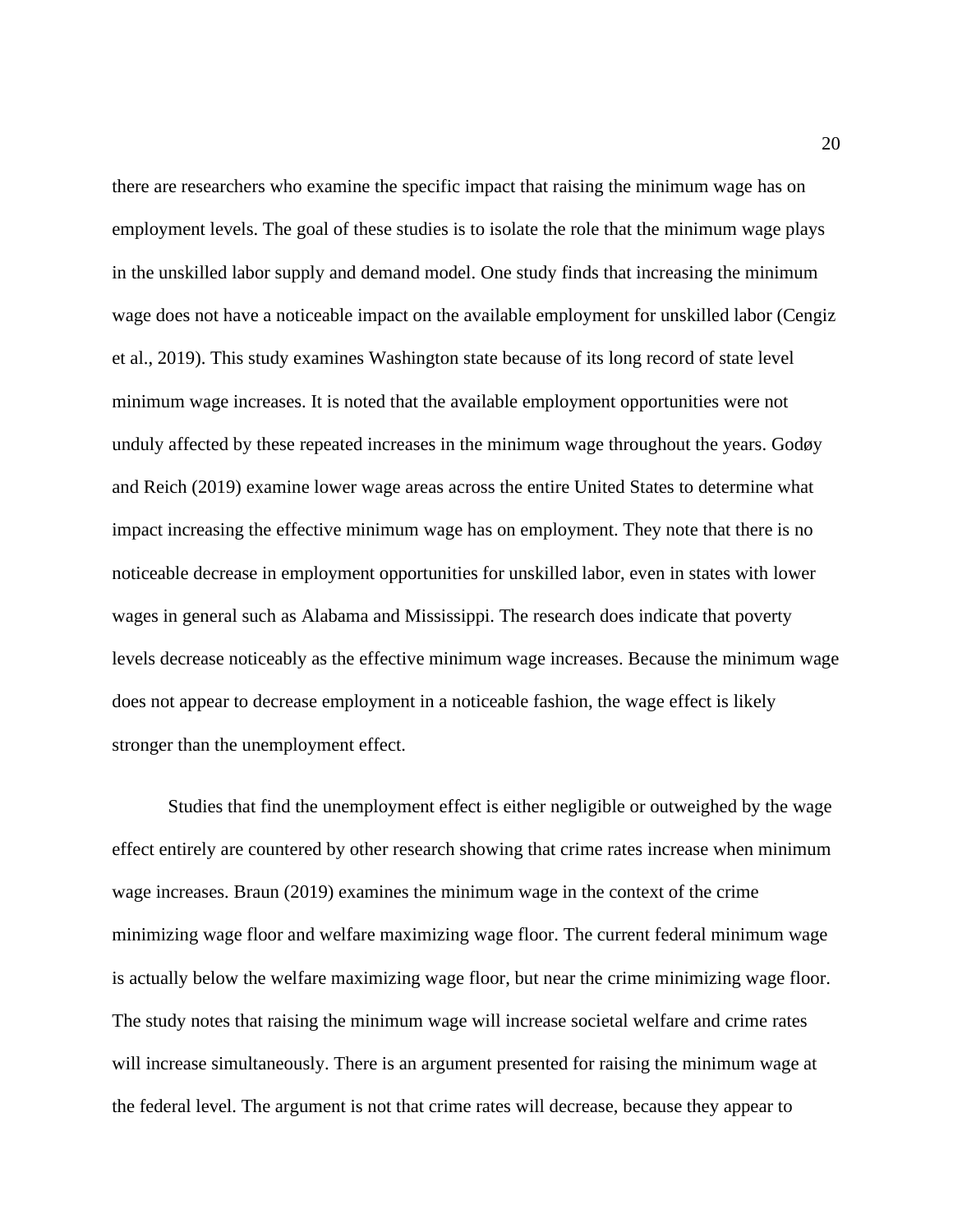increase. This is not the only research to find crime rates increasing when minimum wage is increased. Fone et al. (2019) also find that increasing the minimum wage has the potential to increase crime. The study notes that a modest increase in the federal minimum wage would have little impact on crime rates in the United States. A more dramatic increase, such as that proposed by the Obama administration, would result in a significant jump in property crime rates. These findings indicate the federal minimum wage is very likely near the crime reducing level.

Minimum wage does not directly impact crime. Rather it impacts labor market conditions which in turn impact crime. This is part of the reason that there is not definitive consensus about how crime rates respond to changes in the minimum wage. That is not to say there is no consensus at all with regards to minimum wage and crime. The minimum wage demonstrates it has a noticeably stronger effect on property crime rates than it does on violent crime rates (Gould et al., 2002). This finding is the same for researchers who obtained different results regarding the unemployment effect and wage effect. Fone et al. (2019) note that violent crime rates are not as responsive to the minimum wage as property crime rates. Economic factors are more likely to influence whether a person commits a property crime than whether they commit a violent crime. This is because violent crimes are less likely to result in economic gain for a person than property crimes.

My research contributes to the topic of how the minimum wage impacts crime by examining how the minimum wage directly impacts violent crime rates, property crime rates and their respective categories. This study will focus on youths aged 16 to 24 in order to better isolate the true impact of the minimum wage. This group is more likely to experience the minimum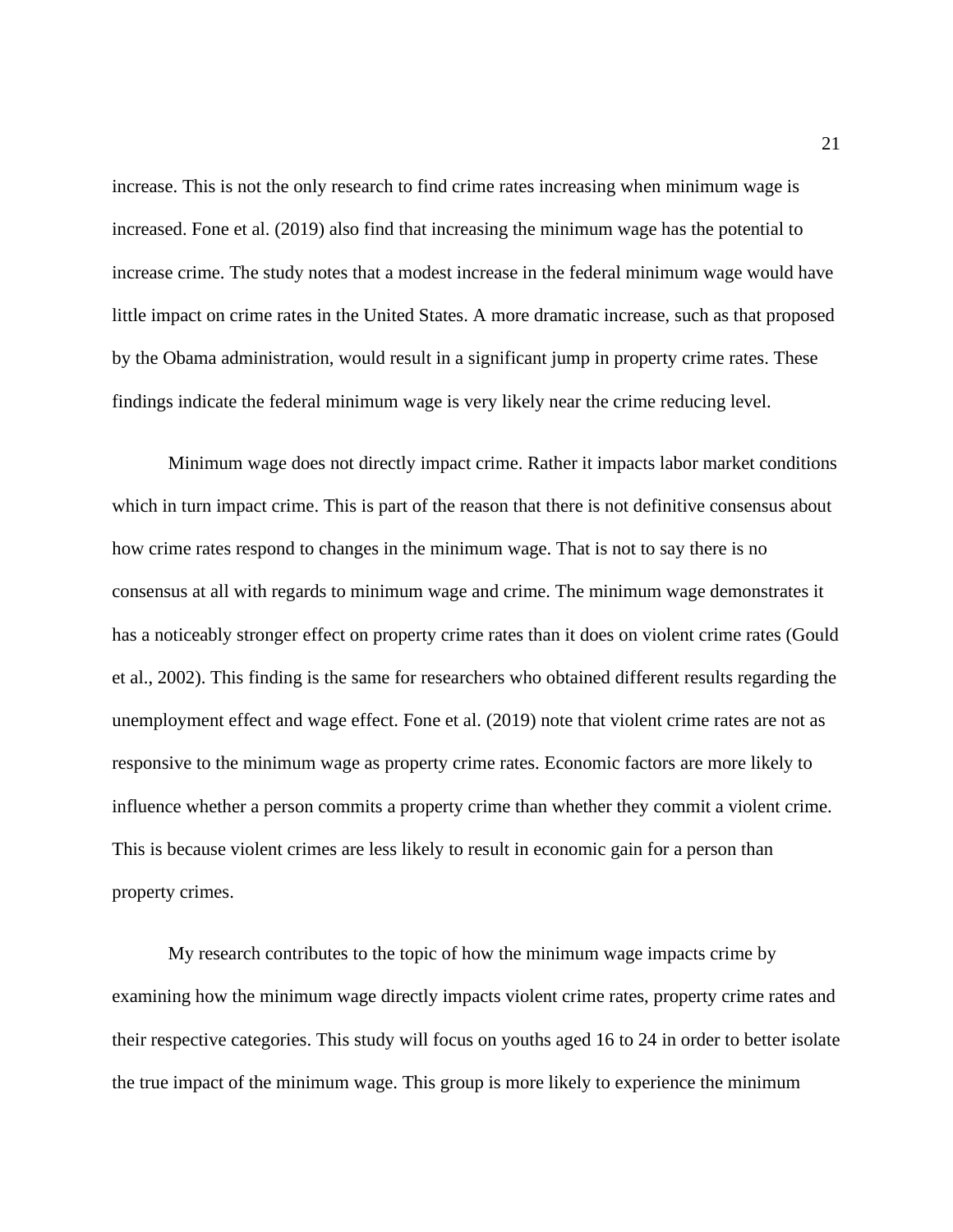wage because they have not had the chance to develop skills and tenure that would allow them to demand higher wages. I use data that represents a cross section of states across the years 2000 through 2016. Rather than using the minimum wage itself in my analysis, I classify states based on those that set their minimum wage above the federal minimum wage and those that simply use the federal minimum wage. Based on this classification, I aim to determine what effect there is on crime from a state setting their minimum wage above the federal minimum wage. I will apply my model to all of the other categories of crime for the sake of comparison.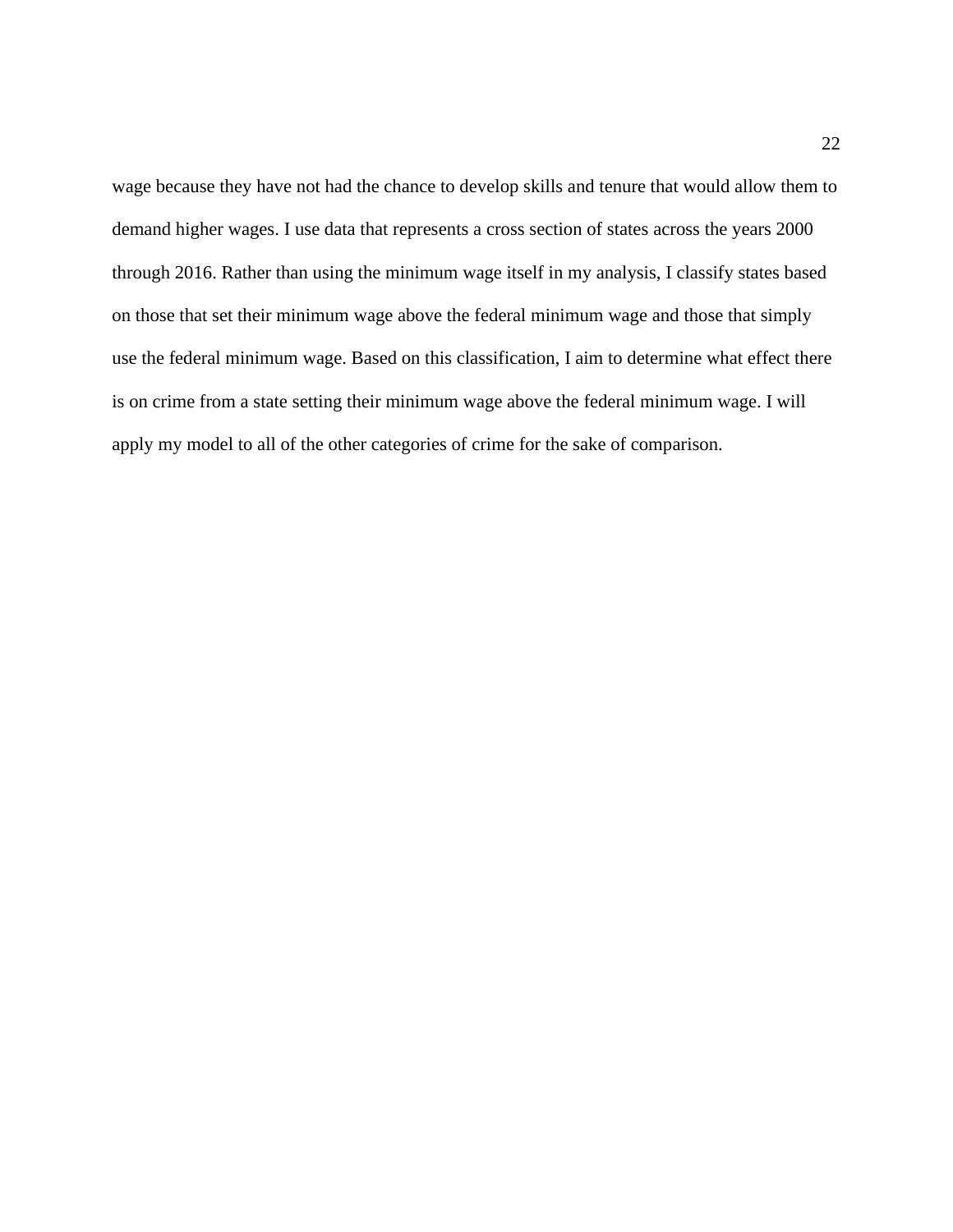#### **Chapter 3: Data and Methodology**

In order to fully understand the theory behind how minimum wage impacts crime rates, it is necessary to understand the role that minimum wage plays in labor market conditions. Specifically, minimum wage affects the unskilled labor supply and demand model by acting as a price floor for unskilled labor. Firms cannot legally pay less than minimum wage and individuals are guaranteed to be paid at least minimum wage. The two effects that minimum wage is known to have on crime rates derives from this action on the unskilled labor supply and demand curves.

One of the effects is aptly named the wage effect. This effect is caused by the minimum wage's action on the unskilled labor supply curve. As the price paid for unskilled labor increases, more people will seek entry into the legitimate labor market. Additionally, people participating in the legitimate labor market will earn more for their hours worked. This effect is known to have a negative relationship with crime rates. As people earn higher wages, they have less need or want to engage in criminal activity.

The other effect of minimum wage acts in opposition to the wage effect and is known to have a positive relationship with crime rates. This effect is known as the unemployment effect. As minimum wage is increased, the price paid for unskilled labor by firms increases. This increase causes firms to demand less unskilled labor resulting in the hiring of fewer workers or reductions in worker hours. This results in people having a greater need or want to engage in criminal activity because of the reduction in income.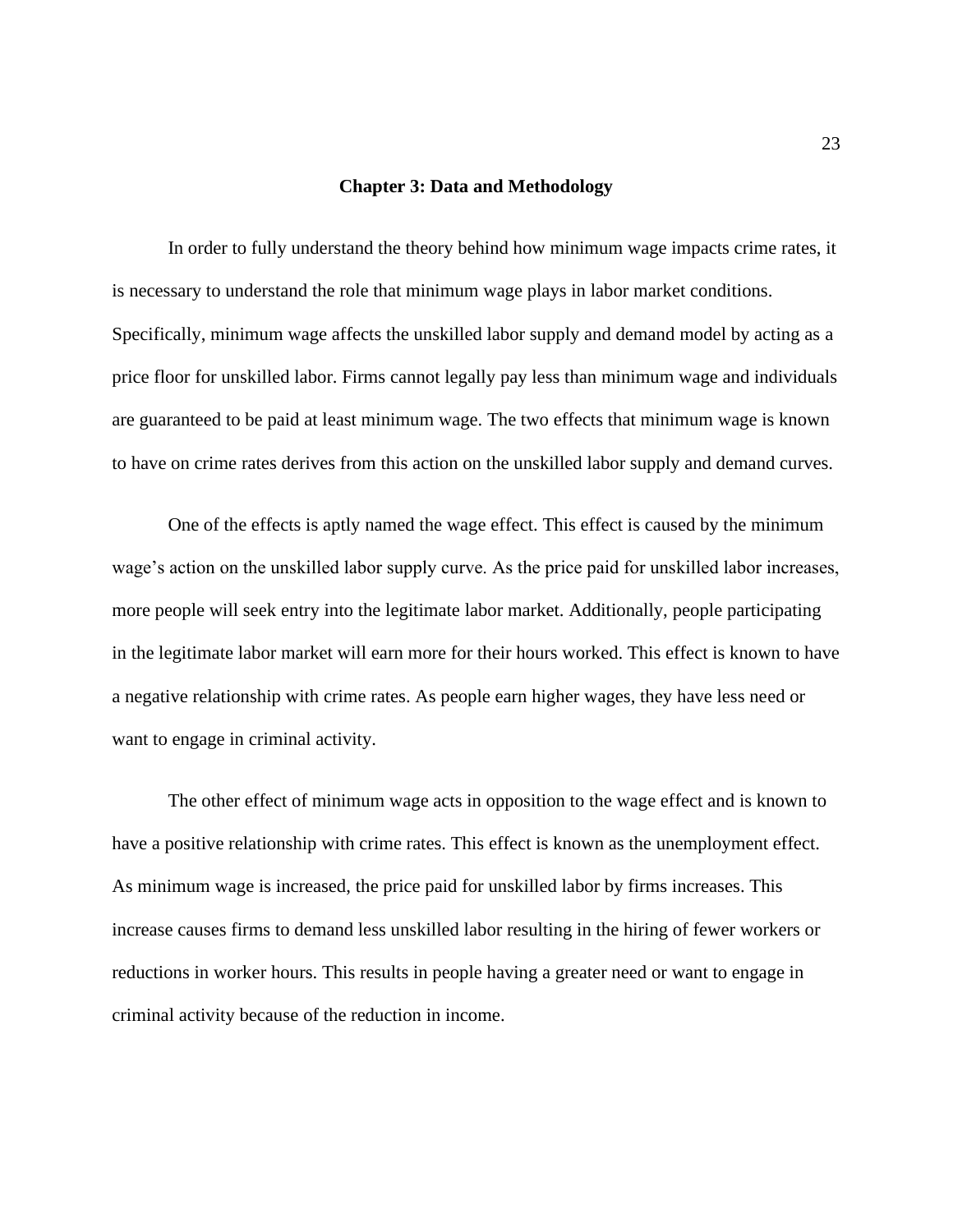The full theory shows the two effects that minimum wage is known to have on the labor market. It is through these two effects on the labor market that minimum wage impacts crime rates. Figure 3.1 below shows the relationships of the full theory in a flow chart.

### **Figure 3.1**





Understanding the role of the two effects at play is the key to building the full structural model showing how minimum wage affects crime rates. The relationship between minimum wage and crime rates means that the full structural model requires three equations. Because there are three equations in the full structural model, there are at least three endogenous variables. Income represents one endogenous variable and is the dependent variable in the first equation. This equation accounts for the wage effect. Unemployment is another endogenous variable and is the dependent variable in the second equation. This equation accounts for the unemployment effect. These two equations occur simultaneously. Crime is the third endogenous variable and the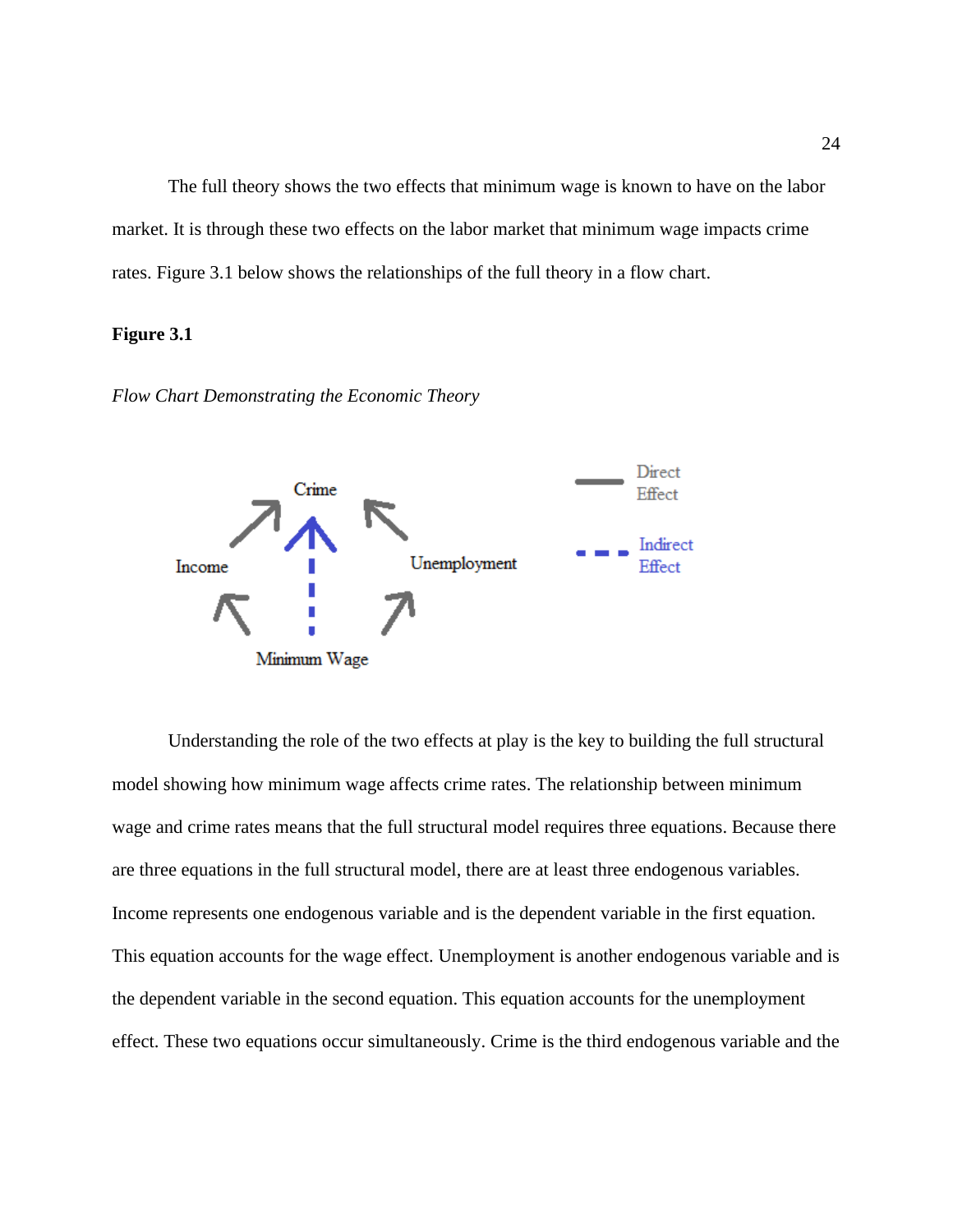dependent variable in the third equation. This third equation utilizes Income and Unemployment as explanatory variables.

Income = f (minimum wage, working hours, taxes, other socioeconomic variables)

Unemployment  $= f$  (minimum wage, overall economy, additional labor costs, other socioeconomic variables)

Crime = f (unemployment, income, crime control factors, other available opportunities, other socioeconomic variables)

Since unemployment and income are endogenous variables in the crime model, the equation cannot be directly estimated. Substituting the components of the income and unemployment equations directly into the crime equation results in the reduced form model, which is a function of purely exogenous factors. The reduced form model allows for testing the direct impact of minimum wage on crime.

Crime = f (minimum wage, other socioeconomic variables)

To construct an estimated regression model based on the reduced form equation, I use data representing a cross section of the 50 states over the course of the years 2000 through 2016. Rather than use the individual minimum wage rates for each state, I classify states based on whether they use the federal minimum wage or have set a higher minimum wage. This allows me to understand the impact of a state setting their minimum wage above the federal minimum wage. Minimum wage is not a factor for the entire population, nor is the entire population prone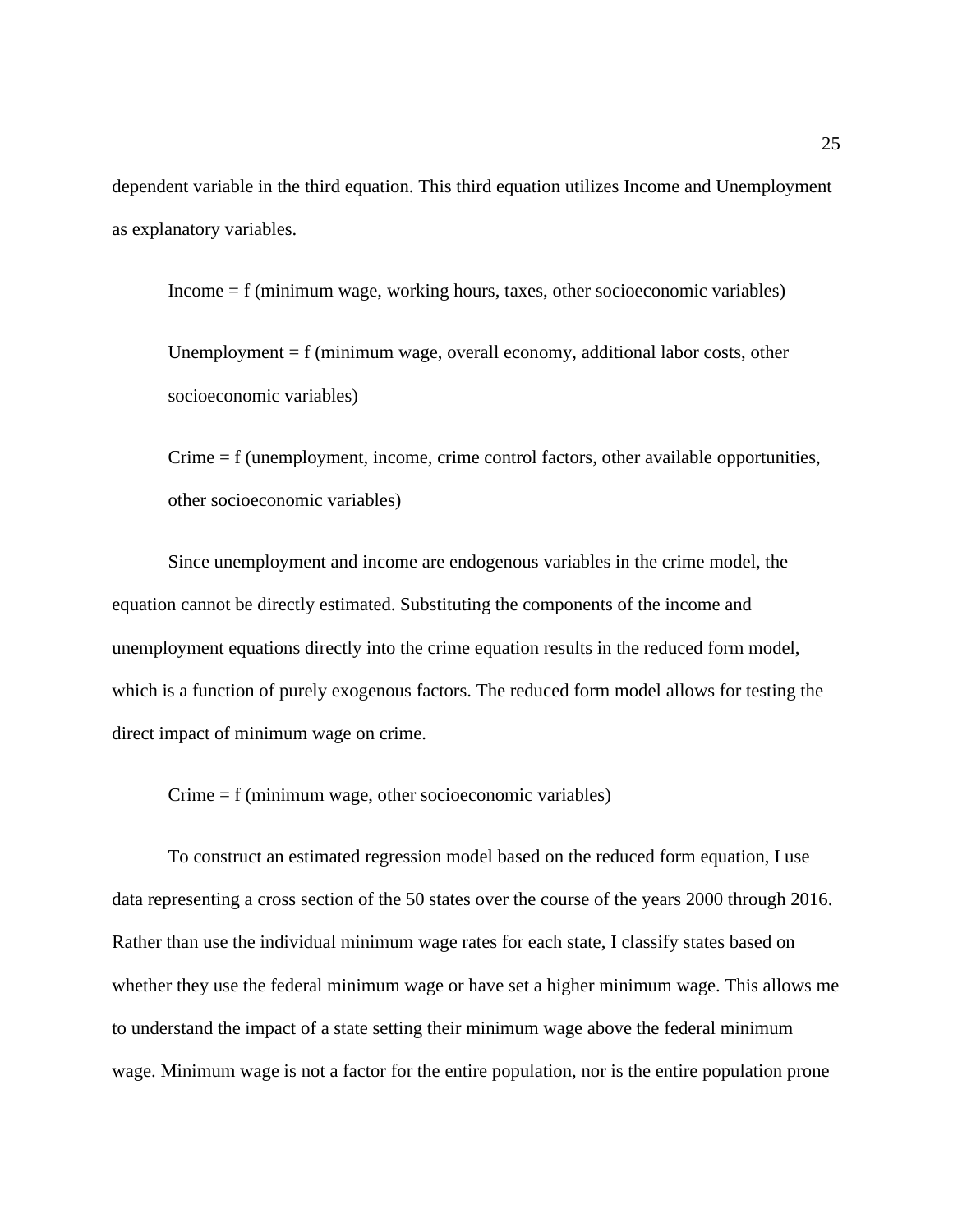to committing crimes. For this reason, I focus my examination on youths aged 16 to 24 since this group is more likely to be subject to the minimum wage and more likely to commit crimes. My crime data comes from the FBI Uniform Crime Report arrest data, which tracks 29 individual categories and three indices. The crime data is expressed as a rate of number of arrests per year per 100,000 population. Rather than examine all three indices and every category of crime the FBI tracks, I focus on property crime and violent crime. I provide in-depth analysis of my estimated results for the two indices and see if their respective categories have similar estimation results using this model. The categories of property crime are burglary, larceny-theft, motor vehicle theft and arson. The categories of violent crime are murder and non-negligent manslaughter, rape, robbery and aggravated assault. The results of my estimated regression for the total crime index and other categories tracked by the FBI are provided in the appendix for the sake of comparison.

By splitting the states into two groups based on whether they use the federal minimum wage or have set a higher minimum wage, it is possible to run a comparison of means test on the different types of crimes. It is necessary to note that this test only accounts for the difference in the minimum wage between the two groups of states and not any other factors which would also impact crime rates.

The comparison of means test based on whether a state uses the federal minimum wage or has set a higher minimum wage provides mixed results. Table 3.1 on page 28 shows the results of this test being applied to property crime and its categories and Table 3.2 on page 29 shows the results of this test being applied to violent crime and its categories. The results for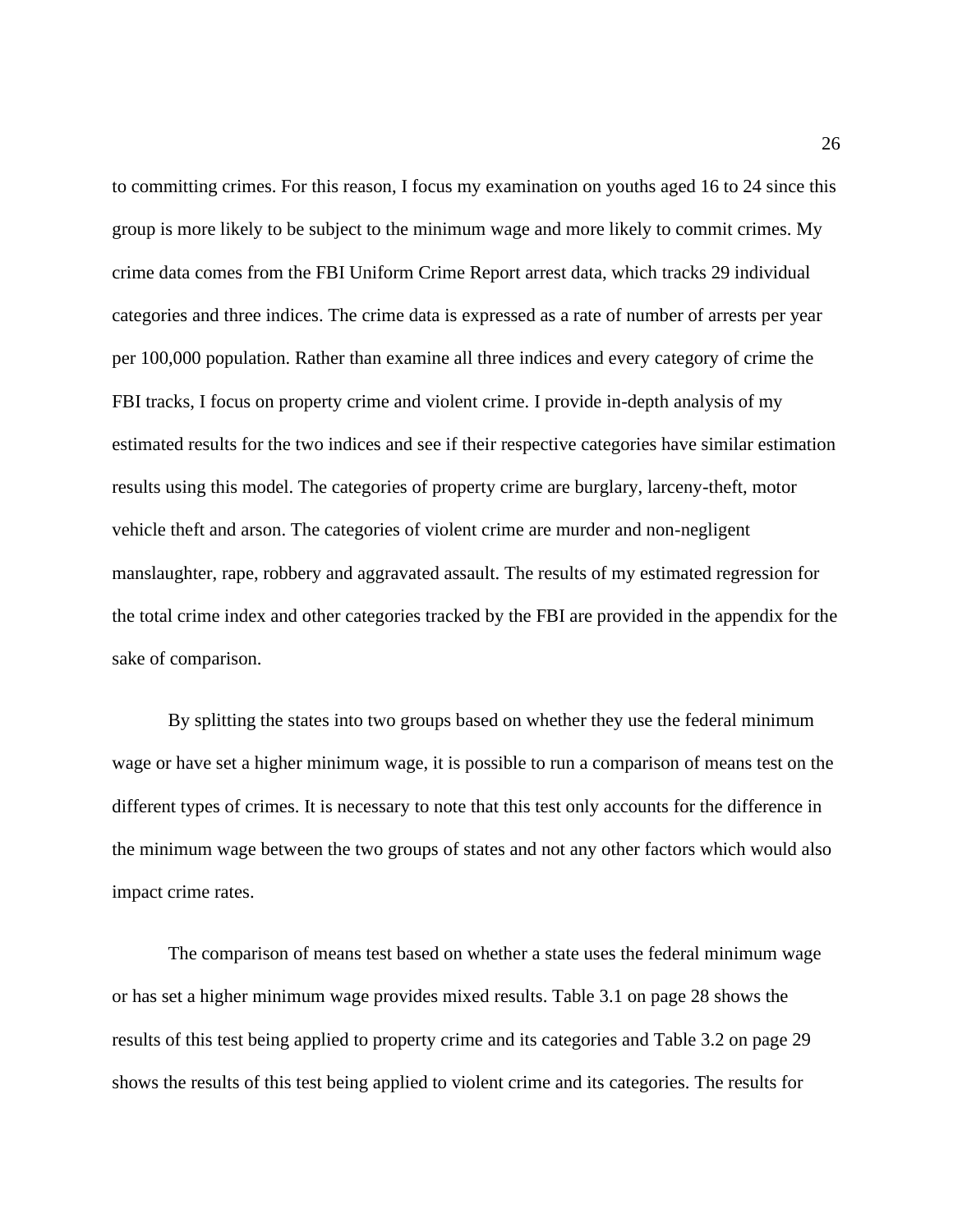overall property crime in Table 3.1 show that states who use the federal minimum wage experience a mean of 183.00 arrests per year per 100,000 population while states who have set a higher minimum wage experience a mean of 177.20, but the p-value of 0.2339 suggests that this finding is not significant at even the 0.15 level. This suggests that states who use the federal minimum wage experience similar levels of property crime as states who have set a higher minimum wage. The results for overall violent crime in Table 3.2 show that states who use the federal minimum wage experience a mean of 43.74 arrests per year per 100,000 population while states who have set a higher minimum wage experience a mean of 50.37, and the p-value of 0.0002 suggests this finding is significant at the 0.01 level. In Table 3.1 the results of the test for youth larceny-theft show states who use the federal minimum wage experience a mean of 139.00 arrests per year per 100,000 population while states who have set a higher minimum wage experience a mean of 131.50, and the p-value of 0.0485 suggests this finding is significant above the 0.05 level. Which group of states experiences higher crime rates depends on what category of crime is being discussed. The two groups experience similar rates of property crime and burglary. States who use the federal minimum wage experience higher rates of larceny-theft and murder and non-negligent manslaughter. States who have set their minimum wage above the federal minimum wage experience higher rates of motor vehicle theft, arson, violent crime, rape, robbery and aggravated assault.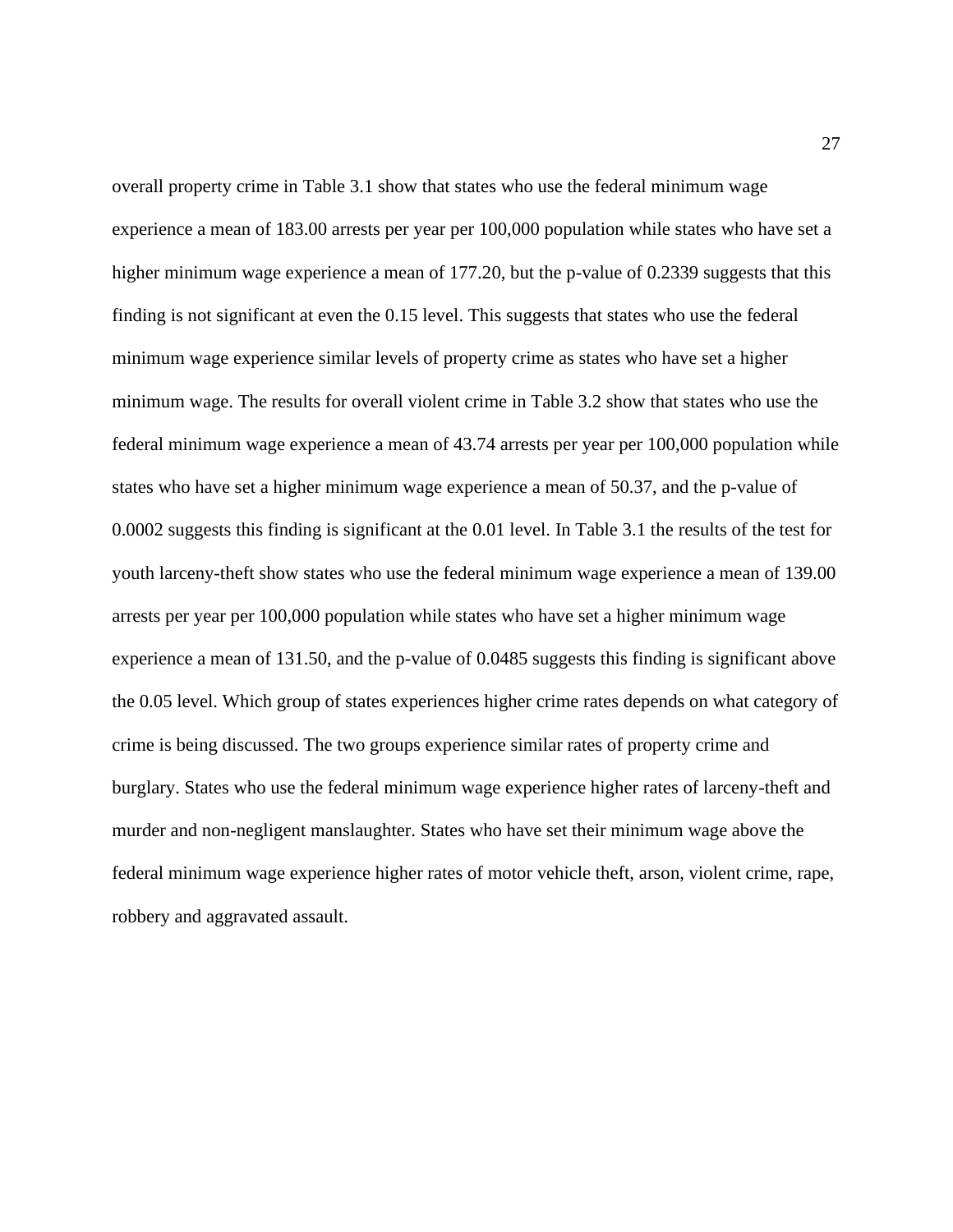# **Table 3.1**

*Comparison of Means Based on State Minimum Wage for Youth Property Crimes*

|                                                      | <b>Property Crime Index</b> | N           | t Stat  | P Value |
|------------------------------------------------------|-----------------------------|-------------|---------|---------|
| <b>State Uses Federal Minimum</b><br>Wage            | 183.00                      | 552         | 1.19    | 0.2339  |
| State Minimum Wage Set Above<br>Federal Minimum Wage | 177.20                      | 298         |         |         |
|                                                      | <b>Burglary</b>             | $\mathbf N$ | t Stat  | P Value |
| <b>State Uses Federal Minimum</b><br>Wage            | 29.81                       | 552         | $-0.20$ | 0.8434  |
| State Minimum Wage Set Above<br>Federal Minimum Wage | 30.03                       | 298         |         |         |
|                                                      | Larceny-Theft               | N           | t Stat  | P Value |
| <b>State Uses Federal Minimum</b><br>Wage            | 139.00                      | 552         | 1.98    | 0.0485  |
| State Minimum Wage Set Above<br>Federal Minimum Wage | 131.50                      | 298         |         |         |
|                                                      | Motor Vehicle Theft         | $\mathbf N$ | t Stat  | P Value |
| <b>State Uses Federal Minimum</b><br>Wage            | 11.04                       | 552         | $-2.04$ | 0.0422  |
| State Minimum Wage Set Above<br>Federal Minimum Wage | 12.35                       | 298         |         |         |
|                                                      | Arson                       | N           | t Stat  | P Value |
| <b>State Uses Federal Minimum</b><br>Wage            | 1.14                        | 552         | $-1.70$ | 0.0889  |
| State Minimum Wage Set Above<br>Federal Minimum Wage | 1.24                        | 298         |         |         |

*Note.* Figures represent youth arrest rate per 100,000 population.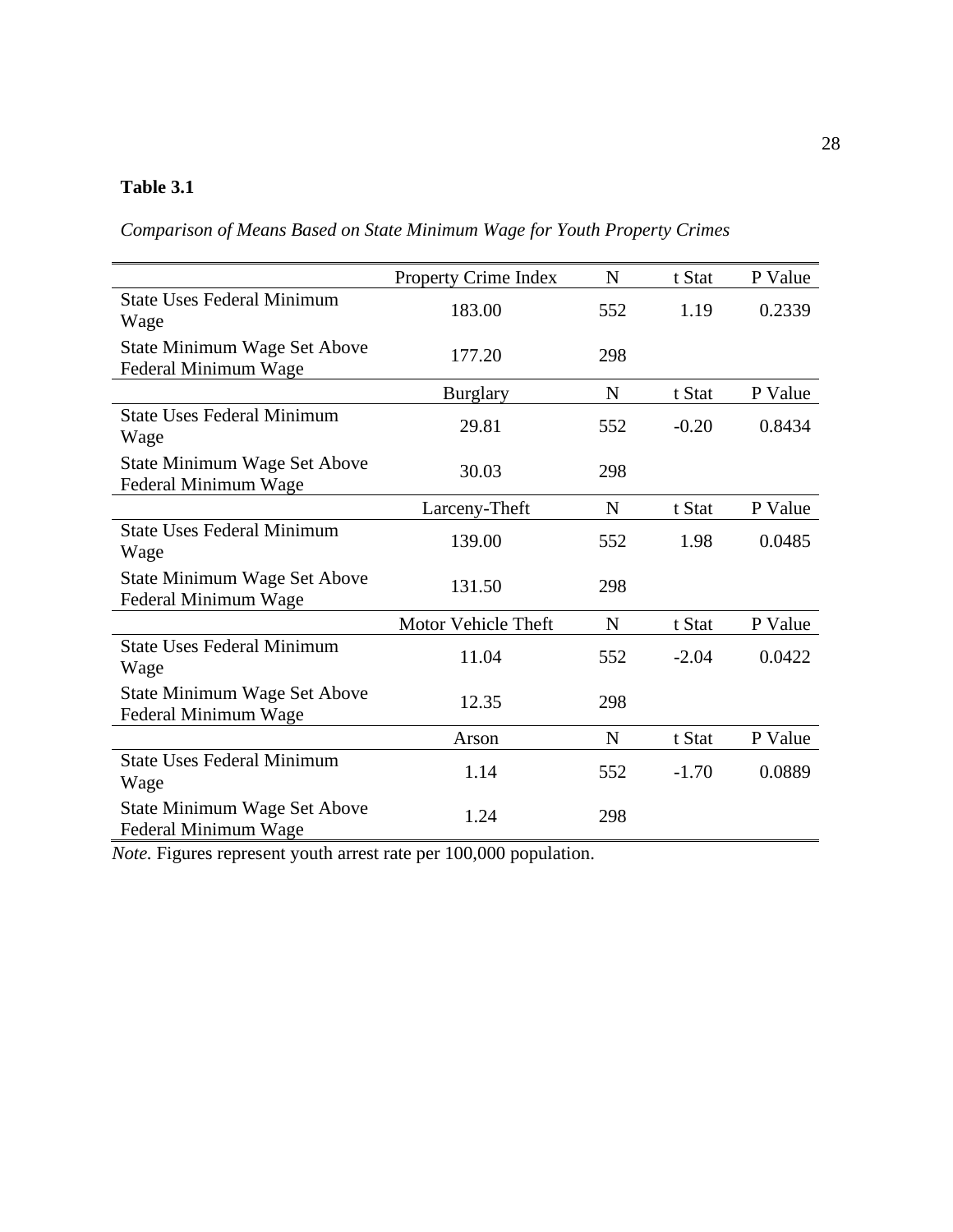### **Table 3.2**

*Comparison of Means Based on State Minimum Wage for Youth Violent Crimes*

|                                                      | <b>Violent Crime Index</b>                | N           | t Stat  | P Value  |
|------------------------------------------------------|-------------------------------------------|-------------|---------|----------|
| <b>State Uses Federal Minimum</b><br>Wage            | 43.74                                     | 552         | $-3.74$ | 0.0002   |
| State Minimum Wage Set Above<br>Federal Minimum Wage | 50.37                                     | 298         |         |          |
|                                                      | Murder and Non-<br>Negligent Manslaughter | N           | t Stat  | P Value  |
| <b>State Uses Federal Minimum</b><br>Wage            | 1.42                                      | 552         | 4.87    | < 0.0001 |
| State Minimum Wage Set Above<br>Federal Minimum Wage | 1.14                                      | 298         |         |          |
|                                                      | Rape                                      | N           | t Stat  | P Value  |
| <b>State Uses Federal Minimum</b><br>Wage            | 2.19                                      | 552         | $-3.94$ | < 0.0001 |
| State Minimum Wage Set Above<br>Federal Minimum Wage | 2.50                                      | 298         |         |          |
|                                                      | Robbery                                   | $\mathbf N$ | t Stat  | P Value  |
| <b>State Uses Federal Minimum</b><br>Wage            | 11.55                                     | 552         | $-4.06$ | < 0.0001 |
| State Minimum Wage Set Above<br>Federal Minimum Wage | 13.93                                     | 298         |         |          |
|                                                      | <b>Aggravated Assault</b>                 | $\mathbf N$ | t Stat  | P Value  |
| <b>State Uses Federal Minimum</b><br>Wage            | 28.56                                     | 552         | $-3.13$ | 0.0018   |
| State Minimum Wage Set Above<br>Federal Minimum Wage | 32.48                                     | 298         |         |          |

*Note.* Figures represent youth arrest rate per 100,000 population.

While this classification of states based on their minimum wage is key for this research, the comparison of means test does not provide a complete picture of crime rates in the United States. There are many different factors known to influence crime. Demographics are an important determinant of crime, particularly because it is known that males commit crimes at much higher rates than females. Crime control measures influence crime rates because policy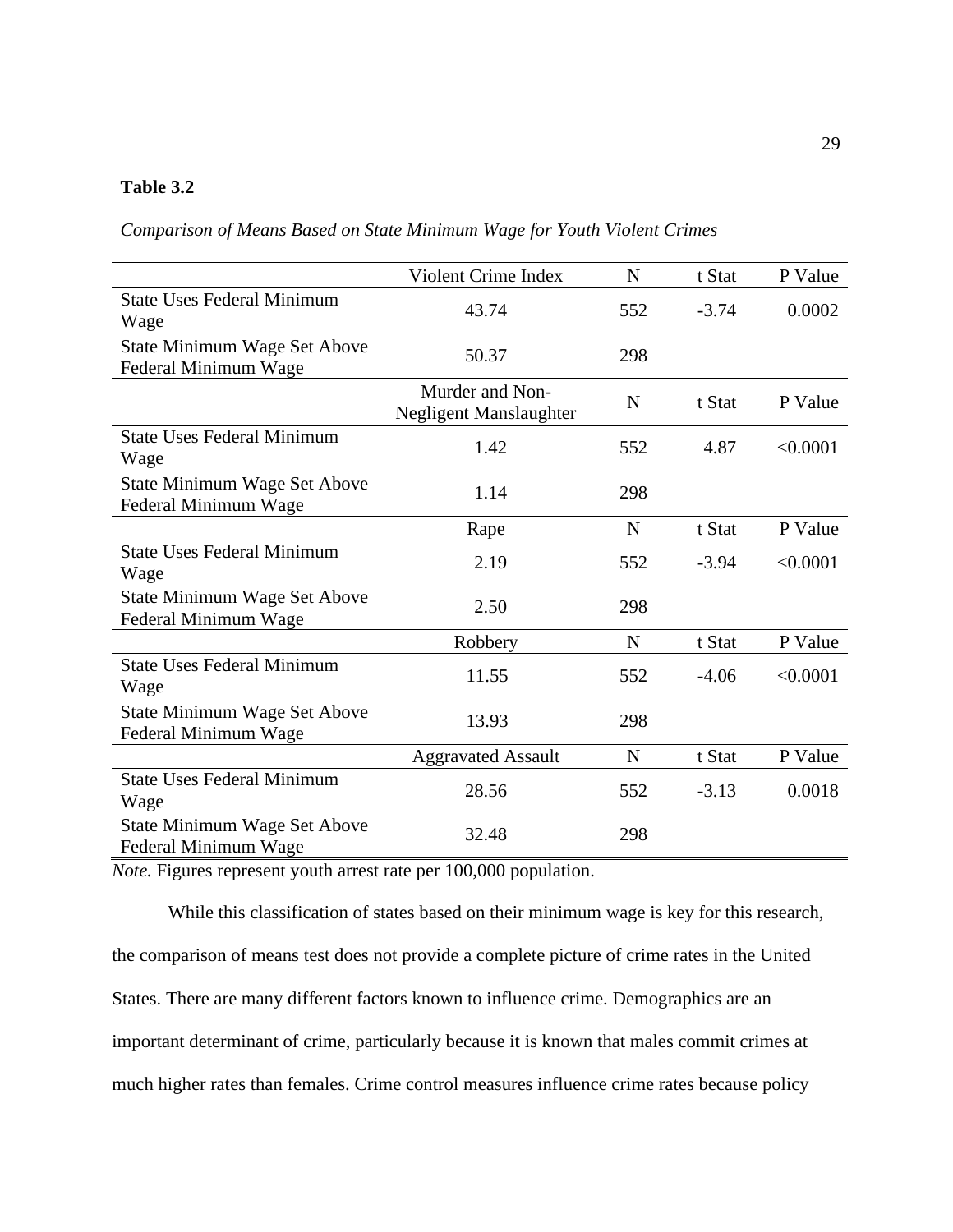makers implement them for this express purpose. Education is known to influence crime in multiple ways. It serves as a substitute activity to crime and improves a person's position in the labor market. Economic factors are also important determinants of crime rates and one way that policy makers influence economic factors is through social welfare policy. In some instances, social welfare policy is implemented to change the very definition of what constitutes a crime.

The estimated regression model used in this study is based on the reduced form theoretical model, which measures the direct impact of the minimum wage on crime. I use the youth property crime index, youth violent crime index and the respective categories that make up these two indices as the dependent variables for this estimated regression. Table 3.3 on page 31 provides the descriptive statistics for the youth property crime index, youth violent crime index and the respective categories that make up these two indices. As the data set is a panel data set, I use panel estimation with fixed effects across the states, represented by  $\alpha_i$ , to estimate the regression. The form of this estimated regression is this.

Crime<sub>it</sub> =  $\alpha + \beta_1$  State Minimum Wage<sub>it</sub> +  $\beta_2$  Police Expenditure<sub>it</sub> +  $\beta_3$  SNAP Recipients<sub>it</sub> +β4College Attainment<sub>it</sub> + β<sub>5</sub> log(Beer Tax<sub>it</sub>) + β<sub>6</sub> Population Percent Male<sub>it</sub> + β<sub>7</sub>Medicaid Expansion<sub>it</sub> +  $\beta_8$  Marijuana Decriminalization<sub>it</sub> +  $\alpha_i$  +  $\varepsilon_{it}$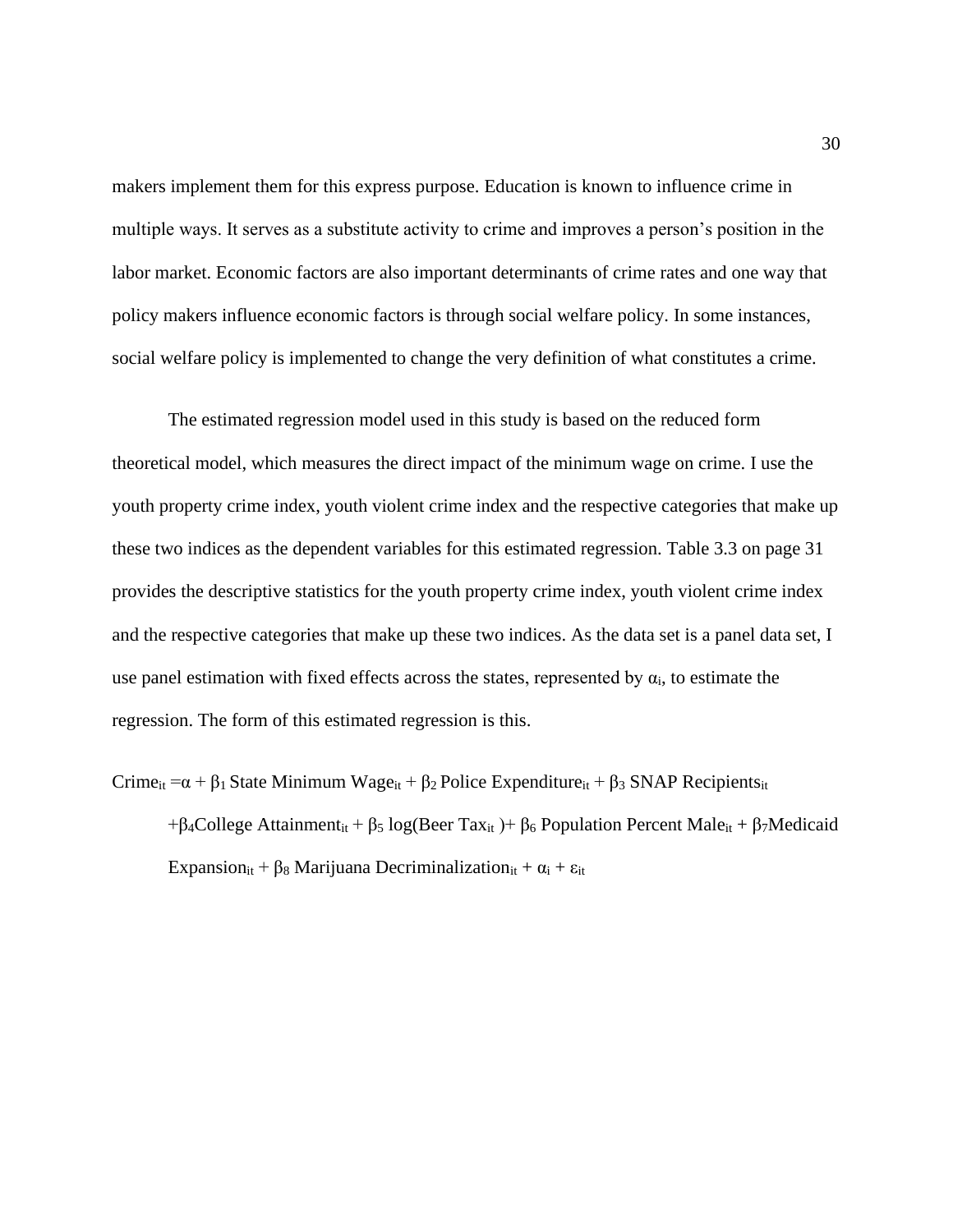### **Table 3.3**

| Variable                                     | Description                                 | N   | Mean   | Standard<br>Deviation | Minimum | Maximum |
|----------------------------------------------|---------------------------------------------|-----|--------|-----------------------|---------|---------|
| Violent Crime                                | Index of Violent<br><b>Offenses</b>         | 850 | 46.06  | 24.81                 | 6.06    | 140.24  |
| Murder and Non-<br>Negligent<br>Manslaughter | Violent Offense                             | 850 | 1.32   | 0.80                  | 0.00    | 5.68    |
| Rape                                         | Violent Offense                             | 850 | 2.30   | 1.09                  | 0.00    | 10.54   |
| Robbery                                      | Violent Offense                             | 850 | 12.39  | 8.05                  | 0.08    | 44.65   |
| <b>Aggravated Assault</b>                    | <b>Violent Offense</b>                      | 850 | 29.93  | 17.51                 | 3.67    | 104.65  |
| <b>Property Crime</b>                        | <b>Index of Property</b><br><b>Offenses</b> | 850 | 180.96 | 66.23                 | 31.59   | 370.01  |
| <b>Burglary</b>                              | <b>Property Offense</b>                     | 850 | 29.88  | 15.50                 | 2.71    | 99.96   |
| Larceny-Theft                                | <b>Property Offense</b>                     | 850 | 136.38 | 51.33                 | 19.49   | 297.51  |
| Motor Vehicle Theft                          | <b>Property Offense</b>                     | 850 | 11.50  | 8.79                  | 1.07    | 47.43   |
| Arson                                        | <b>Property Offense</b>                     | 850 | 1.18   | 0.81                  | 0.09    | 8.82    |

*Descriptive Statistics for Types of Youth Crime*

*Note.* Figures represent youth arrest rate per 100,000 population.

Table 3.4 on page 33 lists all of the explanatory variables with their descriptions and hypothesized signs. The primary explanatory variable of interest in this model is State Minimum Wage. This variable represents whether a state uses the federal minimum wage or as set a higher minimum wage in a particular year. State Minimum Wage serves the purpose of measuring the direct impact of a state choosing to set their minimum wage above the federal minimum wage. The frequency statistics for State Minimum Wage are shown in Table 3.5 on page 33 along with the frequency statistics for Medicaid Expansion and Marijuana Decriminalization. Medicaid Expansion represents whether a state has expanded Medicaid in any manner in a given year and Marijuana Decriminalization represents whether a state has chosen to decriminalize marijuana possession in a given year. These two variables constitute social welfare policy controls and are expected to have negative signs for this reason. Table 3.6 on page 34 provides the descriptive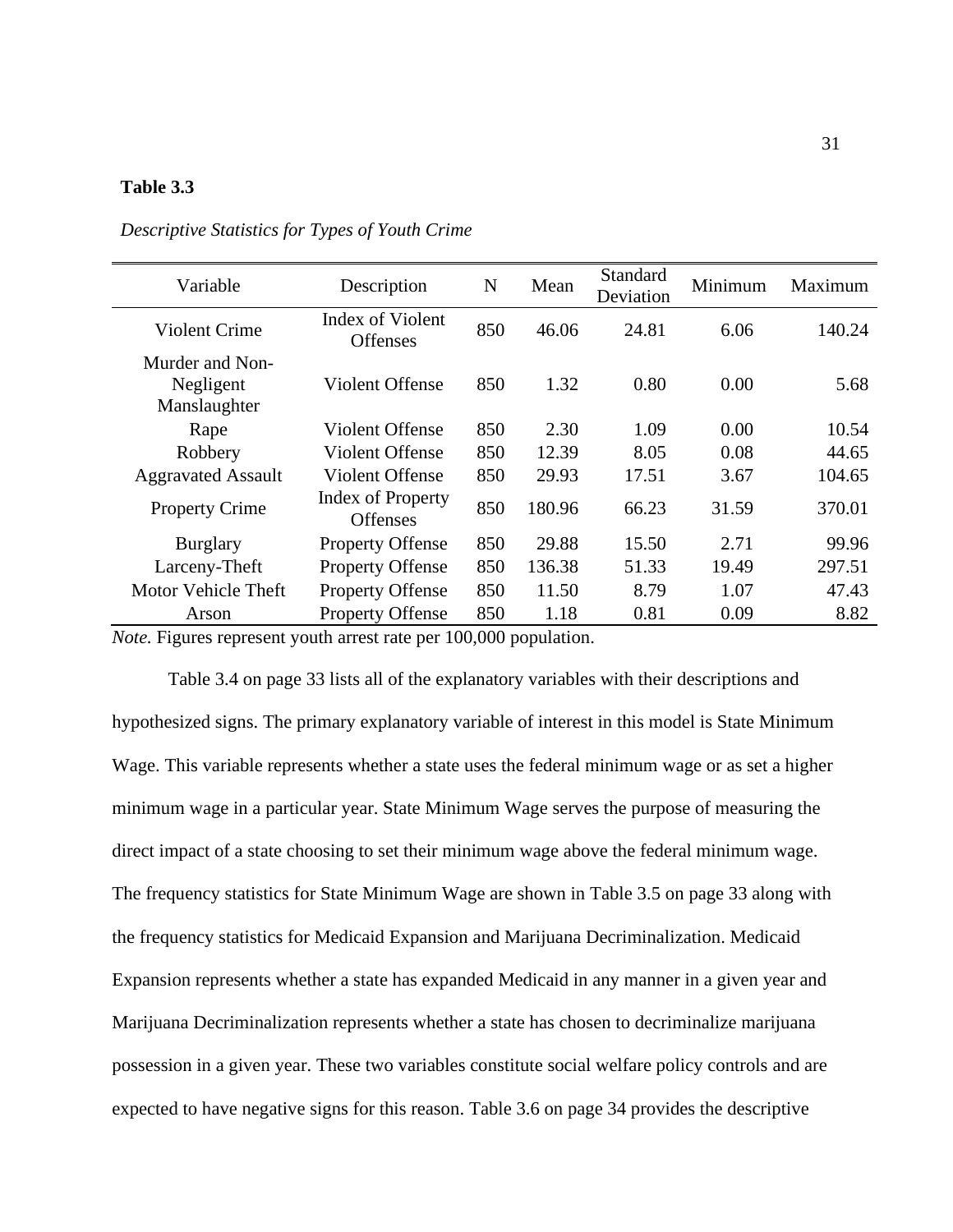statistics of the other explanatory variables. Beer Tax, the dollar per gallon excise tax on beer in a state for a given year, is another social welfare policy variable and expected to have a negative sign for this reason. In the regression, the log of Beer Tax is used. SNAP Recipients, the number of SNAP recipients per 1,000 population in a given year, is a social welfare control as well as a proxy for poverty which is an important economic factor. Its sign is expected to be positive because it is a proxy for poverty. Population Percent Male, the proportion of a state's population that is male in a given year, is an important demographic control. Males commit crimes at a higher rate than females so its sign is expected to be positive. College Attainment, the proportion of the population over age 25 with a bachelor degree or higher in a given year, controls for education as well as being a demographic control. Its sign is expected to be negative because education improves a person's position in the labor market. Police Expenditures, the total per capita expenditure on police in a state in real 2017 dollars for a given year, controls for direct crime control measures. Its sign is uncertain since police expenditures can lead to reduced crime, but police expenditures might also respond to higher crime.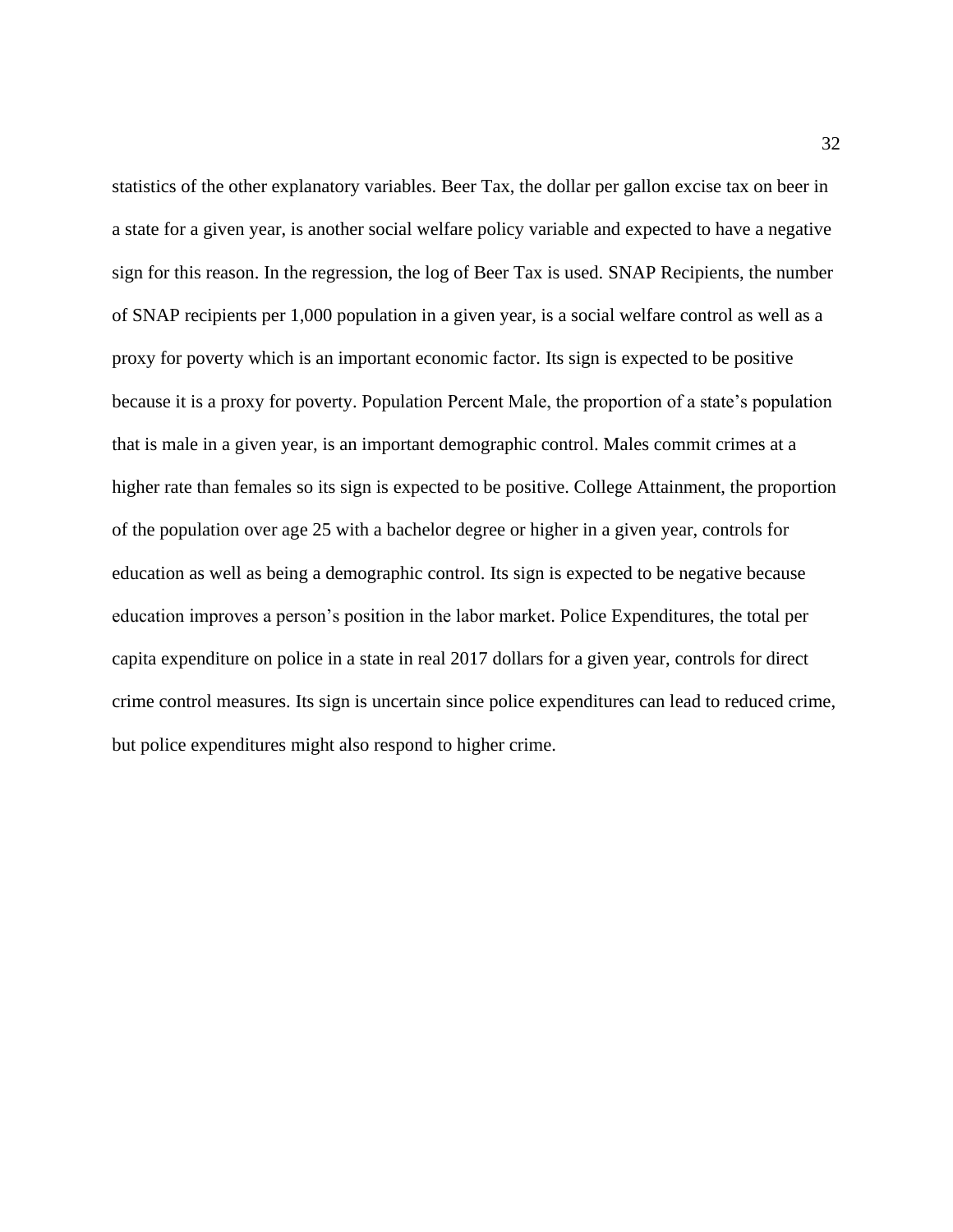# **Table 3.4**

*Explanatory Variable Descriptions and Hypothesized Sign*

| Variable                                        | Description                                                                                  | Hypothesized<br>Sign |
|-------------------------------------------------|----------------------------------------------------------------------------------------------|----------------------|
| State Minimum Wage <sub>it</sub>                | Dummy Variable = 1 if state set minimum wage above<br>federal minimum wage in year t         | $+/-$                |
| Police Expenditure <sub>it</sub>                | Per Capita Police Expenditures in 2017 dollars, state i in<br>year t                         | $+/-$                |
| $SNAP$ Recipients <sub>it</sub>                 | SNAP Benefits Recipients per 1,000 population, state i<br>in year t                          | $^{+}$               |
| College Attainmentit                            | Percent of population aged 25 and over with at least a<br>bachelor degree, state i in year t |                      |
| Beer Tax <sub>it</sub>                          | Beer Excise Tax in dollars per gallon, state i in year t                                     |                      |
| <b>Population Percent</b><br>Male <sub>it</sub> | Percent of the total population that is male, state i in year                                | $^{+}$               |
| Medicaid Expansion <sub>it</sub>                | Dummy Variable $= 1$ if state expanded Medicaid in any<br>fashion in year t                  |                      |
| Marijuana<br>Decriminalization $_{it}$          | Dummy Variable $= 1$ if state decriminalized Marijuana<br>in year t                          |                      |

## **Table 3.5**

*Frequency Statistics of Classification Explanatory Variables* 

| Variable                         |     | Value of 1 | Value of 0 | Percent=1 |
|----------------------------------|-----|------------|------------|-----------|
| State Minimum Wage <sub>it</sub> | 850 | 298        | 552        | 35.06     |
| Medicaid Expansion <sub>it</sub> | 850 | 108        | 742        | 12.71     |
| Marijuana Decriminaliztionit     | 850 | 242        | 608        | 28.47     |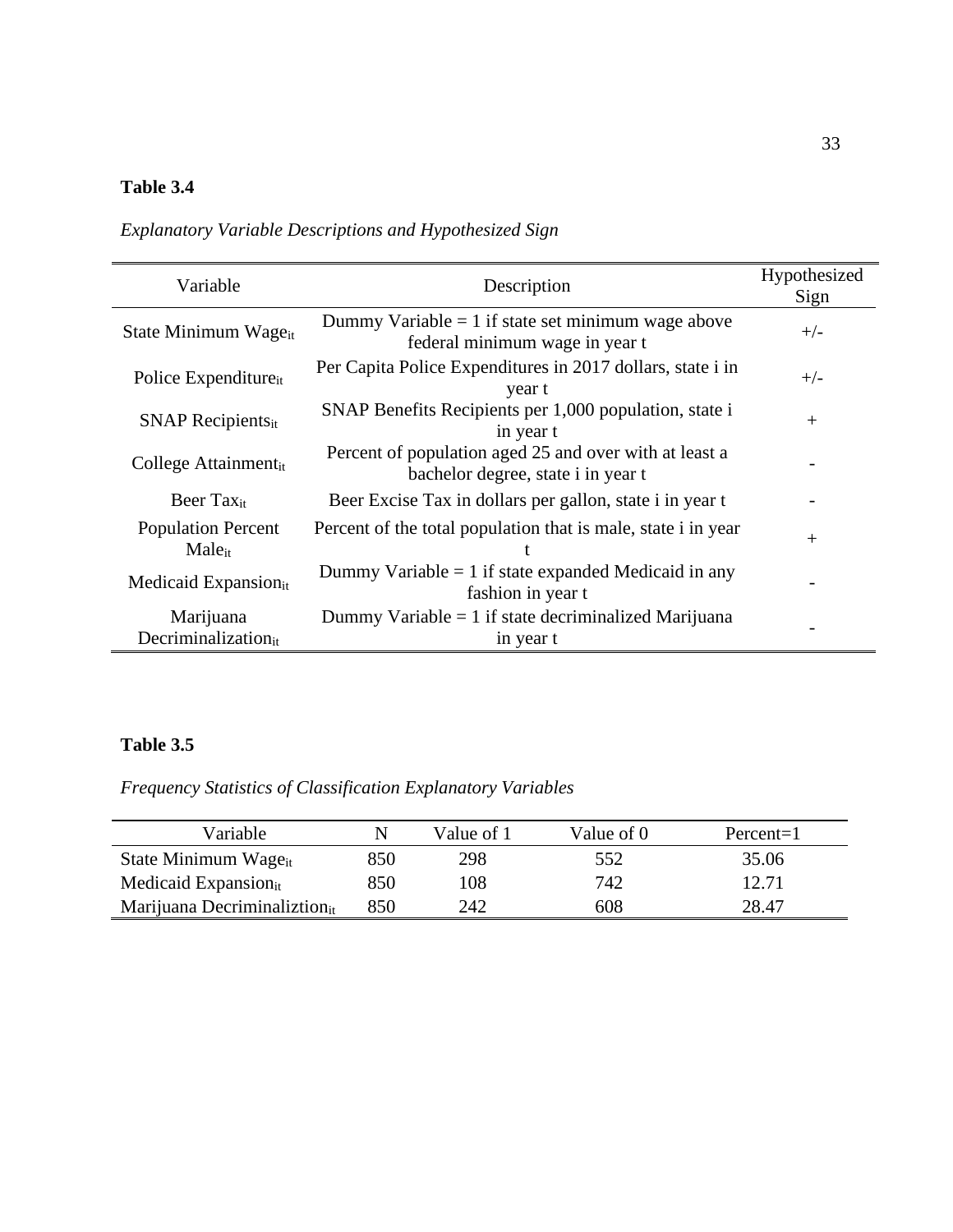### **Table 3.6**

| Variable                              | N   | Mean   | <b>Standard</b><br>Deviation | Minimum | Maximum |
|---------------------------------------|-----|--------|------------------------------|---------|---------|
| Police Expenditure <sub>it</sub>      | 850 | 48.30  | 26.70                        | 5.00    | 183.00  |
| $SNAP$ Recipients <sub>it</sub>       | 850 | 107.23 | 44.69                        | 28.91   | 225.78  |
| College Attainment <sub>it</sub>      | 850 | 27.45  | 5.00                         | 15.10   | 42.70   |
| Beer $\text{Tax}_{it}$                | 850 | 0.29   | 0.26                         | 0.02    | 1.29    |
| Population Percent Male <sub>it</sub> | 850 | 49.33  | 0.76                         | 48.03   | 52.37   |

*Descriptive Statistics of Non-Classification Explanatory Variables*

By applying this regression model to overall youth property crime and youth violent crime, I hope to determine whether the wage effect or unemployment effect is stronger for states who set their minimum wage above the federal minimum wage. I then investigate the types of property crime and violent crime to see if the estimated effects on overall crime rates are due to certain types of property and violent crime and not others. One expectation of the estimation is that minimum wage will be a more important factor for property crime than it is for violent crime.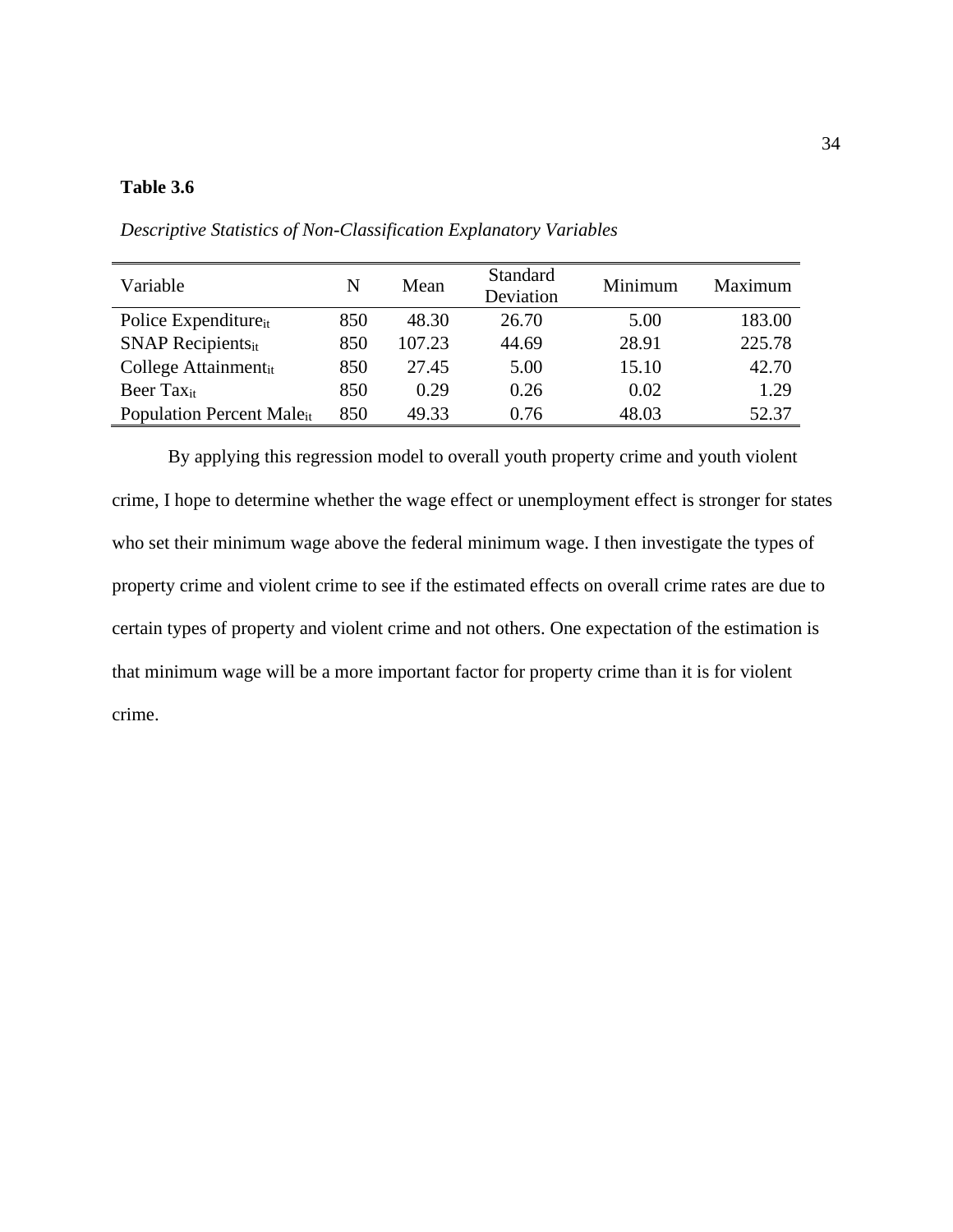#### **Chapter 4: Results**

The estimated regression results of the panel regression model with fixed effects across states for the youth property crime index are provided in Table 4.1 on page 36, with Table 4.2 on page 40 providing the estimated results of the model for the individual categories of youth property crime. The estimation results of the youth violent crime index are provided in Table 4.3 on page 43 and Table 4.4 on page 46 provides the estimated results of the model for the individual categories of youth violent crime.

The estimated model in Table 4.1 has the Youth Property Crime Index as the dependent variable. State Minimum Wage controls for youth wage in the model. The additional seven explanatory variables act as controls for factors that are important when discussing crime. Beer Tax, Medicaid Expansion and Marijuana Decriminalization represent social welfare policies known to impact criminal activity. It is important to note that the log of Beer Tax is used for the sake of interpretation. SNAP Recipients also represents a social welfare policy, but additionally acts as a proxy for poverty. Police Expenditures represents a crime control measure. College Attainment and Population Percent Male measure key demographic factors. This model explains about 69 percent of the total variation in the Youth Property Crime Index. The F-statistic for this estimated regression is 12.34 indicating the model is overall statistically significant at the 0.01 level. The F-statistic for fixed effects is 30.37 which means I reject the null hypothesis that fixed effects are jointly equal to zero at the 0.01 level. The F-statistic for jointly testing whether the estimated coefficients are equal to zero after controlling for fixed effects is 16.43 so I reject the null hypothesis that they are equal to zero at the 0.01 level.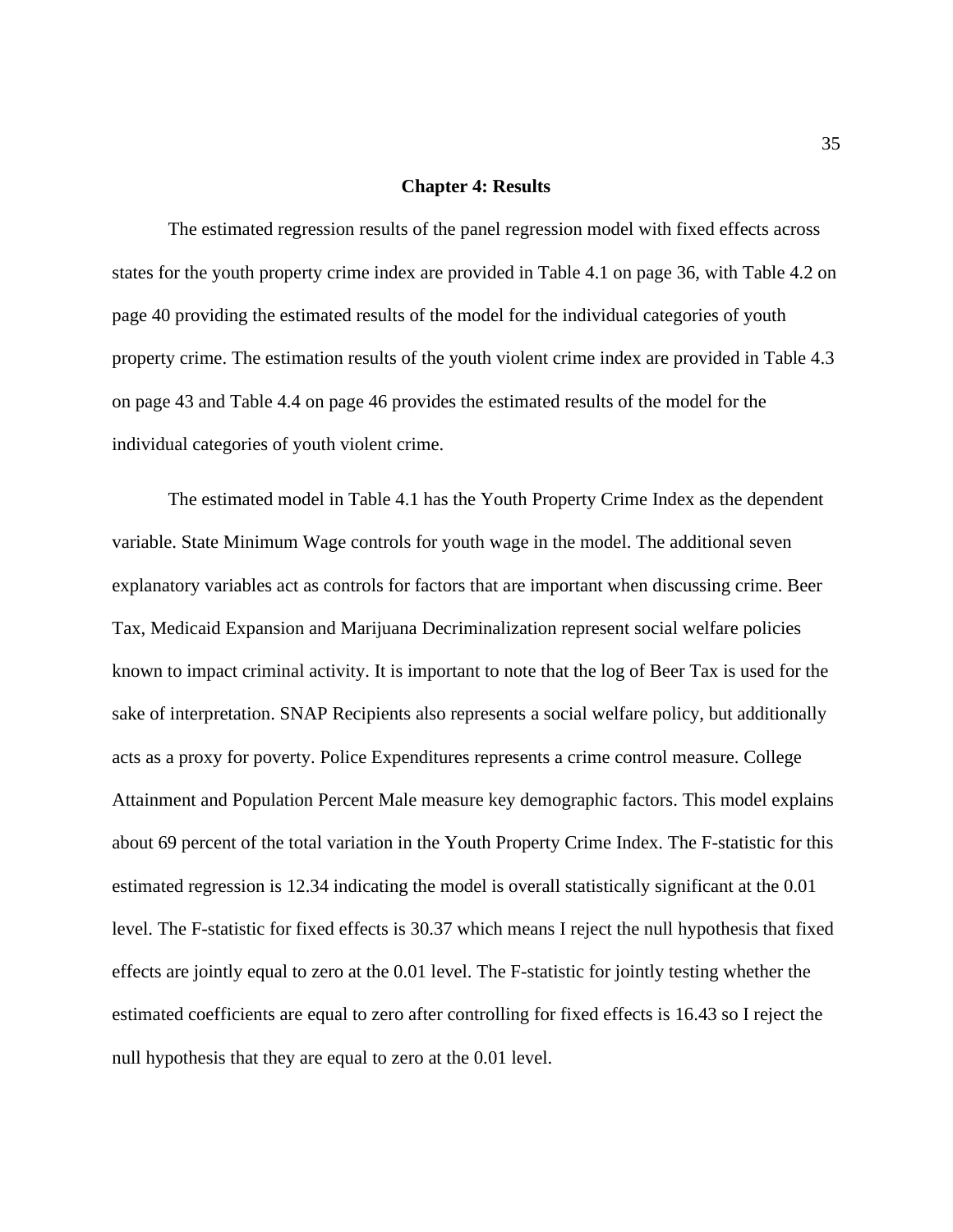#### **Table 4.1**

| Constant                       | $-2547.620***$<br>(537.100) |
|--------------------------------|-----------------------------|
| State Minimum Wage             | $-11.605**$<br>(4.621)      |
| Medicaid Expansion             | $-19.863***$<br>(5.606)     |
| Marijuana Decriminalization    | $-10.619$<br>(8.235)        |
| Police Expenditure             | $-0.380**$<br>(0.170)       |
| <b>SNAP Recipients</b>         | $0.238***$<br>(0.053)       |
| <b>College Attainment</b>      | $-7.370***$<br>(1.079)      |
| <b>Beer Tax</b>                | $-21.698**$<br>(8.893)      |
| <b>Population Percent Male</b> | 56.146***<br>(10.753)       |
| R-squared                      | 0.689                       |
| N                              | 850                         |
| <b>States</b>                  | 50                          |
| Years                          | 17                          |
| F (Overall)                    | 12.34***                    |
| F (Fixed Effects)              | 30.37***                    |
| $F(\beta s)$                   | 16.43***                    |

*Fixed Effects Regression Results for Overall Youth Property Crime*

*Note.* Estimated state fixed effects are not included in table.

Standard errors are in parentheses.

\* p < .10, \*\* p < .05, \*\*\* p < .01

This study attempts to test alternative hypotheses with regard to the effect of states setting a minimum wage above the federal minimum wage. If the estimated effect is positive, it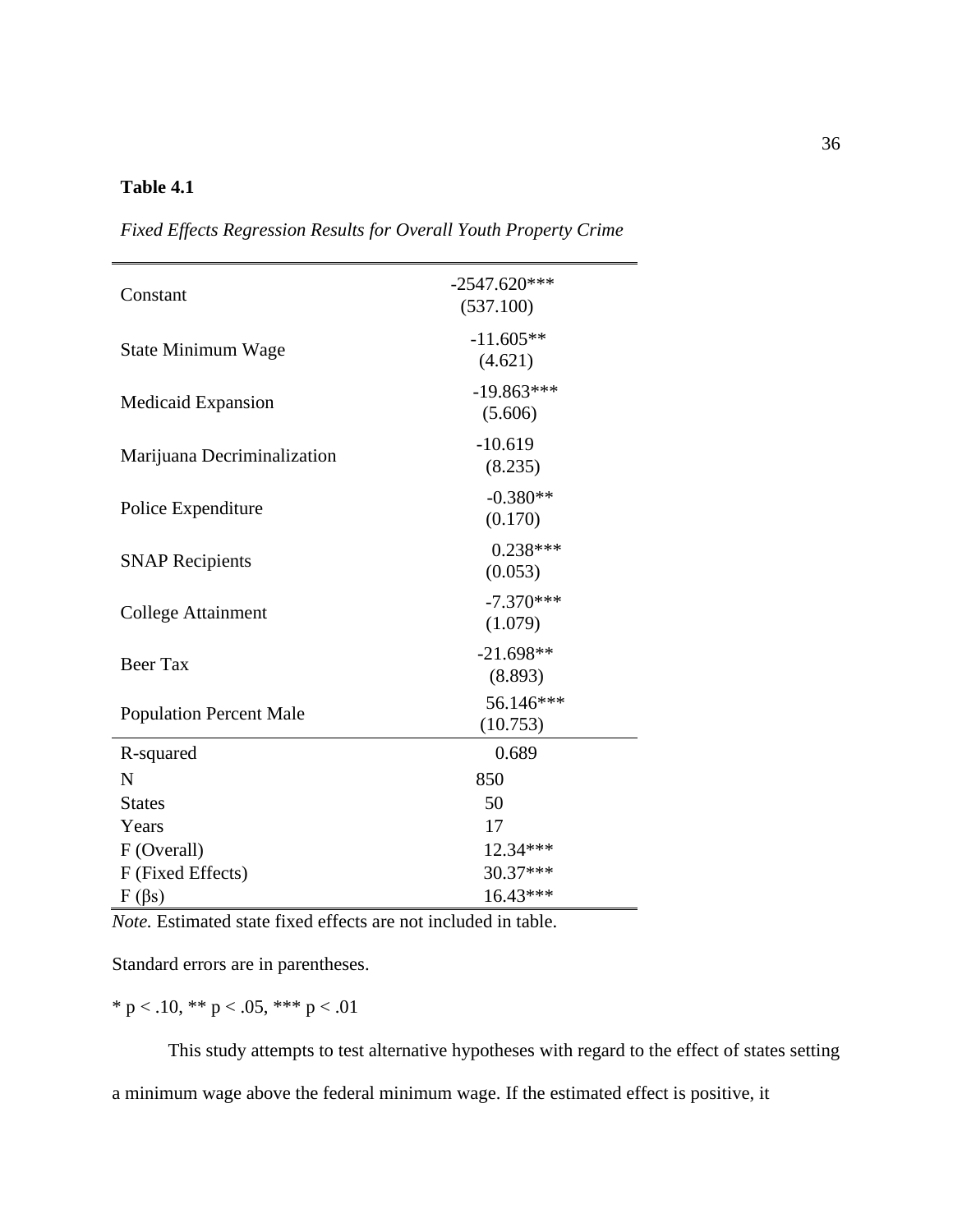indicates that the unemployment effect is stronger. This effect occurs due to wage loss from diminished labor demand by firms. If the estimated effect is negative, it indicates that the wage effect is stronger. The variable that measures this effect is State Minimum Wage which classifies states by whether they use the federal minimum wage or have set a higher minimum wage. This effect occurs due to wage growth from the rising wage floor in the labor supply and demand model. The estimated coefficient on State Minimum Wage is -11.605, and is significantly different than zero at the 0.05 level. The effect of a state setting their minimum wage above the federal minimum wage is an 11.605 decrease in youth property crime incidences per year per 100,000 population, controlling for other factors. That equates to about six percent fewer incidences than the mean incidence of youth property crime for the period and states represented in this study. The negative sign on the estimated coefficient implies there is a negative relationship between youth property crime and the minimum wage rate, which indicates that the wage effect is stronger than the unemployment effect.

All of the estimated coefficients on the other explanatory variables are significantly different than zero at the 0.01 or 0.05 level except for Marijuana Decriminalization. The estimated coefficient on Medicaid Expansion is -19.863, and is significantly different than zero at the 0.01 level. This means that states who have expanded Medicaid in some fashion experience 19.863 less youth property crime incidences per year per 100,000 population than states who have not expanded Medicaid in some fashion, controlling for other factors. The direction of this effect is expected because expanding Medicaid improves the population's economic standing. The estimated coefficient on Police Expenditure is -0.380, and is significantly different than zero at the 0.05 level. This signifies that one more dollar per capita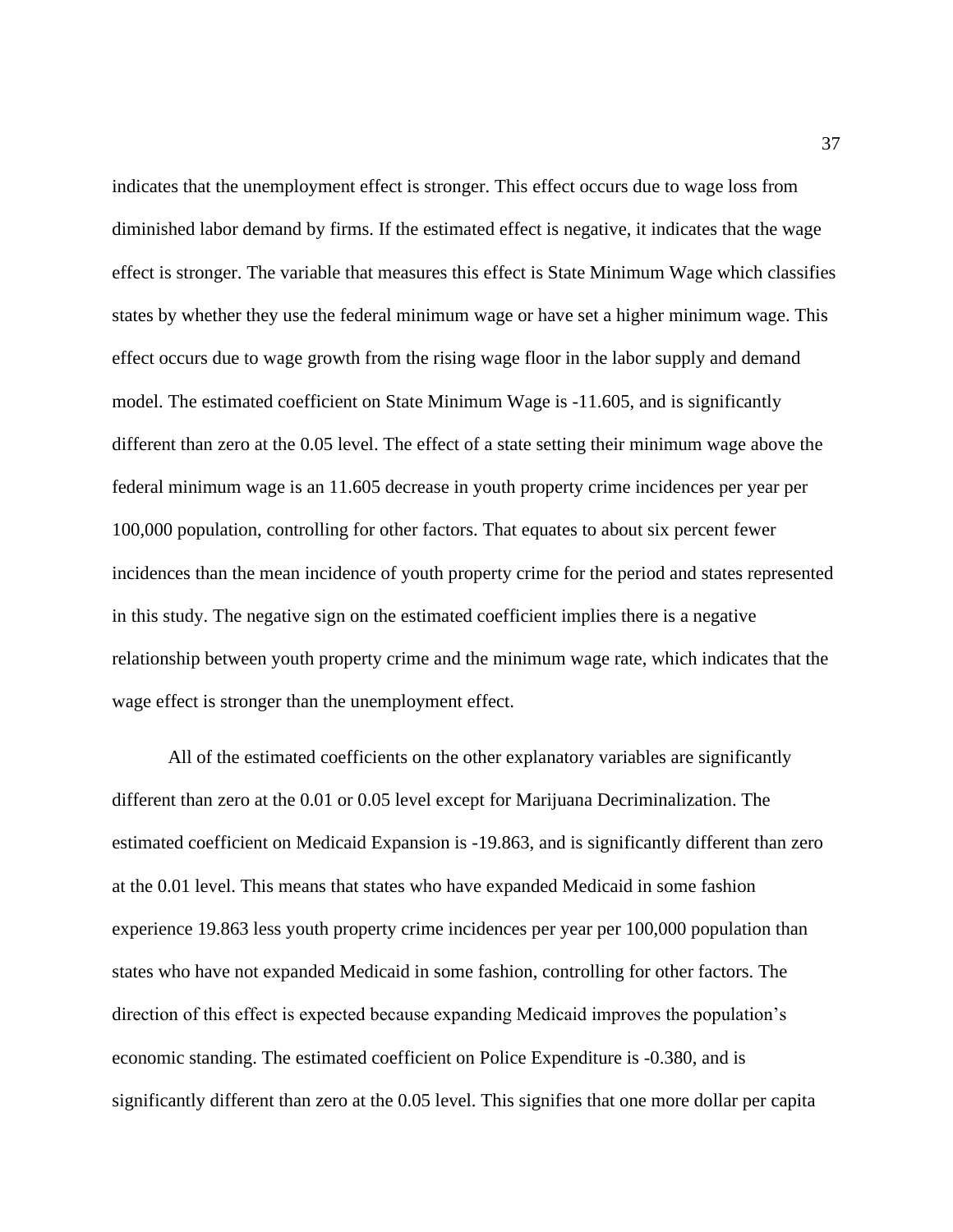spending on police reduces the incidence of youth property crimes per year per 100,000 population by 0.380. Since police act to directly mitigate crime, the direction of this estimate suggests this variable captures the effect of police on crime more than the effect of crime on police expenditures. The estimated coefficient on College Attainment is -7.370, and is significant at the 0.01 level. This means that one more percent of the over 25 population having attained at least a bachelor's degree reduces youth property crime by 7.370 incidences per year per 100,000 population, controlling for other factors. Education is known to mitigate crime rates, so the direction of this effect is as expected. The estimated coefficient on Beer Tax is -21.698, and is significantly different than zero at the 0.05 level. This means that a one percent increase in the dollar per gallon beer excise tax reduces youth property crime by 21.698 incidences per year per 100,000 population, controlling for other factors. Alcohol is often a factor in crimes, so the direction of this effect is as expected. The estimated coefficient on SNAP Recipients is 0.238, and is significantly different than zero at the 0.01 level. This means that one more SNAP recipient per 1,000 population leads to 0.238 more youth property crimes per year per 100,000 population, controlling for other factors. The direction of this effect is expected because SNAP is a proxy for poverty which is known to have a positive relationship with crime rates. The estimated coefficient on Population Percent Male is 56.146, and is significantly different than zero at the 0.01 level. This means that a one percentage point increase of males in the total population will lead to a 56.146 increase in youth property crimes per year per 100,000 population, controlling for other factors. Males are known to commit crimes at a much higher rate than females, so the direction of this effect is as expected.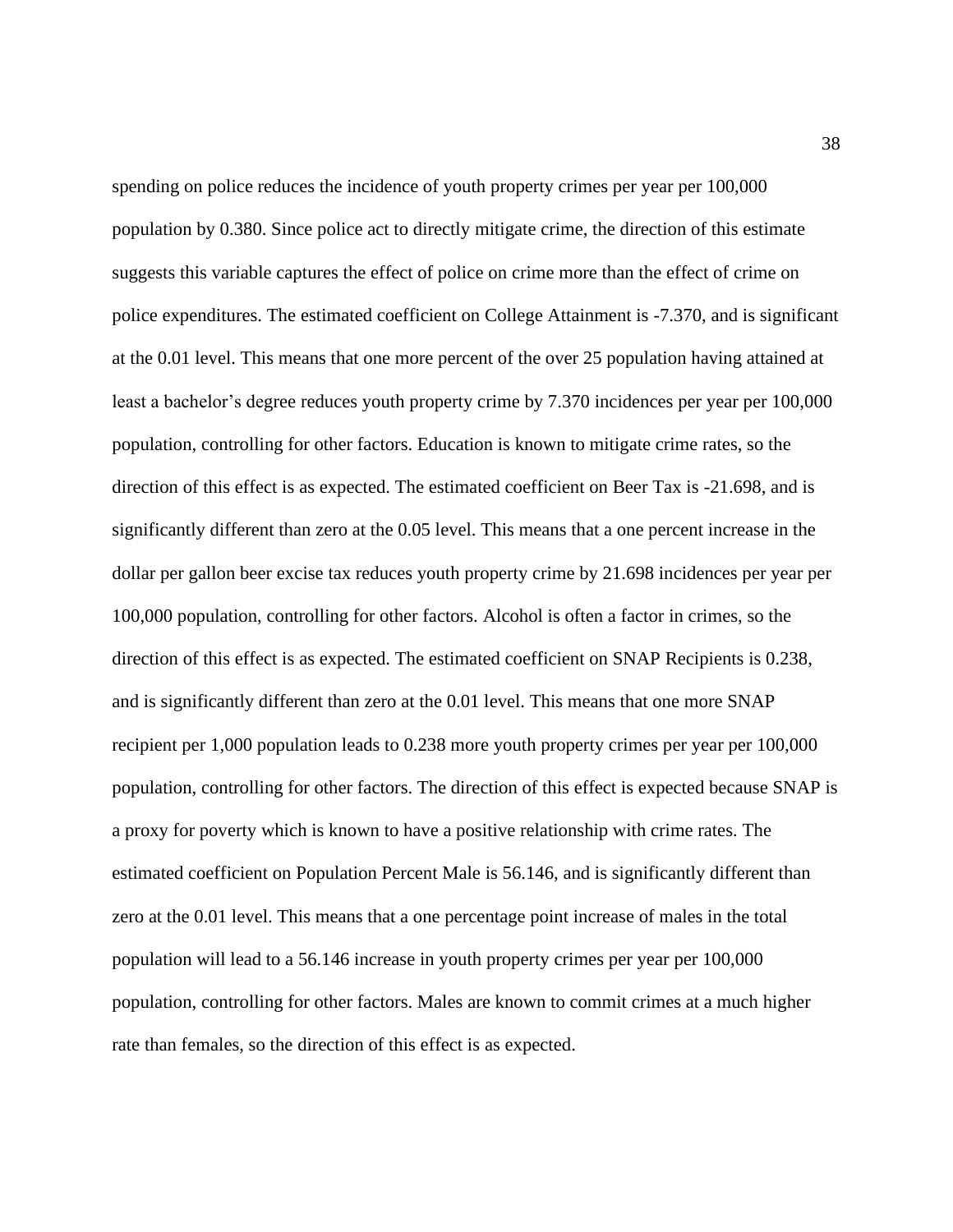I estimate the effect of minimum wage for each type of property crime. In Table 4.2 the estimated regression results for each of the four categories of property crime are shown. This model explains 78 percent of the total variation in Youth Burglary, 70 percent of the total variation in Youth Larceny-Theft, 71 percent of the total variation in Youth Motor Vehicle Theft, and 42 percent of the total variation in Youth Arson. The overall F-statistic for Youth Burglary is 24.18, for Youth Larceny-Theft it is 14.01, for Youth Motor Vehicle Theft it is 28.18 and for Youth Arson it is 12.66 indicating all four models are overall significant at the 0.01 level. The respective F-statistics for fixed effects are 43.52, 31.65, 28.11 and 8.86 meaning I reject the null that fixed effects are jointly equal to zero at the 0.01 level for all four models. The F-statistics for jointly testing whether the estimated coefficients are equal to zero after controlling for fixed effects for the four models respectively are 33.09, 17.26, 71.49 and 10.75 meaning I reject the null hypothesis that the estimated coefficients are jointly equal to zero for all four models at the 0.01 level.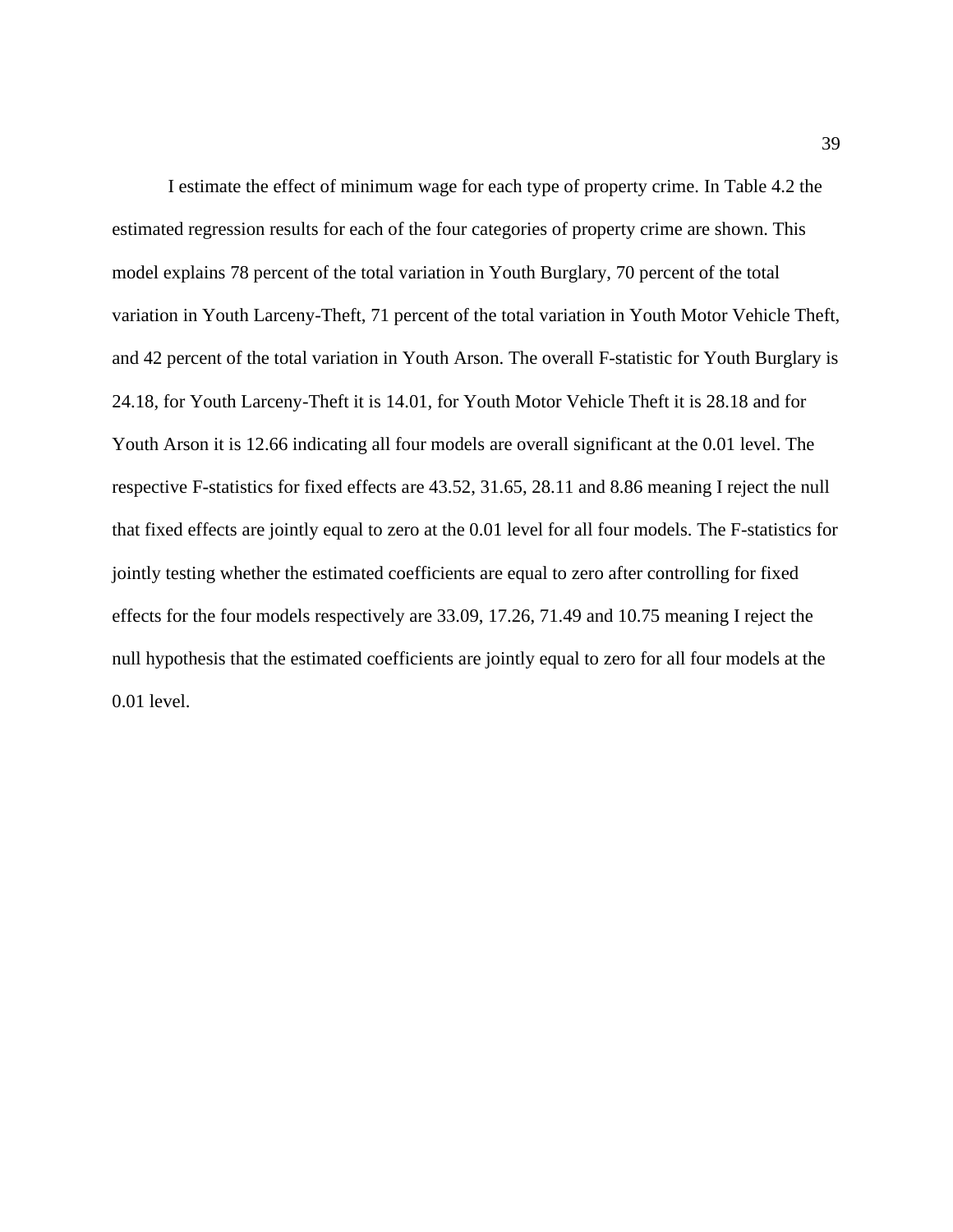#### **Table 4.2**

|                           | Youth Burglary | Youth Larceny-<br>Theft | <b>Youth Motor</b><br>Vehicle Theft | <b>Youth Arson</b> |
|---------------------------|----------------|-------------------------|-------------------------------------|--------------------|
| Constant                  | $-470.867***$  | $-1707.920***$          | $-338.766***$                       | $-19.327**$        |
|                           | (105.800)      | (407.700)               | (68.605)                            | (8.976)            |
| <b>State Minimum</b>      | $-2.188**$     | $-7.600**$              | $-2.139***$                         | $0.136*$           |
| Wage                      | (0.910)        | (3.508)                 | (0.590)                             | (0.077)            |
| Medicaid                  | $-6.181***$    | $-16.819***$            | $-0.918$                            | $-0.203**$         |
| Expansion                 | (1.104)        | (4.256)                 | (0.716)                             | (0.094)            |
| Marijuana                 | $-0.469$       | $-9.082$                | 0.775                               | $-0.183$           |
| Decriminalization         | (1.622)        | (6.252)                 | (1.052)                             | (0.138)            |
| Police Expenditure        | $-0.131***$    | $-0.199$                | $-0.071***$                         | $-0.001$           |
|                           | (0.034)        | (0.129)                 | (0.022)                             | (0.003)            |
| <b>SNAP Recipients</b>    | $-0.002$       | $0.334***$              | $-0.107***$                         | $-0.003***$        |
|                           | (0.011)        | (0.041)                 | (0.007)                             | (0.001)            |
| College Attainment        | $-1.467***$    | $-5.712***$             | $-0.227*$                           | $-0.053***$        |
|                           | (0.212)        | (0.819)                 | (0.136)                             | (0.018)            |
| <b>Beer Tax</b>           | $-6.327***$    | $-15.827**$             | $-1.866$                            | 0.121              |
|                           | (1.751)        | (6.751)                 | (1.136)                             | (0.149)            |
| <b>Population Percent</b> | 10.154***      | 38.178***               | $7.031***$                          | $0.456**$          |
| Male                      | (2.118)        | (7.600)                 | (1.374)                             | (0.180)            |
| R-squared                 | 0.780          | 0.702                   | 0.712                               | 0.424              |
| $\mathbf N$               | 850            | 850                     | 850                                 | 850                |
| <b>States</b>             | 50             | 50                      | 50                                  | 50                 |
| Years                     | 17             | 17                      | 17                                  | 17                 |
| F (Overall)               | 24.18***       | 14.01***                | 28.18***                            | 12.66***           |
| F (Fixed Effects)         | 43.52***       | 31.65***                | 28.11***                            | 8.86***            |
| $F(\beta s)$              | 33.09***       | 17.26***                | 71.49***                            | $10.75***$         |

*Fixed Effects Regression Results for the Types of Youth Property Crime*

*Note.* Estimated state fixed effects are not included in table.

Standard errors are in parentheses.

\* p < .10, \*\* p < .05, \*\*\* p < .01

The estimated effect of State Minimum Wage is significant at the 0.10 level or better for all four types of property crime, but the direction of its effect depends on the type of crime. The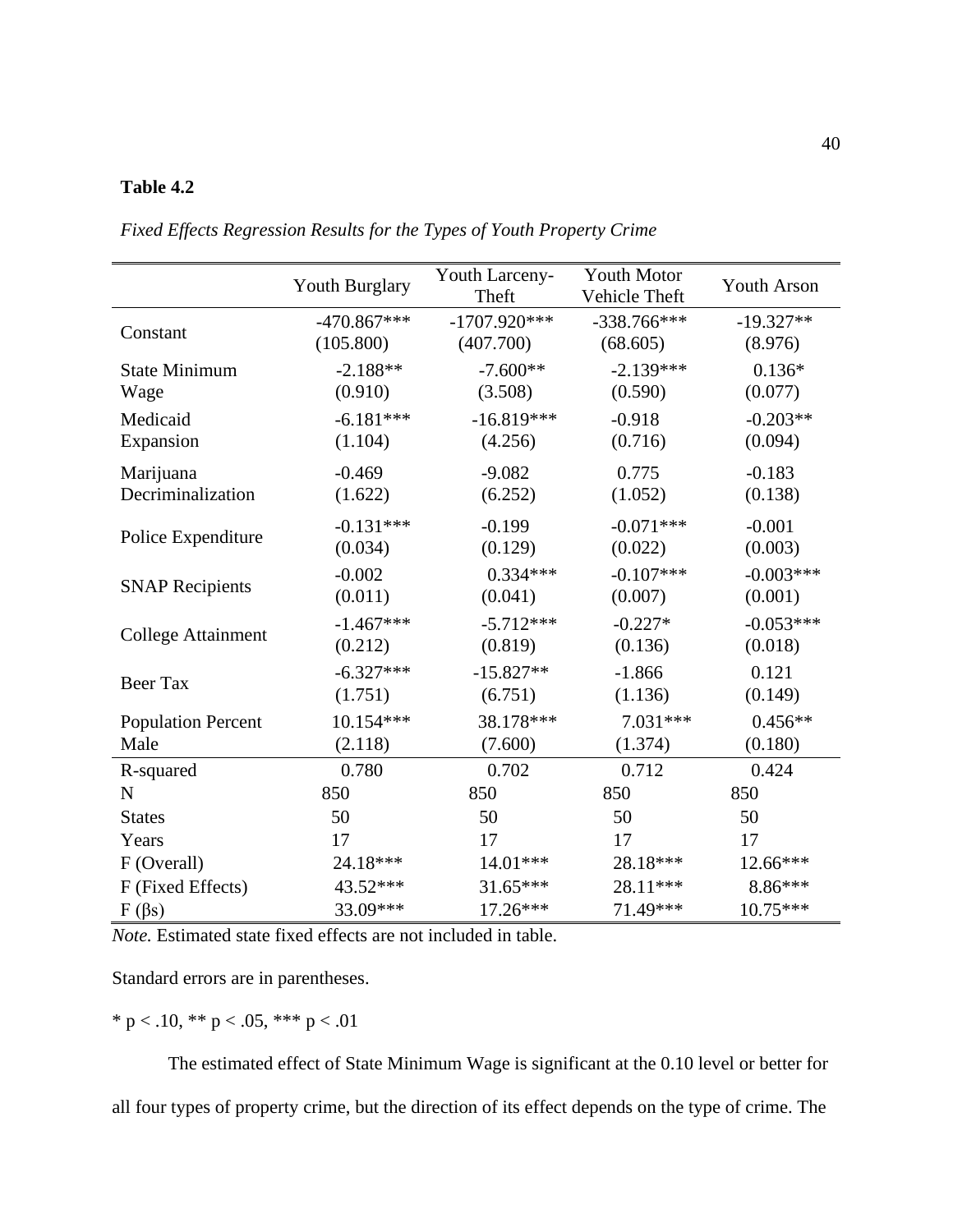estimated coefficient on State Minimum Wage is -2.188 when modeling Youth Burglary, and the estimate is significantly different than zero at the 0.05 level. The estimated coefficient on State Minimum Wage is -7.600 when modeling Youth Larceny-Theft, and is significantly different than zero at the 0.05 level. The estimated coefficient on State Minimum Wage is -2.139 when modeling Youth Motor Vehicle Theft, and is statistically different than zero at the 0.01 level. The estimated coefficient for State Minimum Wage is 0.136 when modeling Youth Arson, and is significantly different than zero at the 0.10 level. As with the overall Youth Property Crime Index, the wage effect is stronger than the unemployment effect for Youth Burglary, Youth Larceny-Theft and Youth Motor Vehicle Theft. The positive relationship between State Minimum Wage and Youth Arson suggests that the unemployment effect is stronger than the wage effect for this category of crime.

The estimated effects of the other explanatory variables vary some from the regression model being applied to overall youth property crime. Several estimated coefficients that were significantly different from zero when modeling overall youth property crime are not significantly different from zero when modeling individual property crime categories. In the estimated model for Youth Burglary, the estimated coefficient of SNAP Recipients is not significantly different than zero. In the estimated model for Youth Larceny-Theft, the estimated coefficient of Police Expenditures is not significantly different than zero. In the estimated model for Youth Motor Vehicle Theft, the estimated coefficients of Medicaid Expansion and Beer Tax were not significantly different than zero. In the estimated model for Youth Arson, the estimated coefficients of Police Expenditure and Beer Tax were not significantly different than zero. Most relationships were the same for estimated coefficients that were significantly different than zero,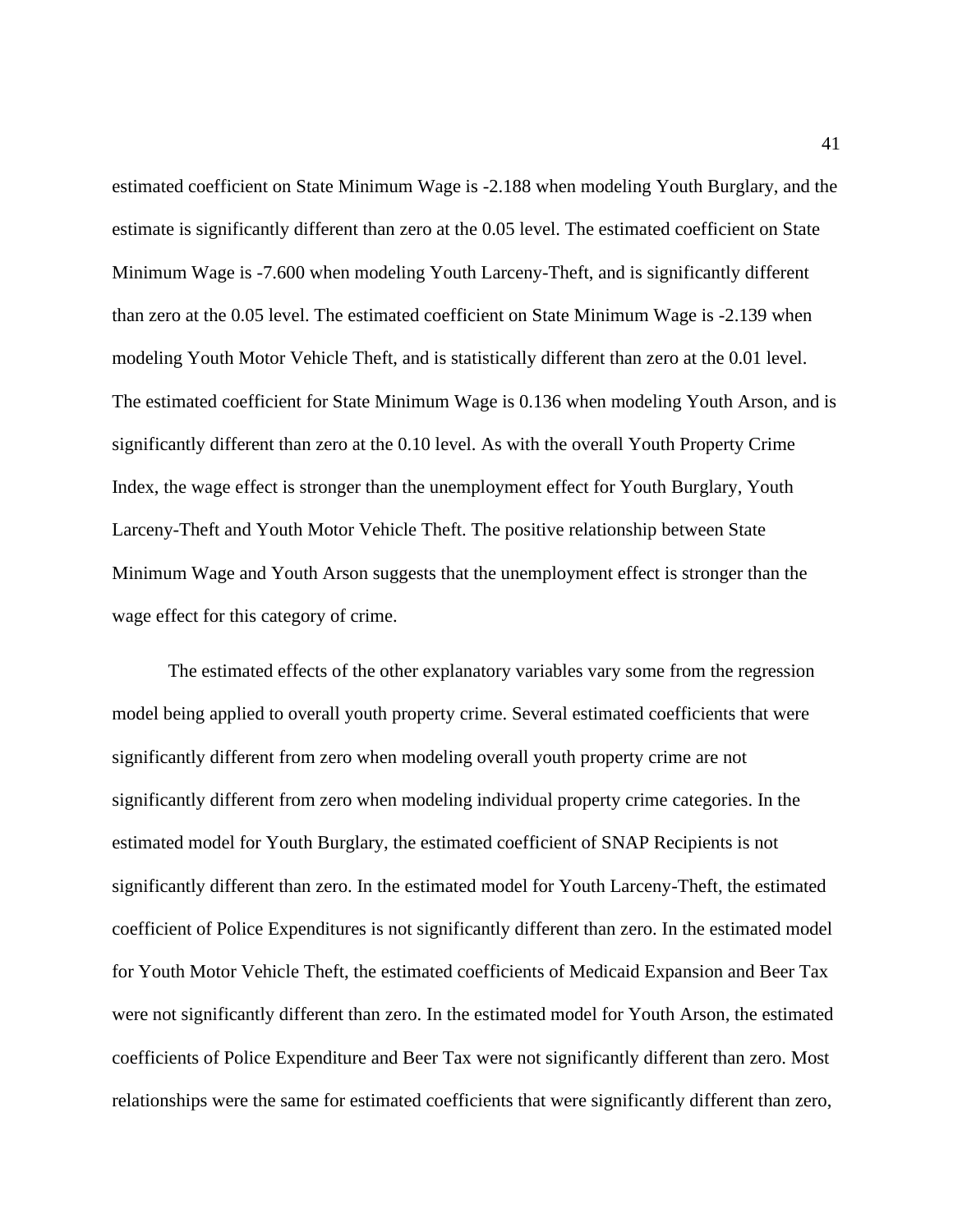but not all relationships held. The estimated coefficient for SNAP Recipients is negative in the Youth Motor Vehicle Theft model and in the Youth Arson model when it was positive when modeling overall youth property crime. This difference in relationship is not expected.

Table 4.3 is the estimated results of the model applied to the Youth Violent Crime Index. This model explains over 79 percent of the total variance in the Youth Violent Crime Index. The F-statistic for this estimated regression is 14.78 indicating the model is overall statistically significant at the 0.01 level. The F-statistic for fixed effects is 52.91 meaning I reject the null hypothesis that fixed effects are jointly equal to zero at the 0.01 level. The F-statistic for jointly testing whether the estimated coefficients are equal to zero after controlling for fixed effects is 16.43 so I reject the null hypothesis that the estimated coefficients are jointly equal to zero at the 0.01 level.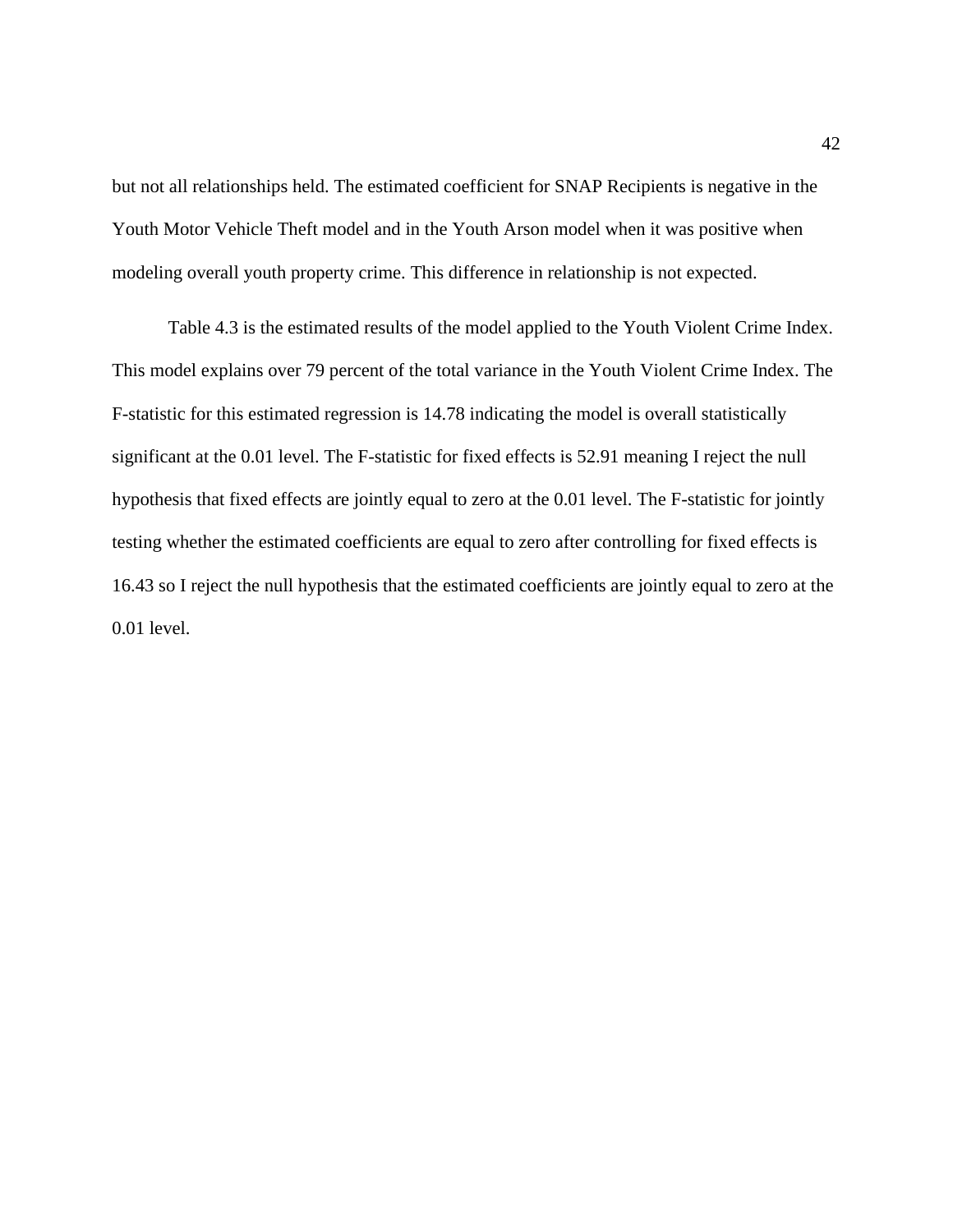#### **Table 4.3**

| Constant                       | $-418.144**$<br>(163.400) |
|--------------------------------|---------------------------|
| <b>State Minimum Wage</b>      | 1.559<br>(1.406)          |
| Medicaid Expansion             | $-3.917**$<br>(1.706)     |
| Marijuana Decriminalization    | $-2.824$<br>(2.506)       |
| Police Expenditure             | $-0.010$<br>(0.052)       |
| <b>SNAP Recipients</b>         | $-0.014$<br>(0.016)       |
| <b>College Attainment</b>      | $-1.196***$<br>(0.328)    |
| <b>Beer Tax</b>                | 7.177***<br>(2.706)       |
| <b>Population Percent Male</b> | 10.153***<br>(3.272)      |
| R-squared                      | 0.795                     |
| N                              | 850                       |
| <b>States</b>                  | 50                        |
| Years                          | 17                        |
| F (Overall)                    | 14.78***                  |
| F (Fixed Effects)              | 52.91***                  |
| $F(\beta s)$                   | $6.80***$                 |

*Fixed Effects Regression Results for Youth Violent Crime*

*Note.* Estimated state fixed effects are not included in table.

Standard errors are in parentheses.

 $^*$  p < .10,  $^{**}$  p < .05,  $^{***}$  p < .01

If there is an effect on youth crime from states choosing to set their minimum wage above the federal minimum wage, then it is anticipated the effect will be greater for youth property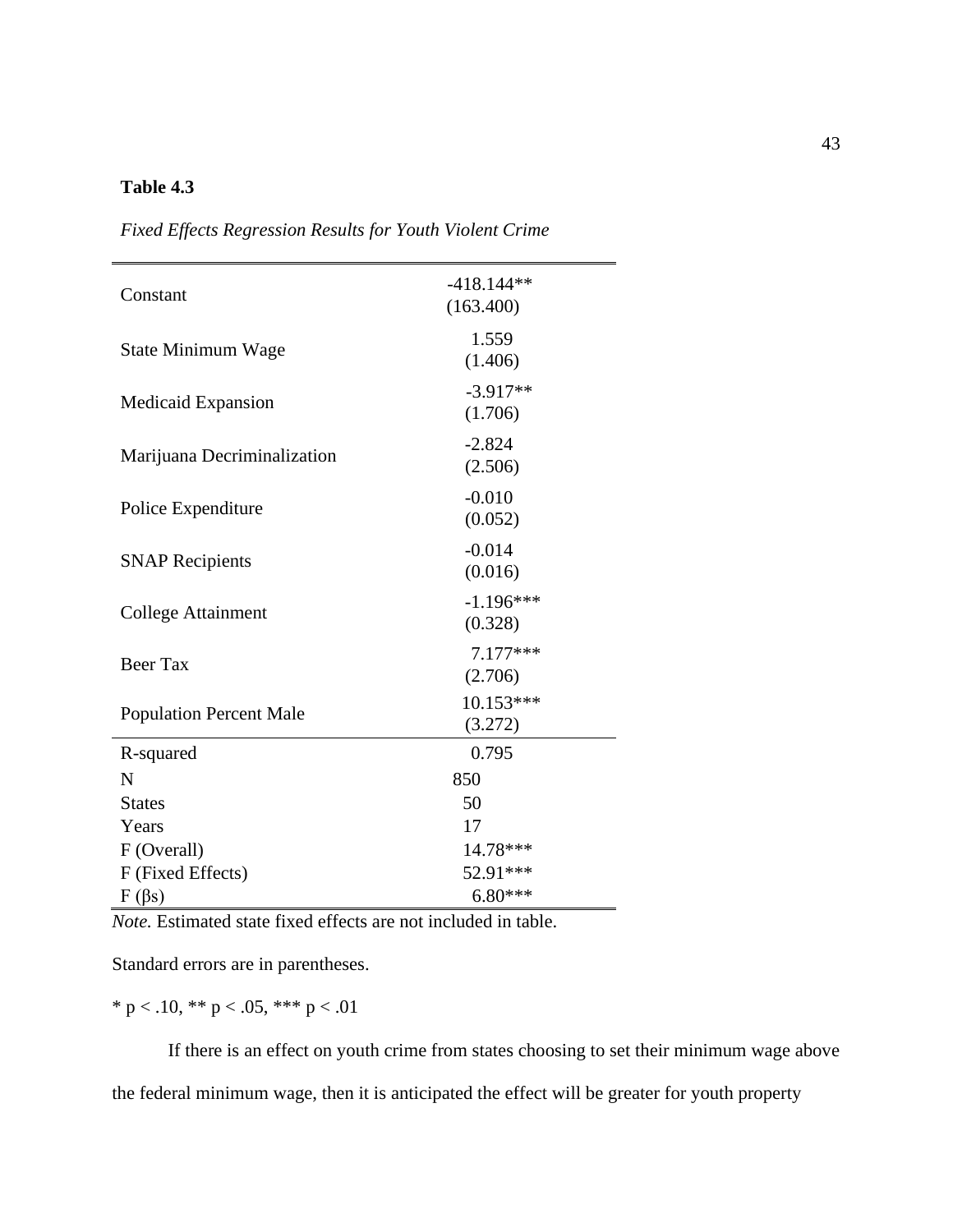crime than it is for youth violent crime. Economic factors are expected to have less influence on violent crime rates. To determine which type of crime is more affected by minimum wage I compare the estimated coefficient results of State Minimum Wage in Table 4.1 to the results in Table 4.3. In Table 4.3 the estimated coefficient on State Minimum Wage is 1.559 when modeling youth violent crime, but this estimated coefficient is not significantly different than zero. This finding indicates that minimum wage has no effect on the Youth Violent Crime Index. The estimated coefficient on State Minimum Wage when modeling youth property crime in Table 4.1 is -11.605 and significantly different than zero at the 0.05 level. These results show that minimum wage has a greater effect on youth property crime than it does on youth violent crime.

Only four of the other explanatory variables have estimated coefficients that show to be significantly different than zero at the 0.10 level or better when modeling the Youth Violent Crime Index. The estimated coefficient on Medicaid Expansion is -3.917, and is significantly different than zero at the 0.05 level. The estimated coefficient on College Attainment is -1.196, and is significantly different than zero at the 0.01 level. Both of these variables display a negative relationship to youth violent crime as expected. The estimated coefficient on Population Percent Male is 10.153, and is significantly different than zero at the 0.01 level. This positive relationship to youth violent crime is expected. The estimated coefficient on Beer Tax is 7.177, and is significantly different than zero at the 0.01 level. Although this result suggests that a one percentage point increase in the beer excise tax leads to 7.177 more incidences per year per 100,000 population of violent crime, the direction of this effect is unexpected. As seen in Table 4.4, this effect appears to only hold for Youth Aggravated Assault.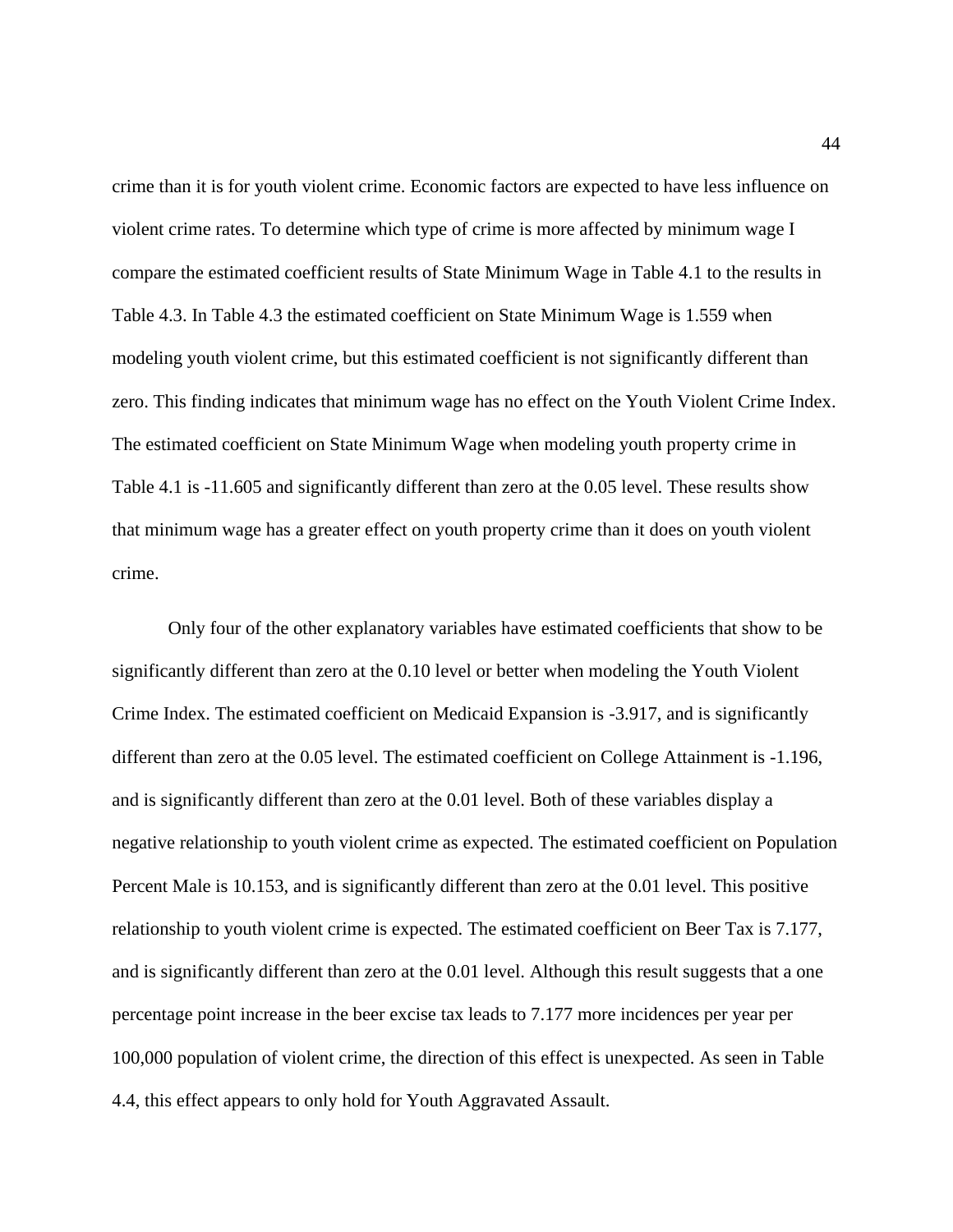Table 4.4 shows the estimated results of this model for each of the four categories of violent crime. This model explains about 76 percent of the total variation in Youth Murder and Non-Negligent Manslaughter, 67 percent of the total variation in Youth Rape, 82 percent of the variation in Youth Robbery, and 83 percent of the variation in Youth Aggravated Assault. The overall F-statistic for Youth Murder and Non-Negligent Manslaughter is 20.08, for Youth Rape it is 30.22, for Youth Robbery it is 15.01 and for Youth Aggravated Assault it is 17.70 indicating all four models are overall significant at the 0.01 level. The respective F-statistics for fixed effects are 41.38, 21.97, 63.51 and 65.76 meaning I reject the null that fixed effects are equal to zero at the 0.01 level for all four models. The F-statistics for jointly testing whether the estimated coefficients are equal to zero after controlling for fixed effects for the four models respectively are 15.24, 31.79, 5.86 and 16.88 meaning I reject the null hypothesis that the estimated coefficients are jointly equal to zero for all four models at the 0.01 level.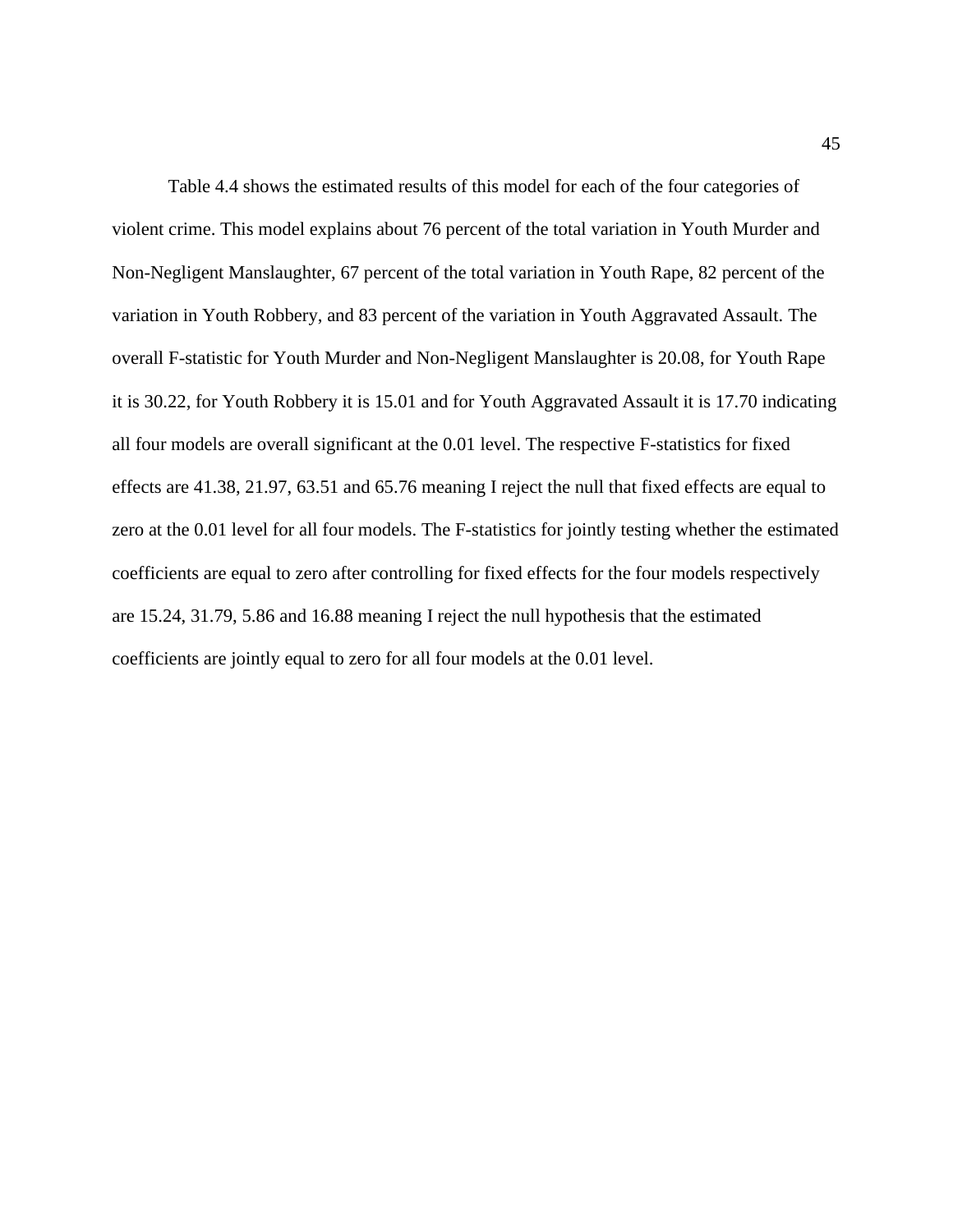#### **Table 4.4**

|                        | Youth Murder and<br>Non-Negligent<br>Manslaughter | <b>Youth Rape</b> | Youth Robbery | Youth<br>Aggravated<br>Assault |
|------------------------|---------------------------------------------------|-------------------|---------------|--------------------------------|
| Constant               | $-22.884***$                                      | $-17.029*$        | $-110.155**$  | $-277.663***$                  |
|                        | (5.670)                                           | (9.093)           | (49.318)      | (104.600)                      |
| <b>State Minimum</b>   | $-0.002$                                          | 0.093             | $0.770*$      | 0.723                          |
| Wage                   | (0.049)                                           | (0.078)           | (0.424)       | (0.900)                        |
| Medicaid               | $-0.001$                                          | $0.171*$          | $-1.751***$   | $-2.318**$                     |
| Expansion              | (0.059)                                           | (0.095)           | (0.515)       | (1.092)                        |
| Marijuana              | 0.105                                             | $-0.379***$       | $-0.144$      | $-1.812$                       |
| Decriminalization      | (0.087)                                           | (0.139)           | (0.756)       | (1.604)                        |
| Police                 | $-0.004**$                                        | $-0.008***$       | 0.025         | $-0.021$                       |
| Expenditure            | (0.002)                                           | (0.003)           | (0.016)       | (0.033)                        |
| <b>SNAP Recipients</b> | $-0.005***$                                       | $-0.009***$       | $0.009*$      | $-0.042***$                    |
|                        | (0.001)                                           | (0.001)           | (0.005)       | (0.010)                        |
| College                | $-0.011$                                          | $-0.033*$         | $-0.421***$   | $-0.984***$                    |
| Attainment             | (0.011)                                           | (0.018)           | (0.099)       | (0.210)                        |
| <b>Beer Tax</b>        | $-0.008$                                          | $-0.086$          | $-0.528$      | $6.067***$                     |
|                        | (0.094)                                           | (0.151)           | (0.817)       | (1.732)                        |
| Population             | $0.485***$                                        | $0.413**$         | $2.330**$     | 7.008***                       |
| <b>Percent Male</b>    | (0.114)                                           | (0.182)           | (0.988)       | (2.095)                        |
| R-squared              | 0.764                                             | 0.671             | 0.823         | 0.831                          |
| $\mathbf N$            | 850                                               | 850               | 850           | 850                            |
| <b>States</b>          | 50                                                | 50                | 50            | 50                             |
| Years                  | 17                                                | 17                | 17            | 17                             |
| F (Overall)            | 20.08***                                          | 30.22***          | 15.01***      | 17.70***                       |
| F (Fixed Effects)      | 41.38***                                          | 21.97***          | 63.51***      | 65.76***                       |
| $F(\beta s)$           | 15.24***                                          | 31.79***          | 5.86***       | 16.88***                       |

*Fixed Effects Regression Results for Types of Youth Violent Crime*

*Note.* Estimated state fixed effects are not included in table.

Standard errors are in parentheses.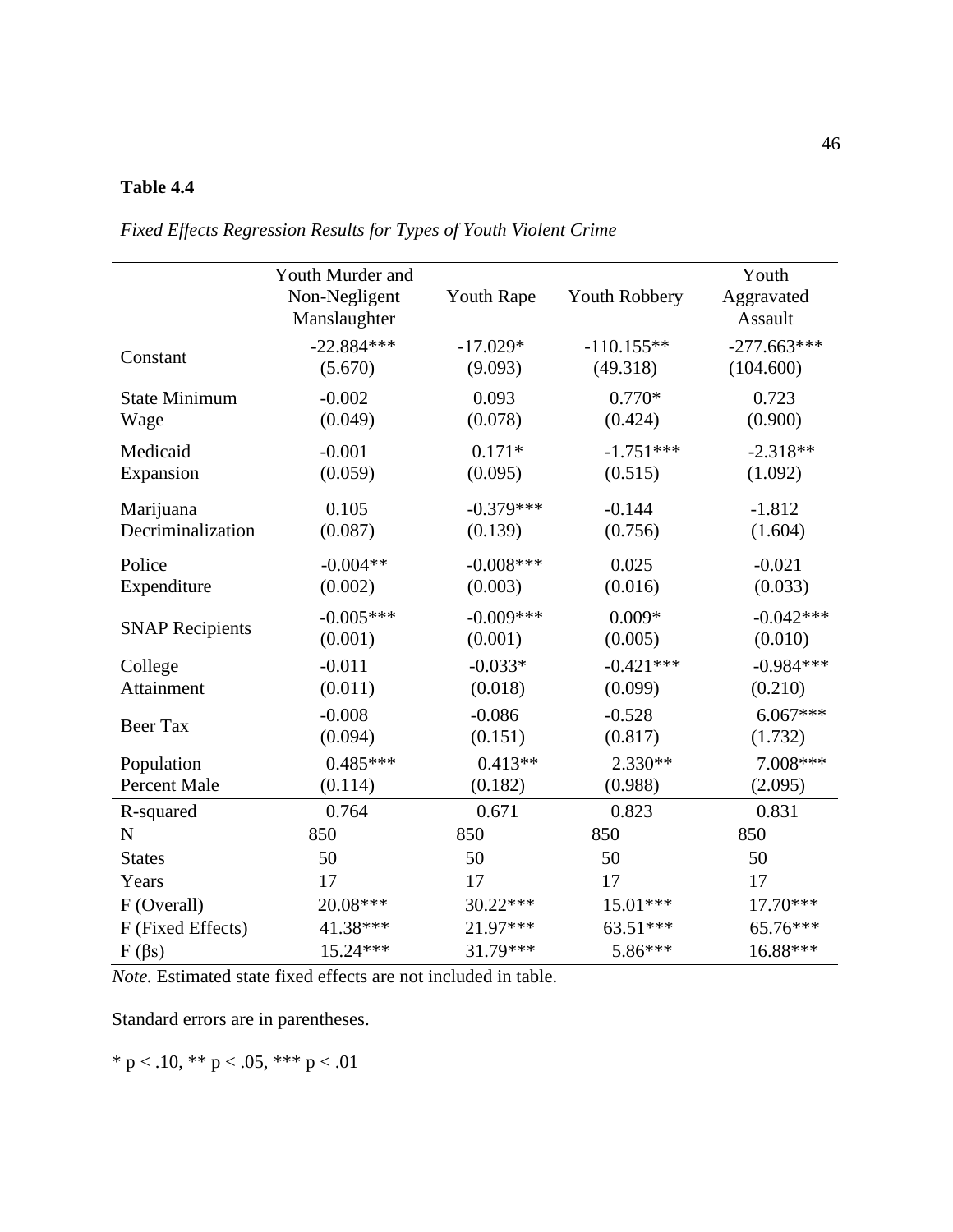Looking at the estimated coefficient results for State Minimum Wage in Table 4.4, I see that three of the individual categories of youth violent crime display similar results to overall youth violent crime. The estimated coefficient on State Minimum Wage for Youth Murder and Non-Negligent Manslaughter is -0.002, and it is not significantly different than zero. The estimated coefficient on State Minimum Wage for Youth Rape is 0.093, but it is not significantly different than zero. The estimated coefficient on State Minimum Wage for Youth Aggravated Assault is 0.723, but it is not significantly different than zero. For these three categories the findings indicate that minimum wage has no effect, which is the same as I found with the Youth Violent Crime Index. Economic factors are expected to influence robbery, as this crime does have an economic component. The estimated coefficient on State Minimum Wage for Youth Robbery is 0.770, and is significantly different than zero at the 0.10 level. So unlike with overall youth violent crime, minimum wage does show to have an effect on youth robbery. This positive relationship between State Minimum Wage and Youth Robbery shows that the unemployment effect is stronger than the wage effect for this category of crime.

The estimated effects of the other explanatory variables vary for the four categories of violent crime from the estimated results of overall violent crime. The estimated coefficient on Medicaid Expansion when modeling Youth Murder and Non-Negligent Manslaughter does not show to be significantly different than zero. This is different than what was found with overall youth violent crime. The estimated coefficient on Medicaid Expansion for Youth Rape is 0.171, and is significantly different than zero at the 0.10 level. This is an unexpected result. The estimated coefficient on Marijuana Decriminalization for Youth Rape is -0.379, and is significantly different than zero at the 0.01 level. This relationship is the expected result. The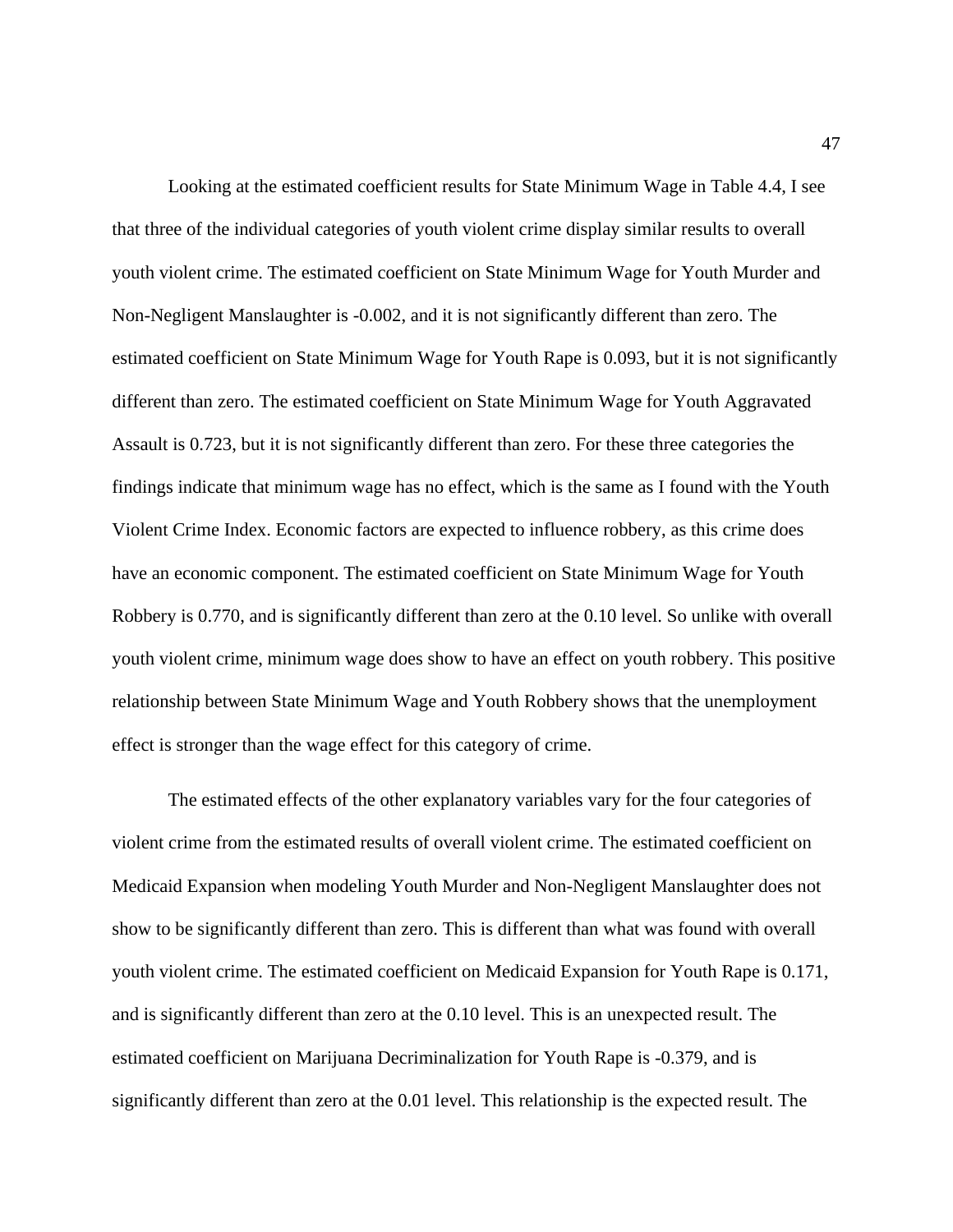estimated coefficient for Police Expenditure is significantly different than zero at the 0.05 level for Youth Murder and Non-Negligent Manslaughter and Youth Rape. This varies from the overall youth violent crime. The estimated coefficient on SNAP Recipients did not show to be significantly different than zero at the 0.10 level or higher for overall youth violent crime, but does for the four categories. SNAP Recipients displays a negative relationship with Youth Murder and Non-Negligent Manslaughter, Youth Rape and Youth Aggravated Assault. This negative relationship is not expected. The estimated effect is positive for Youth Robbery and the opposing effects in these models lead to the effect on overall violent crime being insignificant in Table 4.3. The estimated coefficient on College Attainment for Youth Murder and Non-Negligent Manslaughter does not show to be significantly different than zero, which varies from what was found with overall youth violent crime. The estimated coefficient on Beer Tax was not significantly different than zero for Youth Murder and Non-Negligent Manslaughter, Youth Rape and Youth Robbery. These display results that differ from overall youth violent crime. The estimated coefficient on Beer Tax for Youth Aggravated Assault is 6.067, and is significant at the 0.01 level. This result is similar to what is seen in the overall youth violent crime model, but the positive relationship displayed is not expected.

For crimes with economic components, minimum wage has some effect. States who set their minimum wage above the federal minimum wage see some change in the rate of these crimes. The wage effect is stronger than the unemployment effect for the Youth Property Crime Index, Youth Burglary, Youth Larceny-Theft and Youth Motor Vehicle Theft. States who set their minimum wage above the federal minimum wage show decreases in these categories of crime. The unemployment effect is stronger than the wage effect for Youth Arson and Youth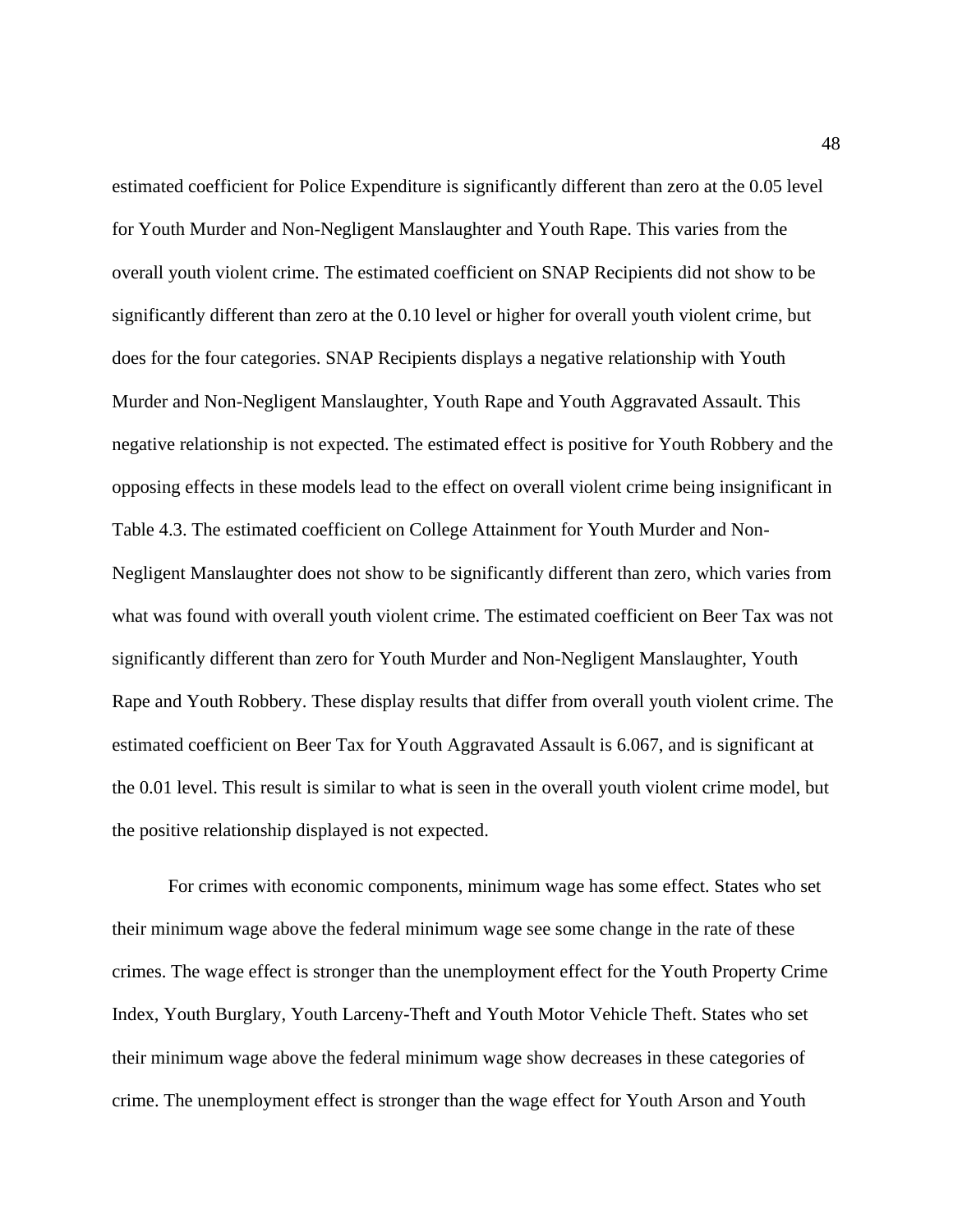Robbery. States who set their minimum wage above the federal minimum wage show increases in these categories of crime.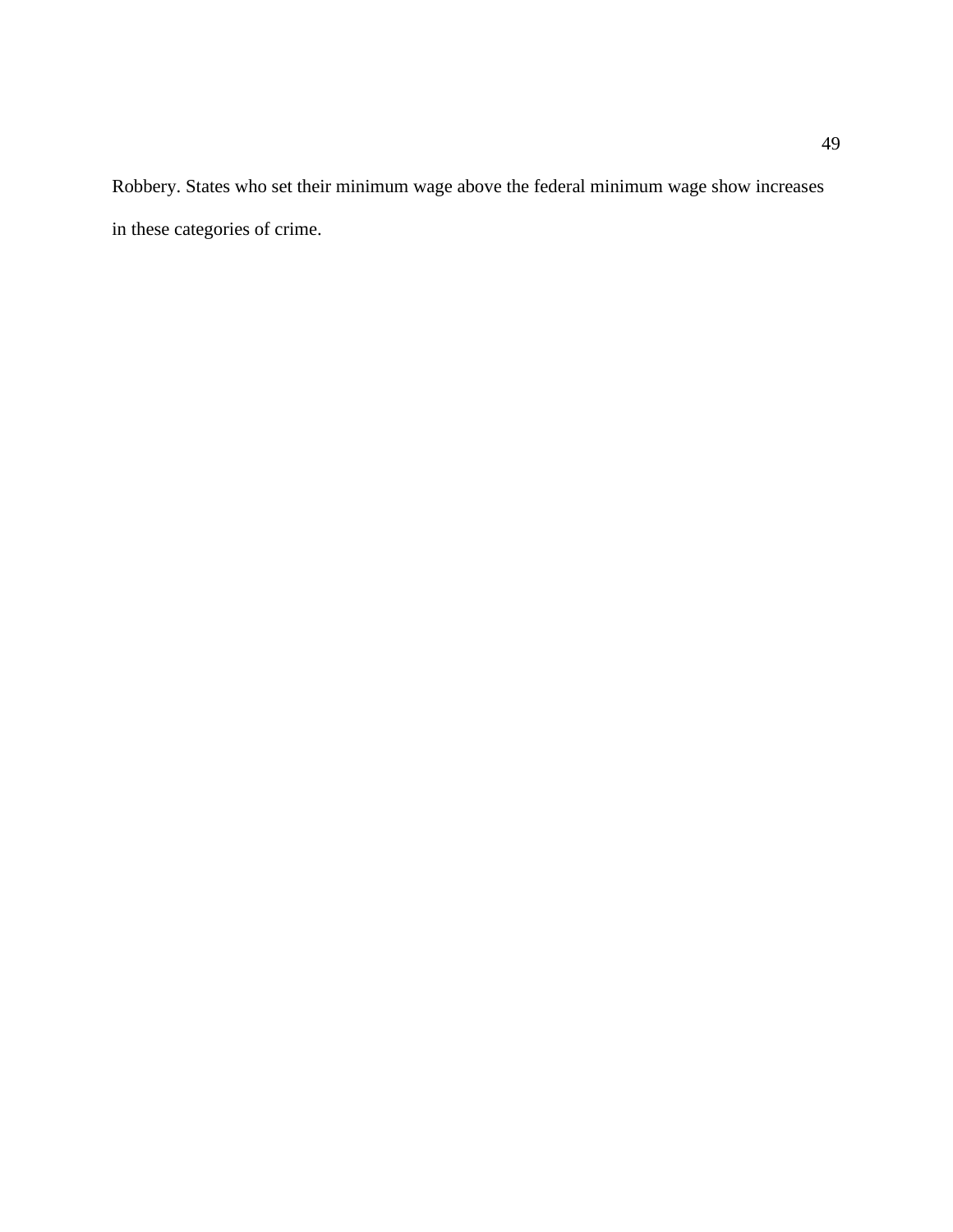#### **Chapter 5: Conclusion**

There is extensive discussion regarding the minimum wage rate in the United States, with many states and cities passing increases that phase in over the course of several years. The goal of these increases is to improve the situation for young and unskilled workers in the labor force. These increases will have an impact on crime rates. This study examines what impact minimum wage has on crime by estimating youth crime rates using panel estimation with fixed effects across the 50 states over a 17-year period.

Overall property crime and three of its categories display a negative relationship with minimum wage. States that choose to set their minimum wage above the federal minimum wage experience decreases in incidences of burglary, larceny-theft, motor vehicle theft and overall property crime. For these categories of crime, the wage effect is stronger than the unemployment effect. One category of property crime and one category of violent crime show a positive relationship with minimum wage. When states choose to set their minimum wage above the federal minimum wage, they experience an increase in incidences of arson and robbery. For these categories of crime, the unemployment effect is stronger than the wage effect. Minimum wage did not show any impact on overall violent crime, murder and non-negligent manslaughter, rape and aggravated assault.

In terms of future research, it might be prudent to use county level data rather than state level. Crime is a more localized phenomenon and crime rates vary greatly based on the region being discussed. By using counties, it should be possible to better account for the effect of regionality. It will be necessary to adapt the model in such an analysis to account for the fact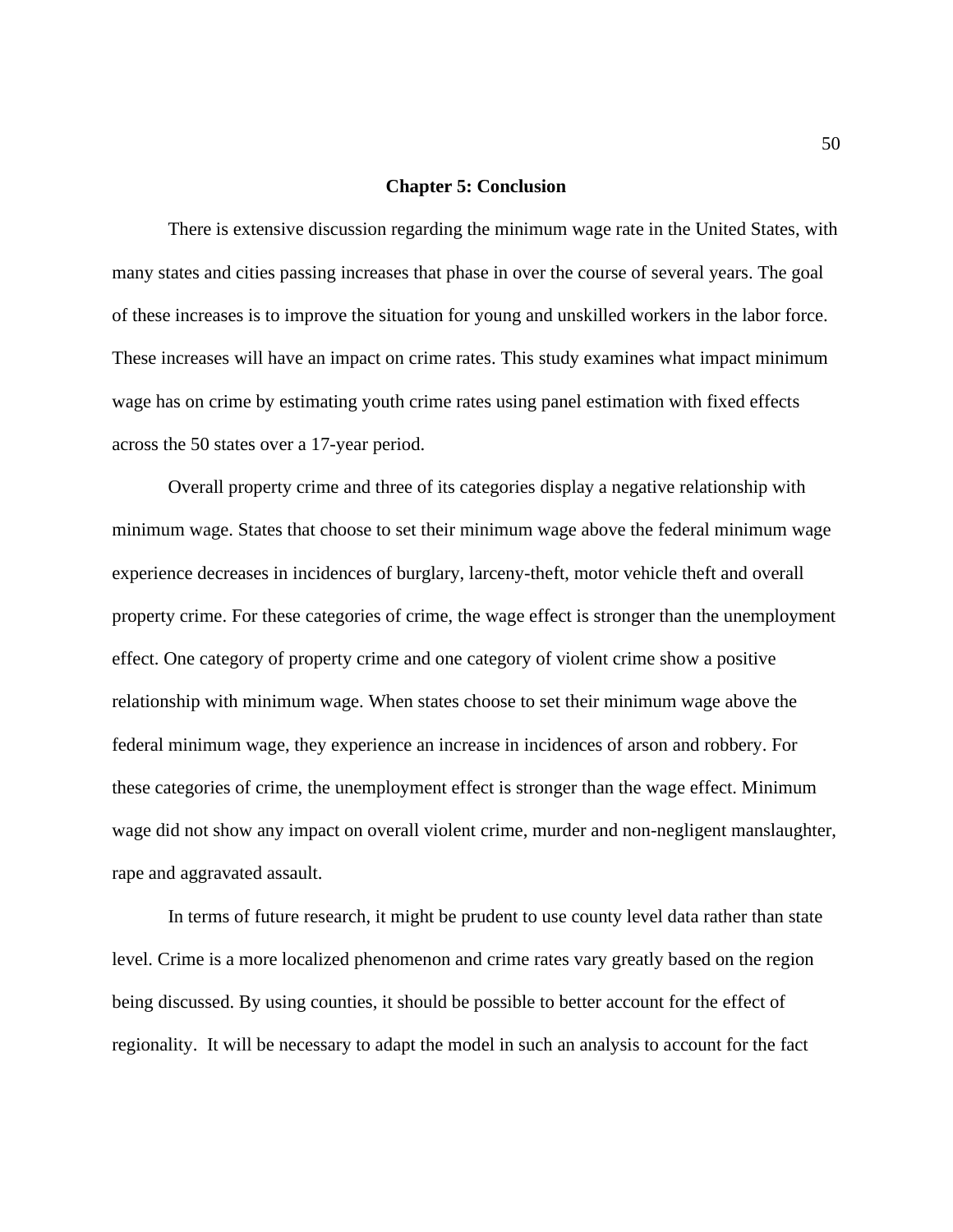that many cities and counties have chosen to set their minimum wages above the states minimum wage.

The goal of this paper is to directly measure the effect that minimum wage has on crime rates. Since the federal government has chosen to not raise the minimum wage in a number of years, many states are choosing to raise their minimum wages on their own. This phenomenon has implications for crime rates and it is important that states understand what happens when they set their minimum wages above the federal minimum wage. Property crime will decrease, but this is not a complete picture. There are specific categories of crime that will increase when states set their minimum wage above the federal minimum wage. Policy makers should take note of this study and understand that crime rates might respond to changes in the minimum wage.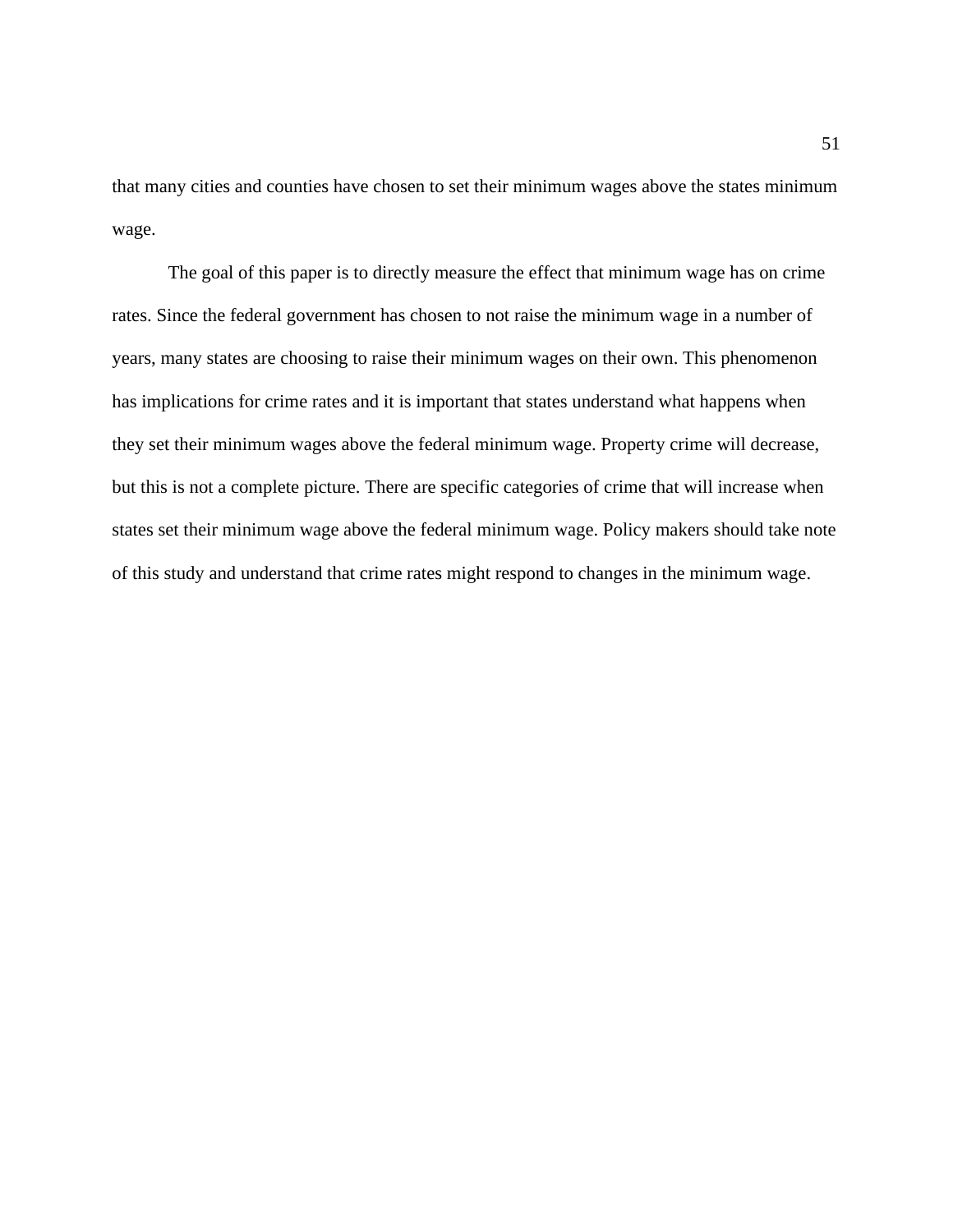#### **References**

- Beccaria, C., & Voltaire. (1872). *An Essay on Crimes and Punishments* (A New Edition Corrected. ed.). Retrieved from http://files.libertyfund.org/files/2193/Beccaria\_ 1476\_EBk\_ v6.0.pdf
- Braun, C. (2019). Crime and the minimum wage. *Review of Economic Dynamics*, *32*, 122–152. https://doi.org/10.1016/j.red.2019.02.002
- Cengiz, D., Dube, A., Lindner, A., & Zipperer, B. (2019). The Effect of Minimum Wages on Low-Wage Jobs: Evidence from the United States Using a Bunching Estimator. *National Bureau of Economic Research Working Paper Series*, *25434*. https://doi.org/10.3386/w25434
- Cerulli, G., Ventura, M., & Baum, C. F. (2018). The Economic Determinants of Crime: An Approach through Responsiveness Scores. *Boston College Working Papers in Economics*, *948*. Retrieved from http://fmwww.bc.edu/EC-P/wp948.pdf
- Chalfin, A., & McCrary, J. (2013). The Effect of Police on Crime: New Evidence from U.S. Cities, 1960-2010. *National Bureau of Economic Research Working Paper Series*, *18815*. https://doi.org/10.3386/w18815
- Clear, T. R., Frost, N. A., Carr, M., Dhondt, G., Braga, A., & Warfield, G. A. R. (2014). Predicting Crime Through Incarceration: The Impact of Rates of Prison Cycling on Rates of Crime in Communities. *NCJRS*, *247318*. Retrieved from https://www.ncjrs.gov/ pdffiles1/nij/grants/247318.pdf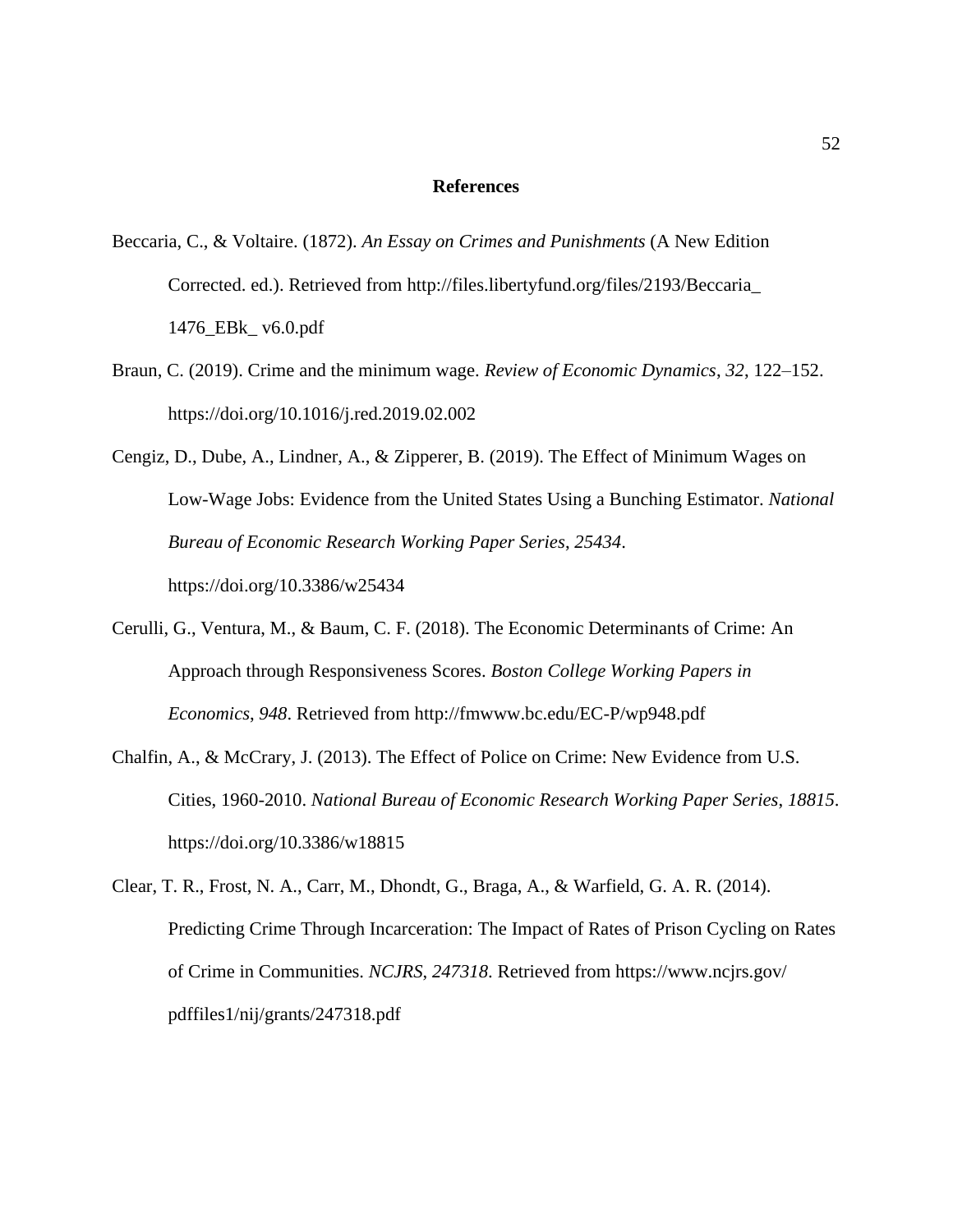*Economic Perspectives on Incarceration and the Criminal Justice System*. (2016, April). Retrieved from https://obamawhitehouse.archives.gov/sites/default/files/page/ files/20160423\_cea\_incarceration\_criminal\_justice.pdf

- Fleisher, B. M. (1966). The Effect of Income on Delinquency. *The American Economic Review*, *56*(1/2), 118–137. Retrieved from https://www.jstor.org/stable/1821199
- Fone, Z., Sabia, J., & Cesur, R. (2019). Do Minimum Wage Increases Reduce Crime? *National Bureau of Economic Research Working Paper Series*, *25647*. https://doi.org/10.3386/w25647
- Freeman, R. (1982). Crime and the Labor Market. *National Bureau of Economic Research Working Paper Series*, *1031*. https://doi.org/10.3386/w1031
- Godøy, A., & Reich, M. (2019). Minimum Wage Effects in Low-Wage Areas. *IRLE Working Paper*, *106*(19). Retrieved from https://irle.berkeley.edu/files/2020/02/Minimum-Wage-Effects-in-Low-Wage-Areas.pdf
- Gould, E. D., Weinberg, B. A., & Mustard, D. B. (2002). Crime Rates and Local Labor Market Opportunities in the United States: 1979–1997. *Review of Economics and Statistics*, *84*(1), 45–61. https://doi.org/10.1162/003465302317331919
- Grogger, J. (1997). Market Wages and Youth Crime. *Journal of Labor Economics*, *16*(4), 756– 791. https://doi.org/10.3386/w5983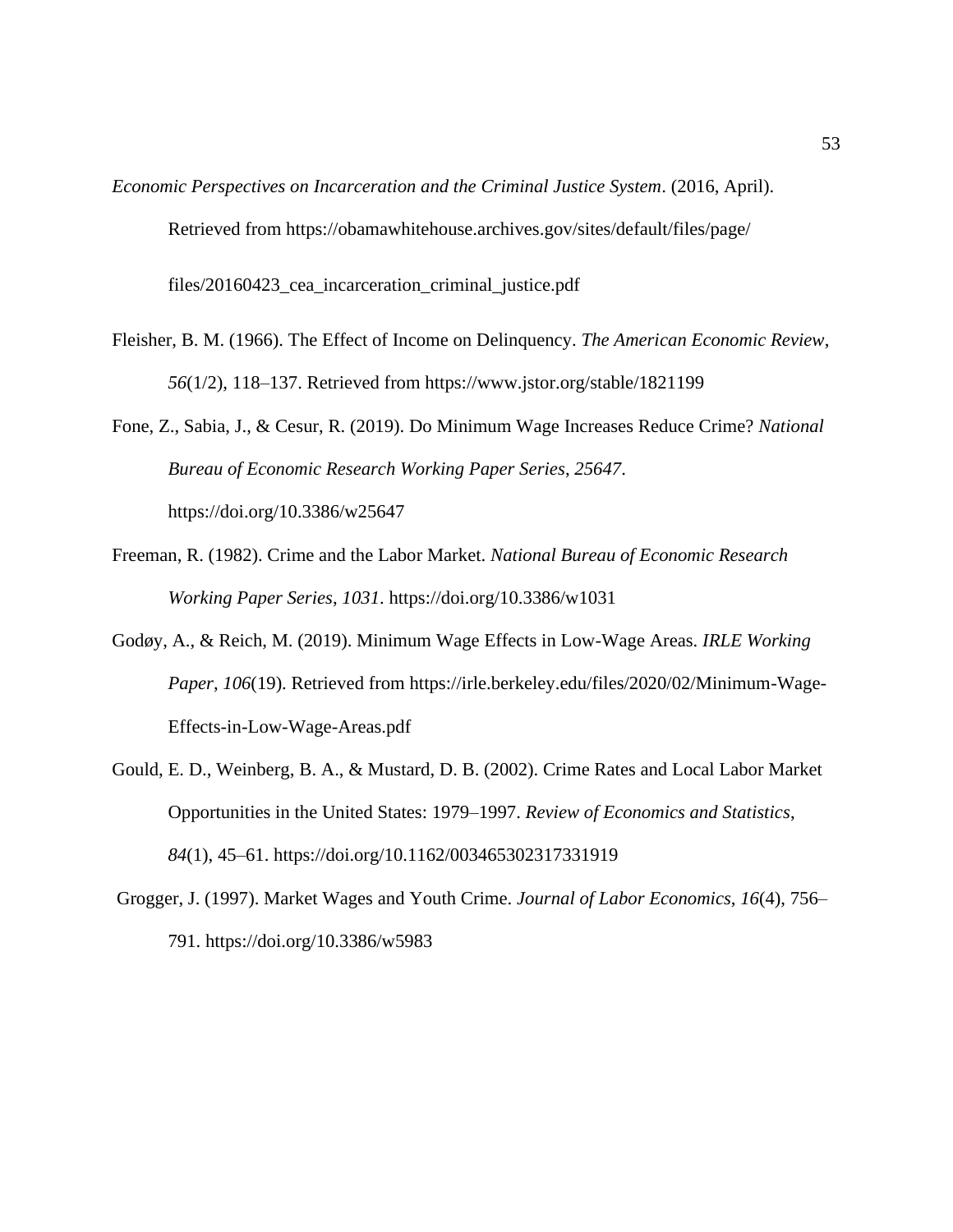- Gronberg, T. J., Jansen, D. W., Taylor, L. L., & Booker, K. (2004). School Outcomes and School Costs: The Cost Function Approach. *Texas A&M School of Finance Papers*. Retrieved from https://bush.tamu.edu/research/faculty/TXSchoolFinance/papers/ SchoolOutcomesAndSchoolCosts.pdf
- Hanushek, E. A., & Wößmann, L. (2010). Education and Economic Growth. *International Encyclopedia of Education*, *2*, 245–252. https://doi.org/10.1016/b978-0-08-044894- 7.01227-6
- Heiskanen, M., & Lietonen, A. (2016). Crime and Gender: A Study on How Men and Women Are Represented in International Crime Statistics. *European Institute for Crime Prevention and Control*, *85*. Retrieved from https://www.heuni.fi/material/ attachments/heuni/reports/Ast1S7Egx/Crime\_and\_gender\_taitto.pdf
- İmrohoroĝlu, A., Merlo, A., & Rupert, P. (2006). Understanding the determinants of crime. *Journal of Economics and Finance*, *30*(2), 270–284. https://doi.org/10.1007/bf02761491
- Kearney, M. S., The Hamilton Project, Harris, B. H., Jácome, E., & Parker, L. (2014, May). *Ten Economic Facts About Crime and Incarceration in the United States*. Retrieved from https://www.brookings.edu/wp-content/uploads/2016/06/v8\_thp\_10crimefacts.pdf
- Kelly, M. (2000). Inequality and Crime. *Review of Economics and Statistics*, *82*(4), 530–539. https://doi.org/10.1162/003465300559028
- Leary, M. R. (1990). Responses to Social Exclusion: Social Anxiety, Jealousy, Loneliness, Depression, and Low Self-Esteem. *Journal of Social and Clinical Psychology*, *9*(2), 221– 229. https://doi.org/10.1521/jscp.1990.9.2.221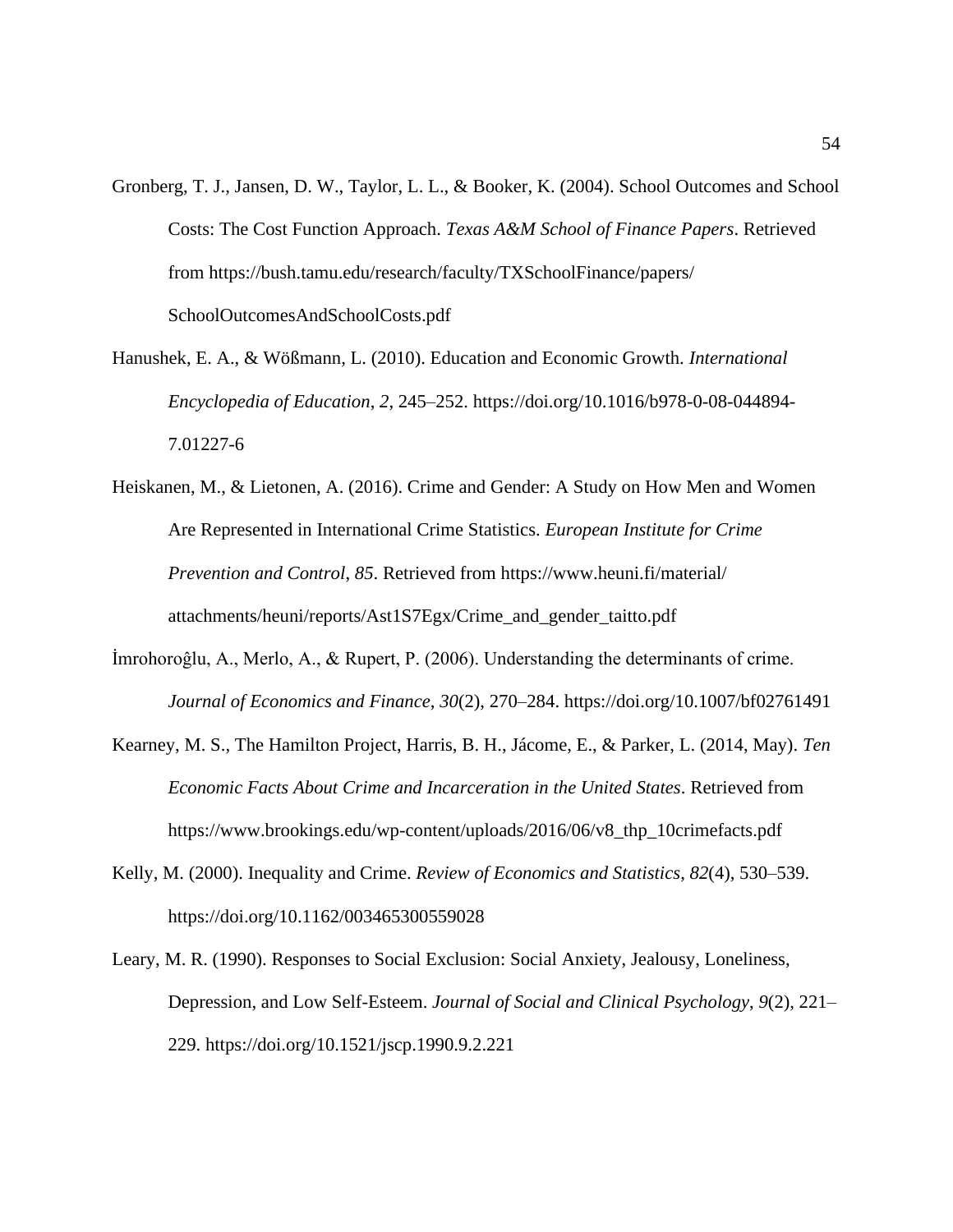- Levitt, S. D., Lochner, L. (2001). The Determinants of Juvenile Crime. In J. Gruber (Ed.), *Risky Behavior among Youths: An Economic Analysis* (1st ed., pp. 327–374). Chicago, IL: University of Chicago Press.
- Levitt, S. D. (2004). Understanding Why Crime Fell in the 1990s: Four Factors that Explain the Decline and Six that Do Not. *Journal of Economic Perspectives*, *18*(1), 163–190. https://doi.org/10.1257/089533004773563485
- Liedka, R. V., Piehl, A. M., & Useem, B. (2006). The Crime-Control Effect of Incarceration: Does Scale Matter?. *Criminology Public Policy*, *5*(2), 245–276. https://doi.org/10.1111/j.1745-9133.2006.00376.x
- Litwin, B. S. (2015). Determining the Effect of the Minimum Wage on Income Inequality. *Gettysburg College Student Publications*. Retrieved from https://cupola.gettysburg.edu/ cgi/viewcontent.cgi?article=1388&context=student\_scholarship
- Machin, S., Marie, O., & Vujić, S. (2011). The Crime Reducing Effect of Education. *The Economic Journal*, *121*(552), 463–484. https://doi.org/10.1111/j.1468- 0297.2011.02430.x
- Machin, S., & Meghir, C. (2004). Crime and Economic Incentives. *The Journal of Human Resources*, *39*(4), 958–979. https://doi.org/10.2307/3559034
- Merton, R. K. (1938). Social Structure and Anomie. *American Sociological Review*, *3*(5), 672– 682. https://doi.org/10.2307/2084686
- Mincer, J. (1991). Education and Unemployment. *National Bureau of Economic Research Working Paper Series*, *3838*. https://doi.org/10.3386/w3838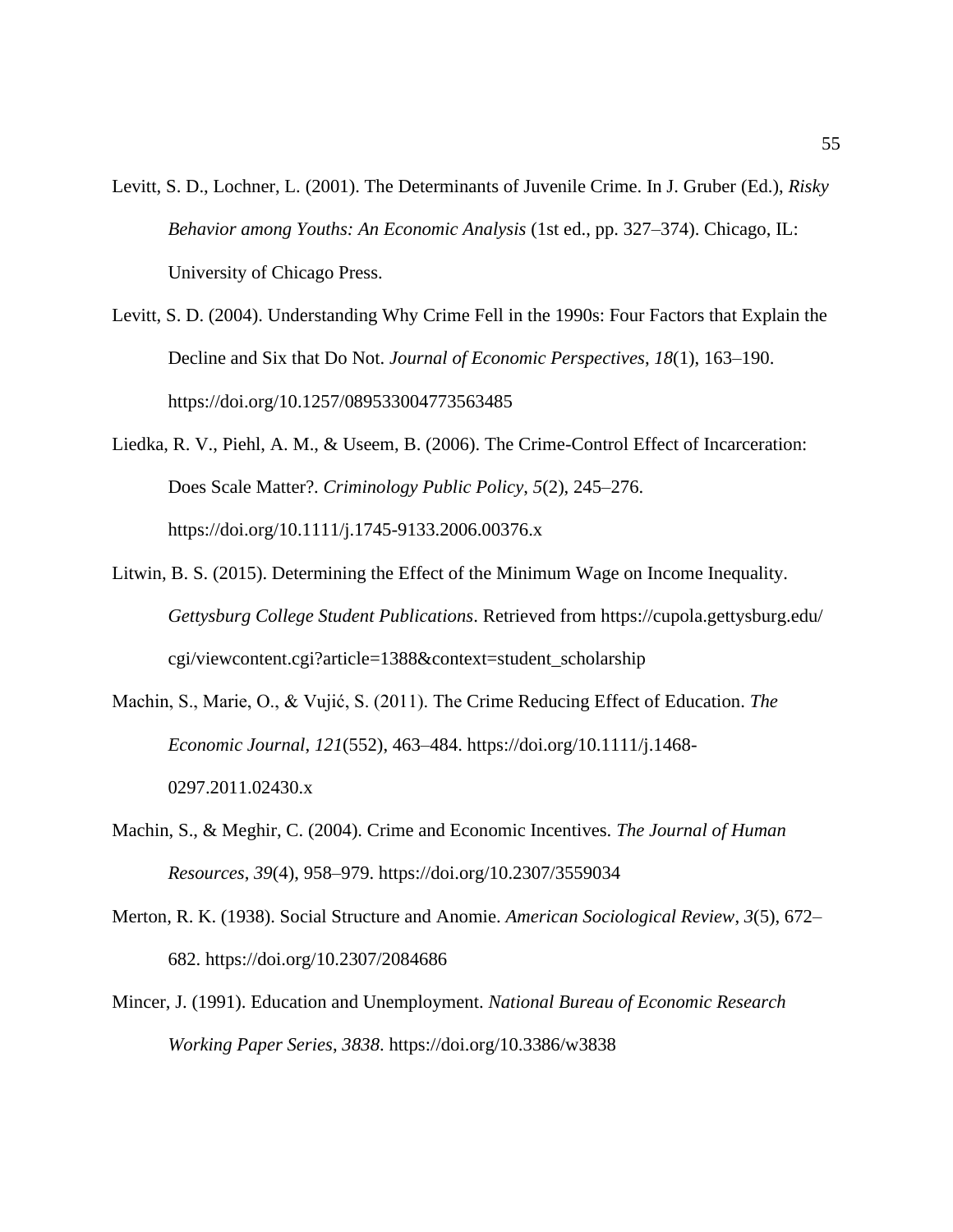- Mustard, D. B. (2010). How Do Labor Markets Affect Crime? New Evidence on an Old Puzzle. *IZA Discussion Paper*, *4856*. Retrieved from http://ftp.iza.org/dp4856.pdf
- Petroulakis, F. (2017). Crime and Unemployment Insurance in the Great Recession. *European Central Bank*. https://doi.org/10.2139/ssrn.2968343
- Rosich, K. J. (2007). Race, Ethnicity, and the Criminal Justice System. *American Sociological Association*. Retrieved from https://www.asanet.org/sites/default/files/savvy/ images/press/docs/pdf/ASARaceCrime.pdf
- Wilson, J. Q., & Boland, B. (1978). The Effect of the Police on Crime. *Law & Society Review*, *12*(3), 367–390. https://doi.org/10.2307/3053285
- Witte, A. D., & Tauchen, H. (1994). Work and Crime: An Exploration Using Panel Data. *National Bureau of Economic Research Working Paper Series*, *4794*. https://doi.org/10.3386/w4794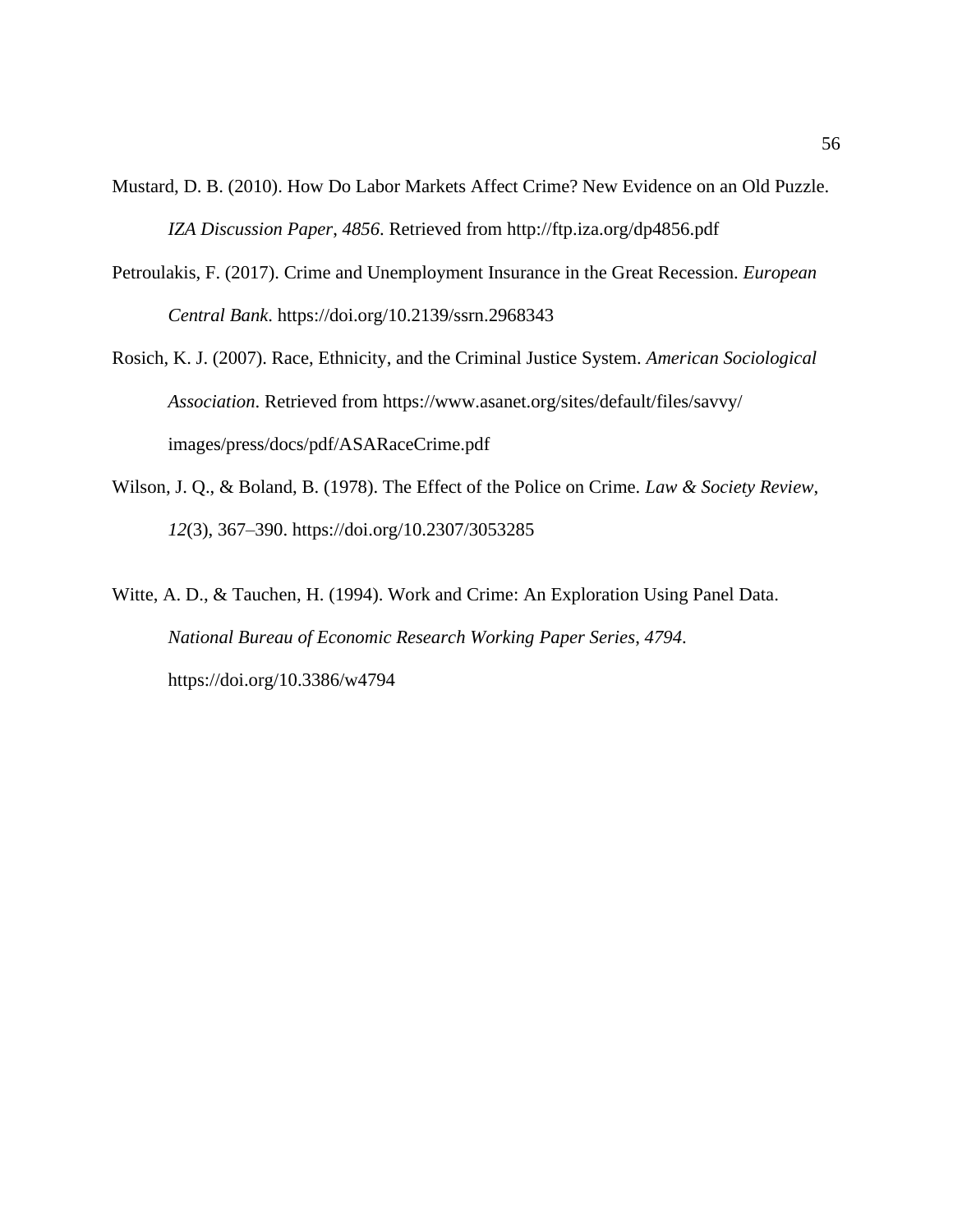# **Appendix**

# **Table 1**

# *Descriptive Statistics for the Other Types of Crime*

| Variable                                            | $\mathbf N$ | Mean    | Standard<br>Deviation | Minimum | Maximum |
|-----------------------------------------------------|-------------|---------|-----------------------|---------|---------|
| <b>Total Crime</b>                                  | 850         | 1335.68 | 529.40                | 162.15  | 6699.72 |
| <b>Other Assaults</b>                               | 850         | 112.71  | 4.93                  | 18.76   | 306.33  |
| Forgery and Counterfeiting                          | 850         | 7.55    | 4.93                  | 0.07    | 33.40   |
| Fraud                                               | 850         | 17.98   | 20.34                 | 0.34    | 210.48  |
| Embezzlement                                        | 850         | 2.40    | 2.63                  | 0.00    | 16.33   |
| Buying, Receiving and<br>Possessing Stolen Property | 850         | 11.43   | 8.31                  | 0.00    | 47.83   |
| Vandalism                                           | 850         | 32.01   | 17.18                 | 4.87    | 98.99   |
| Carrying or Possessing a<br>Weapon                  | 850         | 16.39   | 8.83                  | 0.63    | 54.06   |
| Prostitution and Criminalized<br>Vice               | 850         | 4.00    | 6.12                  | 0.00    | 57.07   |
| <b>Other Sex Offenses</b>                           | 850         | 5.07    | 3.32                  | 0.14    | 20.66   |
| Drug Abuse Violations                               | 850         | 166.67  | 71.49                 | 19.40   | 438.35  |
| Gambling                                            | 850         | 0.82    | 1.62                  | 0.00    | 16.26   |
| Offenses Against Family and<br>Children             | 833         | 7.12    | 6.37                  | 0.10    | 42.43   |
| <b>DUI</b>                                          | 833         | 105.23  | 52.72                 | 5.82    | 367.88  |
| <b>Liquor Law Violations</b>                        | 850         | 147.13  | 139.95                | 0.81    | 967.77  |
| <b>Drunkenness</b>                                  | 833         | 28.15   | 40.01                 | 0.00    | 196.40  |
| <b>Disorderly Conduct</b>                           | 833         | 67.64   | 54.49                 | 3.04    | 523.90  |
| Vagrancy                                            | 833         | 2.07    | 4.42                  | 0.00    | 38.50   |
| All Other Offenses                                  | 850         | 358.51  | 255.41                | 16.96   | 5240.11 |
| Suspicion                                           | 833         | 0.42    | 1.54                  | 0.00    | 26.35   |
| <b>Curfew Violations</b>                            | 833         | 12.58   | 17.70                 | 0.00    | 117.04  |
| Runaways                                            | 490         | 15.90   | 20.32                 | 0.00    | 139.38  |

*Note.* Figures represent youth arrest rate per 100,000 population.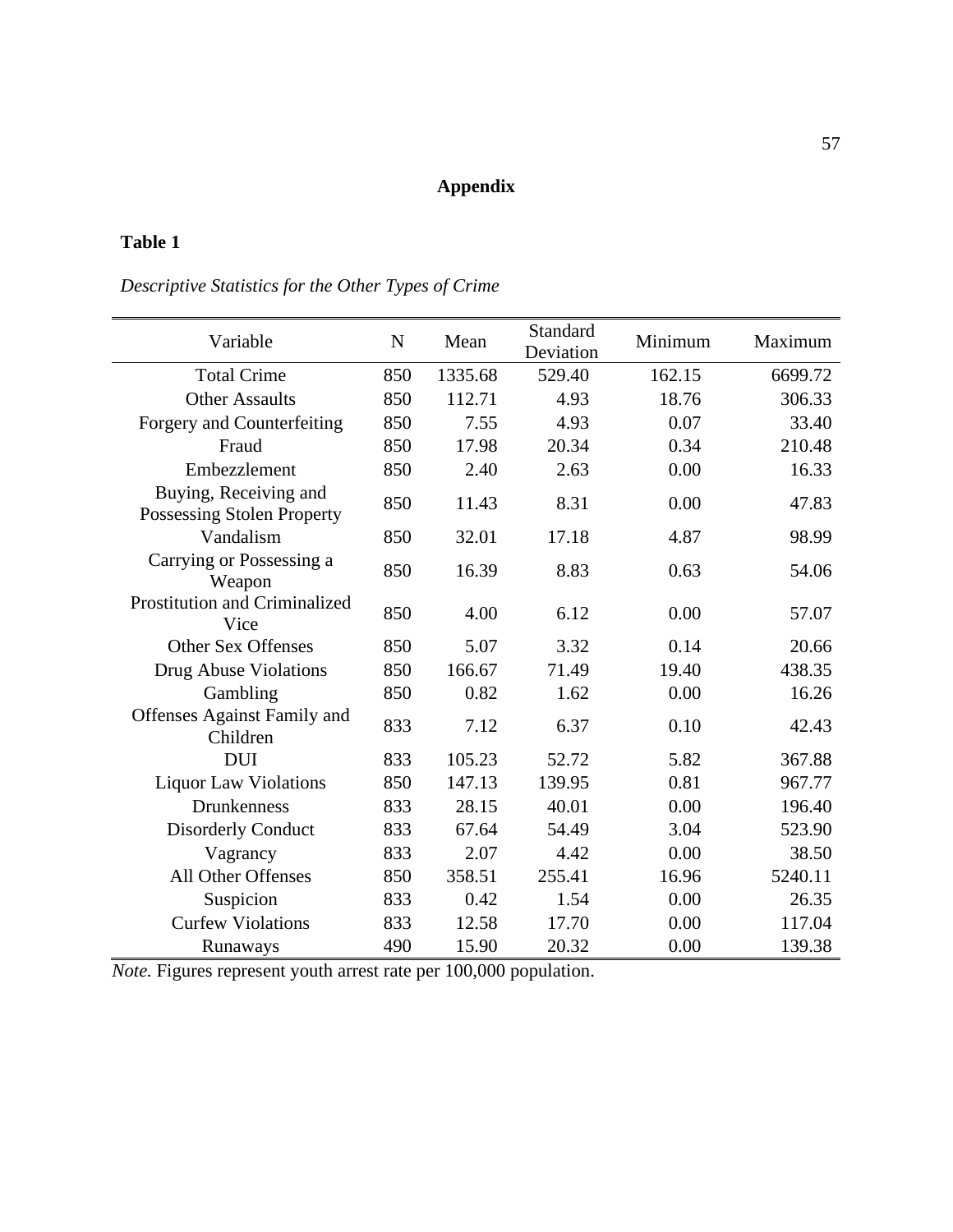| Constant                       | $-1594.400$<br>(4501.800) |
|--------------------------------|---------------------------|
| State Minimum Wage             | $-44.043$<br>(38.734)     |
| Medicaid Expansion             | $-145.326***$<br>(46.990) |
| Marijuana Decriminalization    | $-45.875$<br>(69.029)     |
| Police Expenditure             | $-2.907**$<br>(1.426)     |
| <b>SNAP Recipients</b>         | $-1.998***$<br>(0.447)    |
| <b>College Attainment</b>      | $-44.565***$<br>(9.040)   |
| <b>Beer Tax</b>                | $-41.256$<br>(74.544)     |
| <b>Population Percent Male</b> | 102.065<br>(90.135)       |
| R-squared                      | 0.658                     |
| N                              | 850                       |
| <b>States</b>                  | 50                        |
| Years                          | 17                        |
| F (Overall)                    | 41.15***                  |
| F (Fixed Effects)              | 17.81***                  |
| $F(\beta s)$                   | 28.23***                  |

*Fixed Effects Regression Results for Total Crime*

*Note.* Estimated state fixed effects are not included in table.

Standard errors are in parentheses.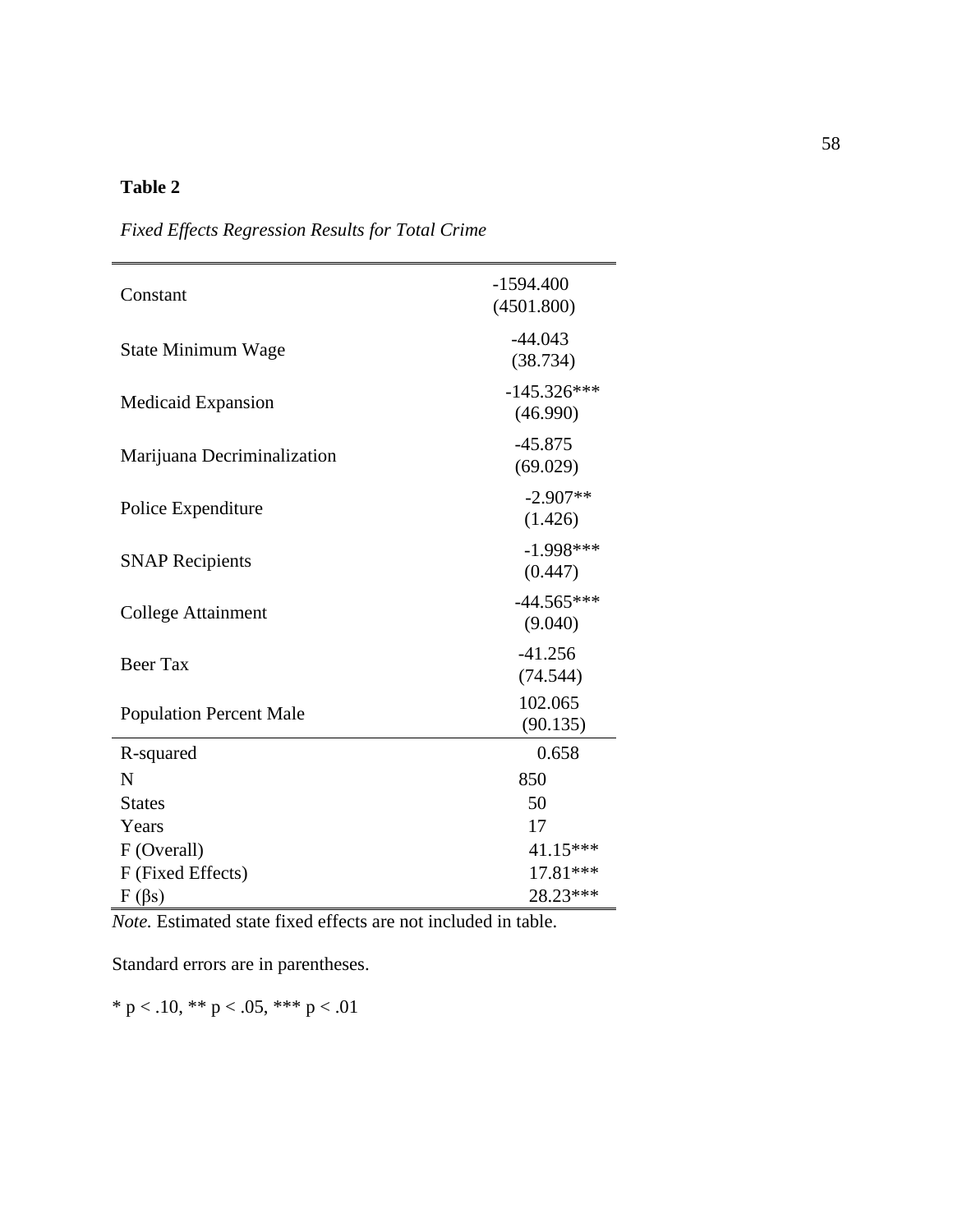| Constant                       | $-1386.520***$<br>(326.500) |
|--------------------------------|-----------------------------|
| State Minimum Wage             | $-1.489$<br>(2.809)         |
| <b>Medicaid Expansion</b>      | $-10.175***$<br>(3.408)     |
| Marijuana Decriminalization    | $-8.276*$<br>(5.007)        |
| Police Expenditure             | $-0.112$<br>(0.103)         |
| <b>SNAP Recipients</b>         | $-0.081**$<br>(0.032)       |
| <b>College Attainment</b>      | $-3.707***$<br>(0.656)      |
| <b>Beer Tax</b>                | $-11.962**$<br>(5.407)      |
| <b>Population Percent Male</b> | 31.449***<br>(2.809)        |
| R-squared                      | 0.757                       |
| N                              | 850                         |
| <b>States</b>                  | 50                          |
| Years                          | 17                          |
| F (Overall)                    | 24.75***                    |
| F (Fixed Effects)              | 37.71***                    |
| $F(\beta s)$                   | 21.56***                    |

*Fixed Effects Regression Results for Other Assaults*

*Note.* Estimated state fixed effects are not included in table.

Standard errors are in parentheses.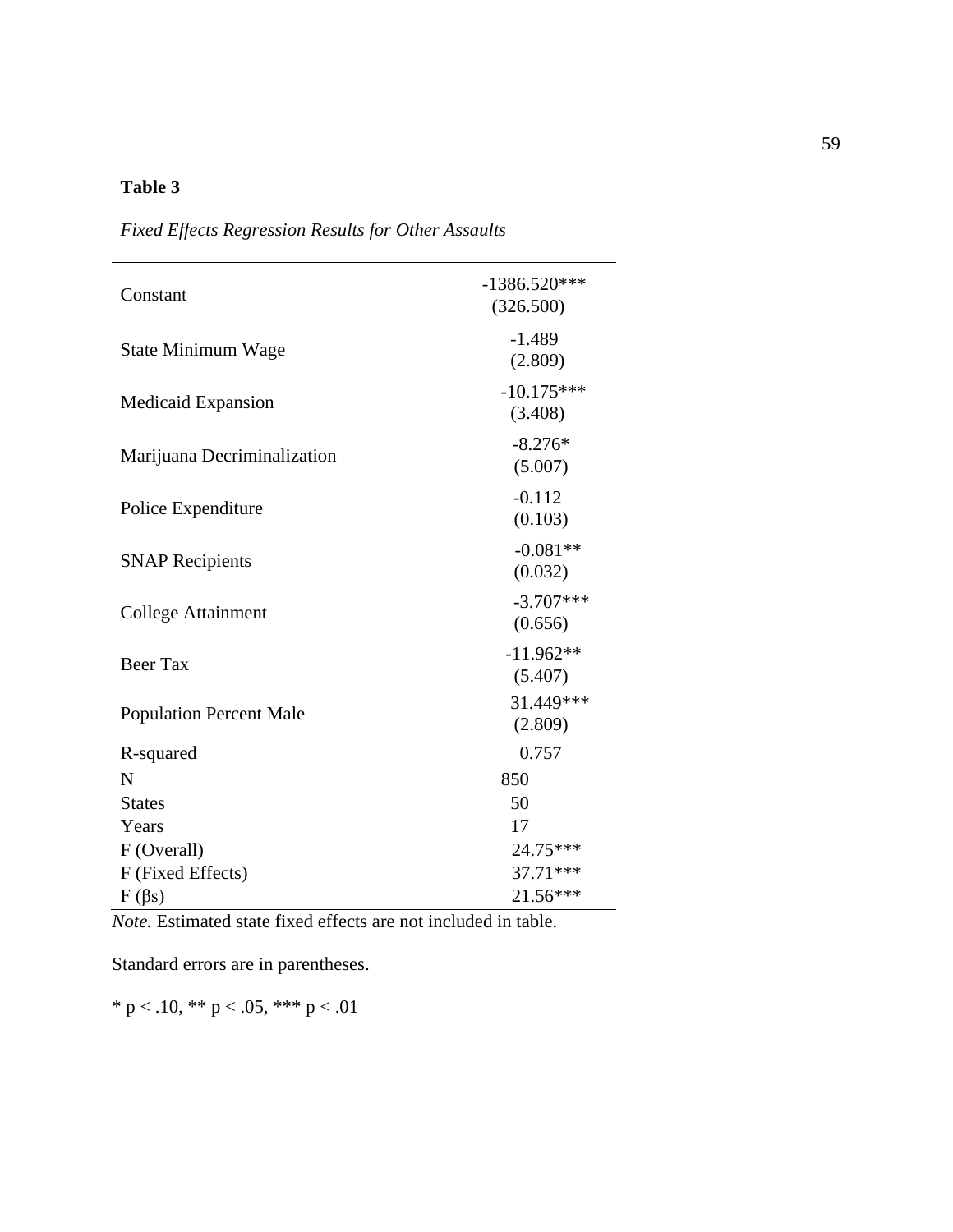| Constant                       | $-43.811$<br>(40.214)  |
|--------------------------------|------------------------|
| <b>State Minimum Wage</b>      | 0.261<br>(0.346)       |
| Medicaid Expansion             | $-0.200$<br>(0.420)    |
| Marijuana Decriminalization    | 0.977<br>(0.617)       |
| Police Expenditure             | $-0.020$<br>(0.013)    |
| <b>SNAP Recipients</b>         | $-0.053***$<br>(0.004) |
| <b>College Attainment</b>      | $-0.514***$<br>(0.081) |
| <b>Beer Tax</b>                | $-0.967$<br>(0.666)    |
| <b>Population Percent Male</b> | 0.261<br>(0.346)       |
| R-squared                      | 0.685                  |
| N                              | 850                    |
| <b>States</b>                  | 50                     |
| Years                          | 17                     |
| F (Overall)                    | 32.71***               |
| F (Fixed Effects)              | 23.00***               |
| $F(\beta s)$                   | 73.72***               |

*Fixed Effects Regression Results for Forgery and Counterfeiting*

*Note.* Estimated state fixed effects are not included in table.

Standard errors are in parentheses.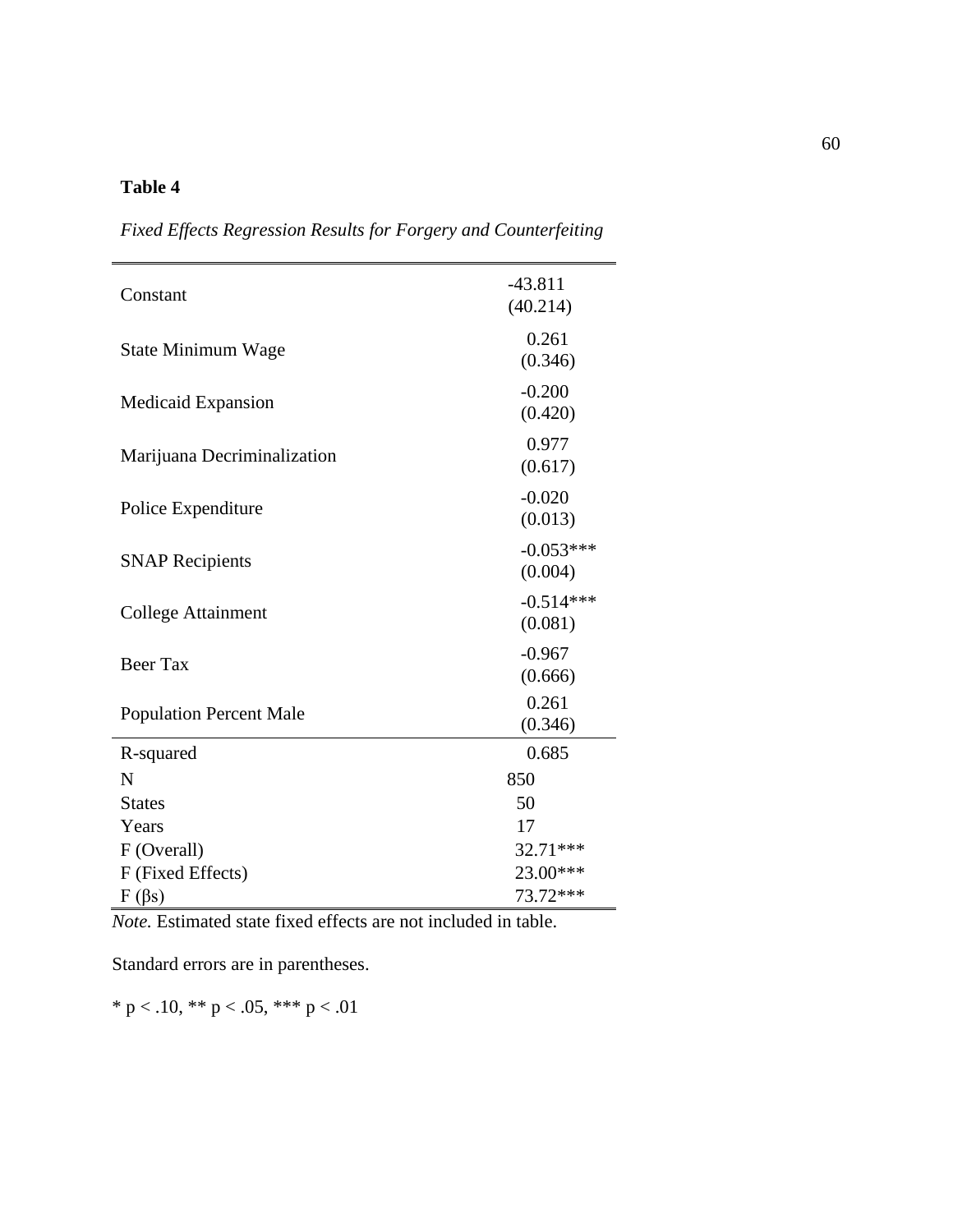| Constant                       | 256.205<br>(180.500)   |
|--------------------------------|------------------------|
| <b>State Minimum Wage</b>      | 1.303<br>(1.553)       |
| <b>Medicaid Expansion</b>      | 1.117<br>(1.884)       |
| Marijuana Decriminalization    | 5.466**<br>(2.768)     |
| Police Expenditure             | 0.046<br>(0.057)       |
| <b>SNAP Recipients</b>         | $-0.130***$<br>(0.018) |
| <b>College Attainment</b>      | $-1.417***$<br>(0.363) |
| <b>Beer Tax</b>                | $-2.933$<br>(2.989)    |
| <b>Population Percent Male</b> | 1.303<br>(1.553)       |
| R-squared                      | 0.628                  |
| N                              | 850                    |
| <b>States</b>                  | 50                     |
| Years                          | 17                     |
| F (Overall)                    | 36.14***               |
| F (Fixed Effects)              | $16.13***$             |
| $F(\beta s)$                   | 23.47***               |

*Fixed Effects Regression Results for Fraud*

*Note.* Estimated state fixed effects are not included in table.

Standard errors are in parentheses.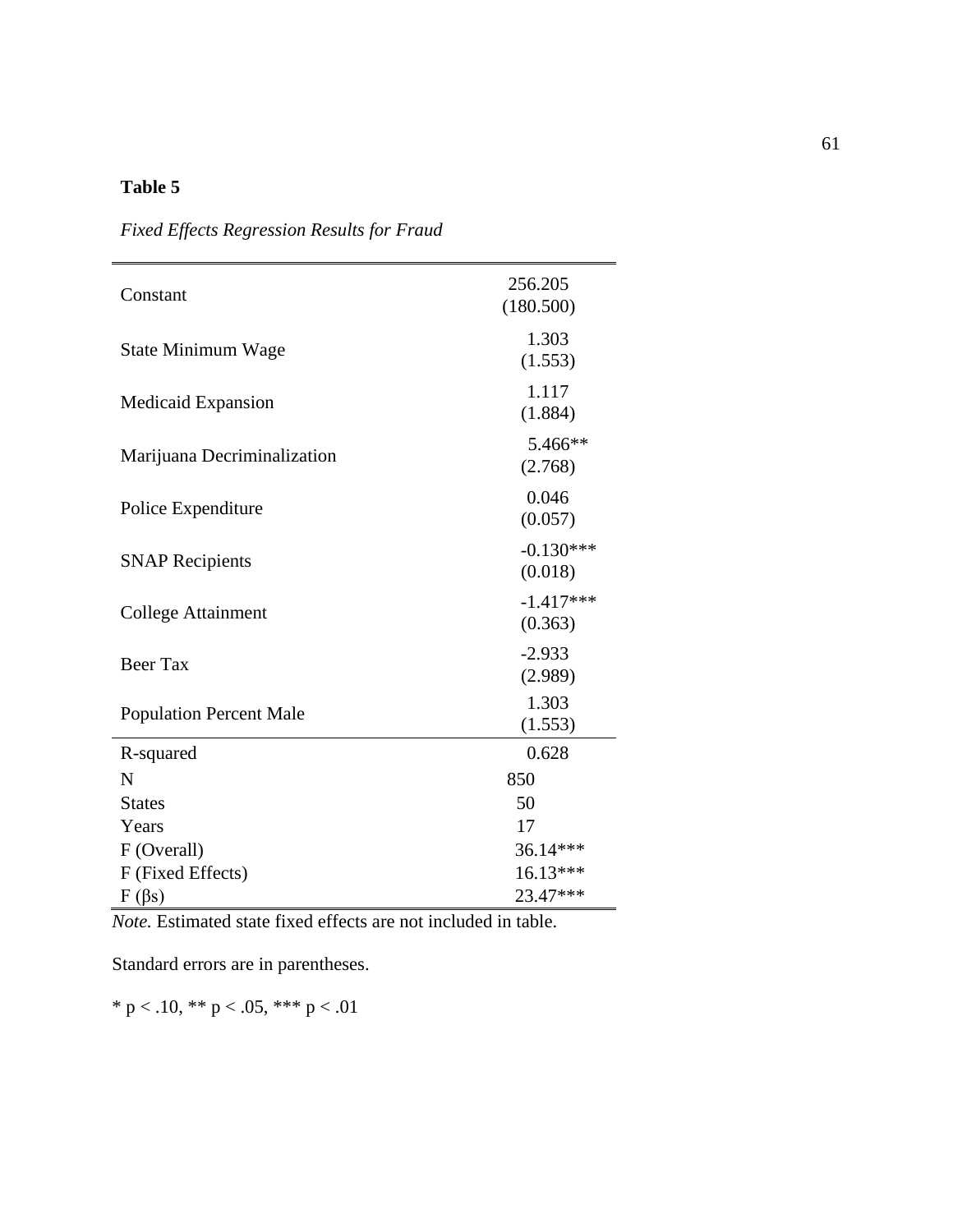| Constant                       | $-144.263***$<br>(15.159) |
|--------------------------------|---------------------------|
| State Minimum Wage             | $0.258**$<br>(0.130)      |
| <b>Medicaid Expansion</b>      | 0.039<br>(0.158)          |
| Marijuana Decriminalization    | $-0.182$<br>(0.232)       |
| Police Expenditure             | $-0.002$<br>(0.005)       |
| <b>SNAP Recipients</b>         | $-0.011***$<br>(0.002)    |
| <b>College Attainment</b>      | $-0.075**$<br>(0.030)     |
| <b>Beer Tax</b>                | 0.234<br>(0.304)          |
| <b>Population Percent Male</b> | $0.258**$<br>(0.130)      |
| R-squared                      | 0.843                     |
| N                              | 850                       |
| <b>States</b>                  | 50                        |
| Years                          | 17                        |
| F (Overall)                    | 19.37***                  |
| F (Fixed Effects)              | 70.91***                  |
| $F(\beta s)$                   | 21.40***                  |

*Fixed Effects Regression Results for Embezzlement*

*Note.* Estimated state fixed effects are not included in table.

Standard errors are in parentheses.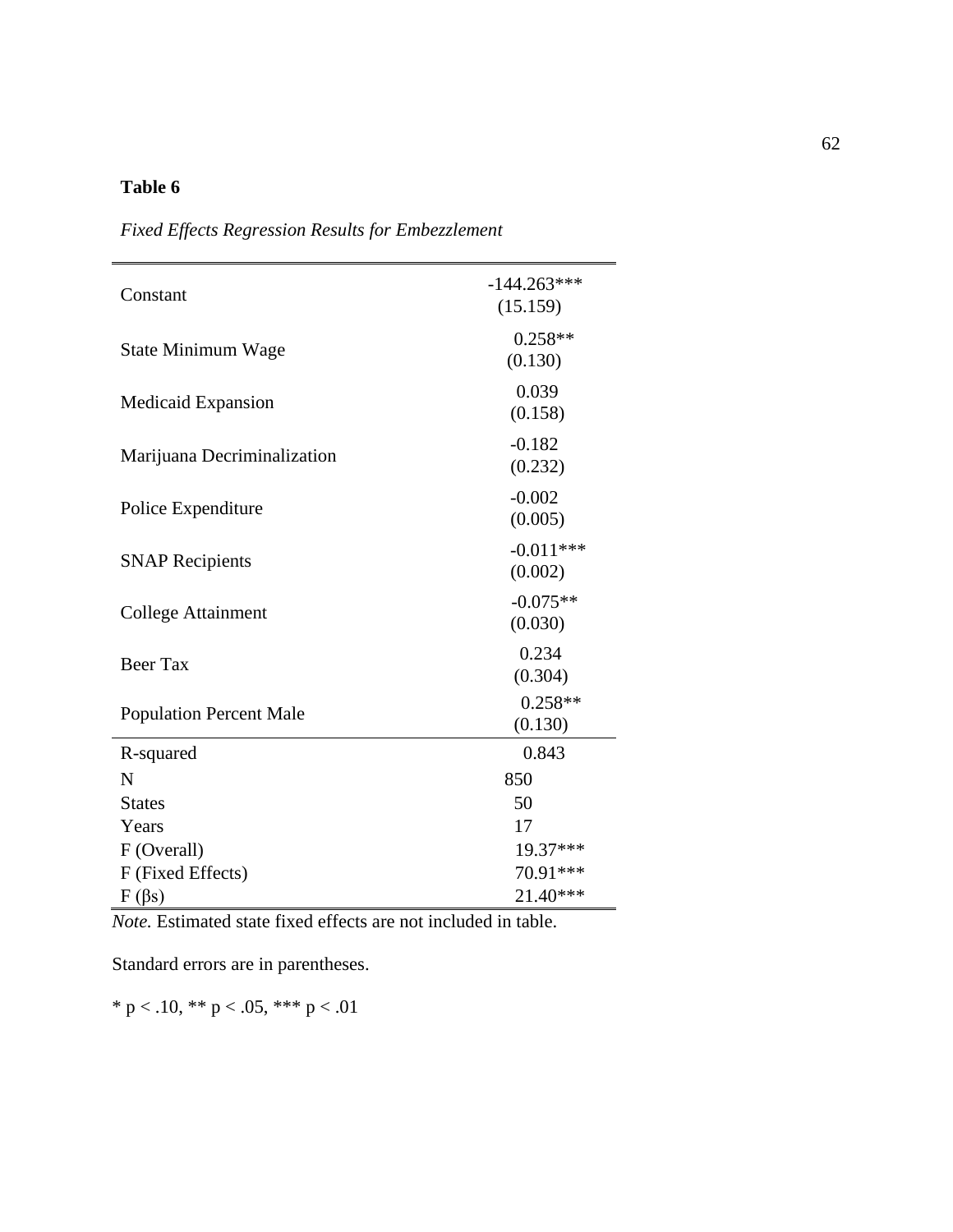*Fixed Effects Regression Results for Buying, Receiving or Possessing Stolen Property*

| Constant                       | $-183.695***$<br>(58.977) |
|--------------------------------|---------------------------|
| State Minimum Wage             | $-1.294**$<br>(0.507)     |
| Medicaid Expansion             | $-0.456$<br>(0.616)       |
| Marijuana Decriminalization    | $-0.146$<br>(0.904)       |
| Police Expenditure             | $0.032*$<br>(0.019)       |
| <b>SNAP Recipients</b>         | $-0.034***$<br>(0.006)    |
| <b>College Attainment</b>      | $-0.634***$<br>(0.118)    |
| <b>Beer Tax</b>                | $-1.280$<br>(0.977)       |
| <b>Population Percent Male</b> | 3.910**<br>(0.507)        |
| R-squared                      | 0.762                     |
| $\mathbf N$                    | 850                       |
| <b>States</b>                  | 50                        |
| Years                          | 17                        |
| F (Overall)                    | 21.89***                  |
| F (Fixed Effects)              | 39.95***                  |
| $F(\beta s)$                   | 26.00***                  |

*Note.* Estimated state fixed effects are not included in table.

Standard errors are in parentheses.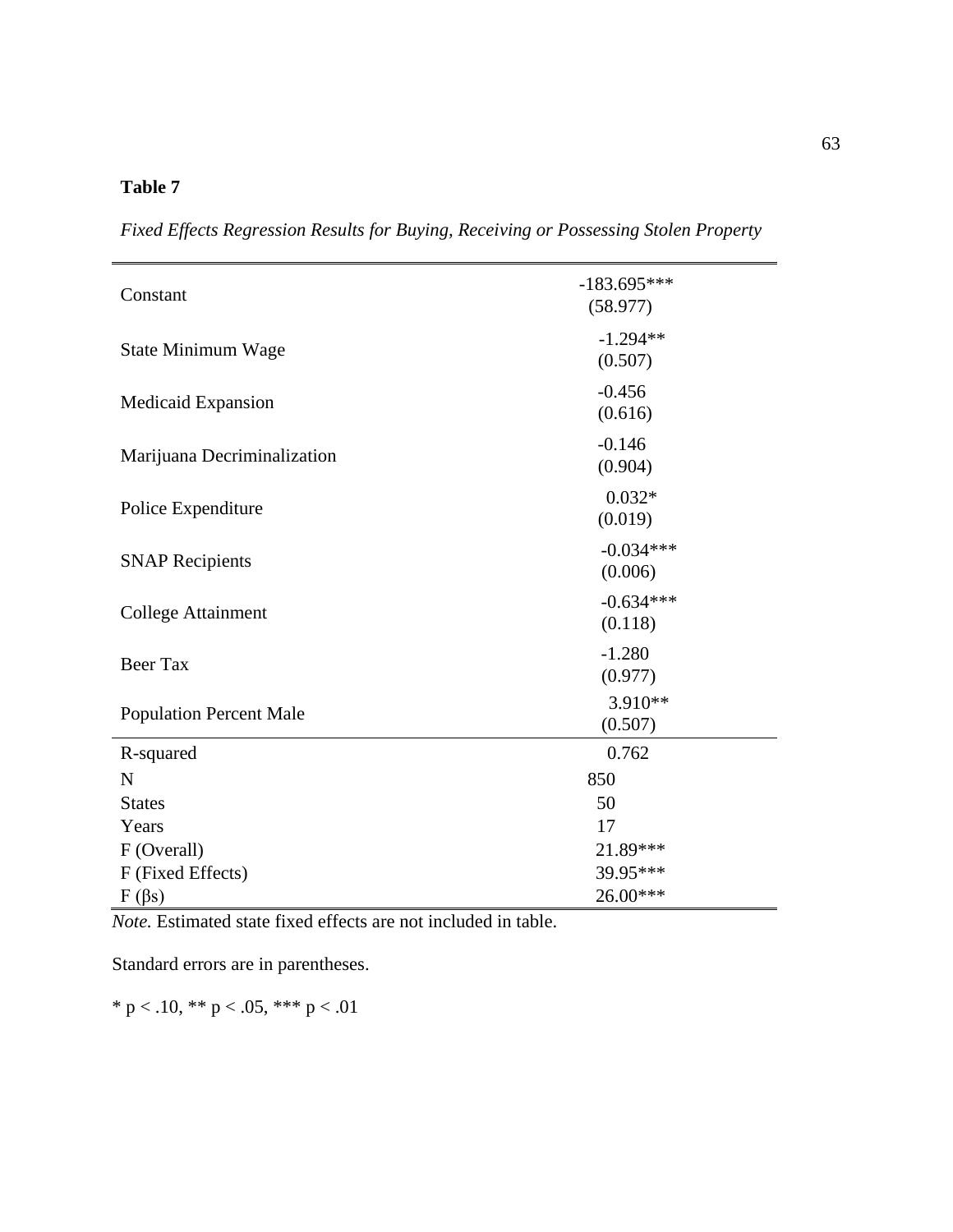| Constant                       | 250.000**<br>(107.000) |
|--------------------------------|------------------------|
| State Minimum Wage             | 0.884<br>(0.921)       |
| <b>Medicaid Expansion</b>      | $-5.359***$<br>(1.117) |
| Marijuana Decriminalization    | $-1.715$<br>(1.641)    |
| Police Expenditure             | $-0.013$<br>(0.034)    |
| <b>SNAP Recipients</b>         | $-0.039***$<br>(0.011) |
| <b>College Attainment</b>      | $-1.383***$<br>(0.215) |
| <b>Beer Tax</b>                | $-0.158$<br>(1.772)    |
| <b>Population Percent Male</b> | 0.884<br>(0.921)       |
| R-squared                      | 0.817                  |
| N                              | 850                    |
| <b>States</b>                  | 50                     |
| Years                          | 17                     |
| F (Overall)                    | 41.23***               |
| F (Fixed Effects)              | 47.11***               |
| $F(\beta s)$                   | 39.60***               |

*Fixed Effects Regression Results for Vandalism*

*Note.* Estimated state fixed effects are not included in table.

Standard errors are in parentheses.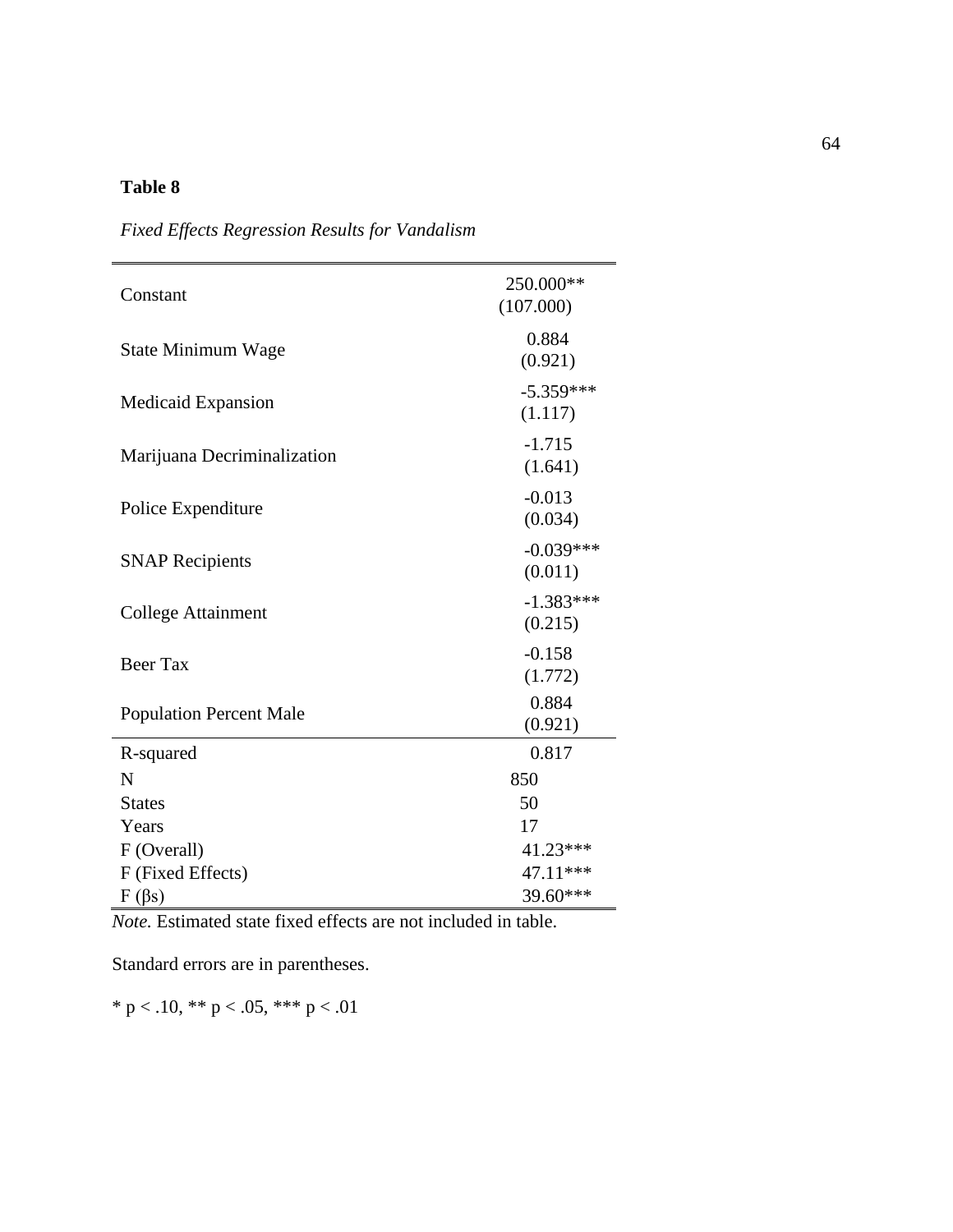| Constant                       | $-422.690***$<br>(57.420) |
|--------------------------------|---------------------------|
| State Minimum Wage             | 0.092<br>(0.494)          |
| Medicaid Expansion             | $-1.561***$<br>(0.599)    |
| Marijuana Decriminalization    | 0.130<br>(0.880)          |
| Police Expenditure             | $-0.081***$<br>(0.018)    |
| <b>SNAP Recipients</b>         | $-0.057***$<br>(0.006)    |
| <b>College Attainment</b>      | $-0.323***$<br>(0.115)    |
| Beer Tax                       | $-2.645***$<br>(0.951)    |
| <b>Population Percent Male</b> | 0.092<br>(0.494)          |
| R-squared                      | 0.800                     |
| N                              | 850                       |
| <b>States</b>                  | 50                        |
| Years                          | 17                        |
| F (Overall)                    | 13.12***                  |
| F (Fixed Effects)              | 55.66***                  |
| $F(\beta s)$                   | 40.47***                  |

*Fixed Effects Regression Results for Carrying or Possessing a Weapon*

*Note.* Estimated state fixed effects are not included in table.

Standard errors are in parentheses.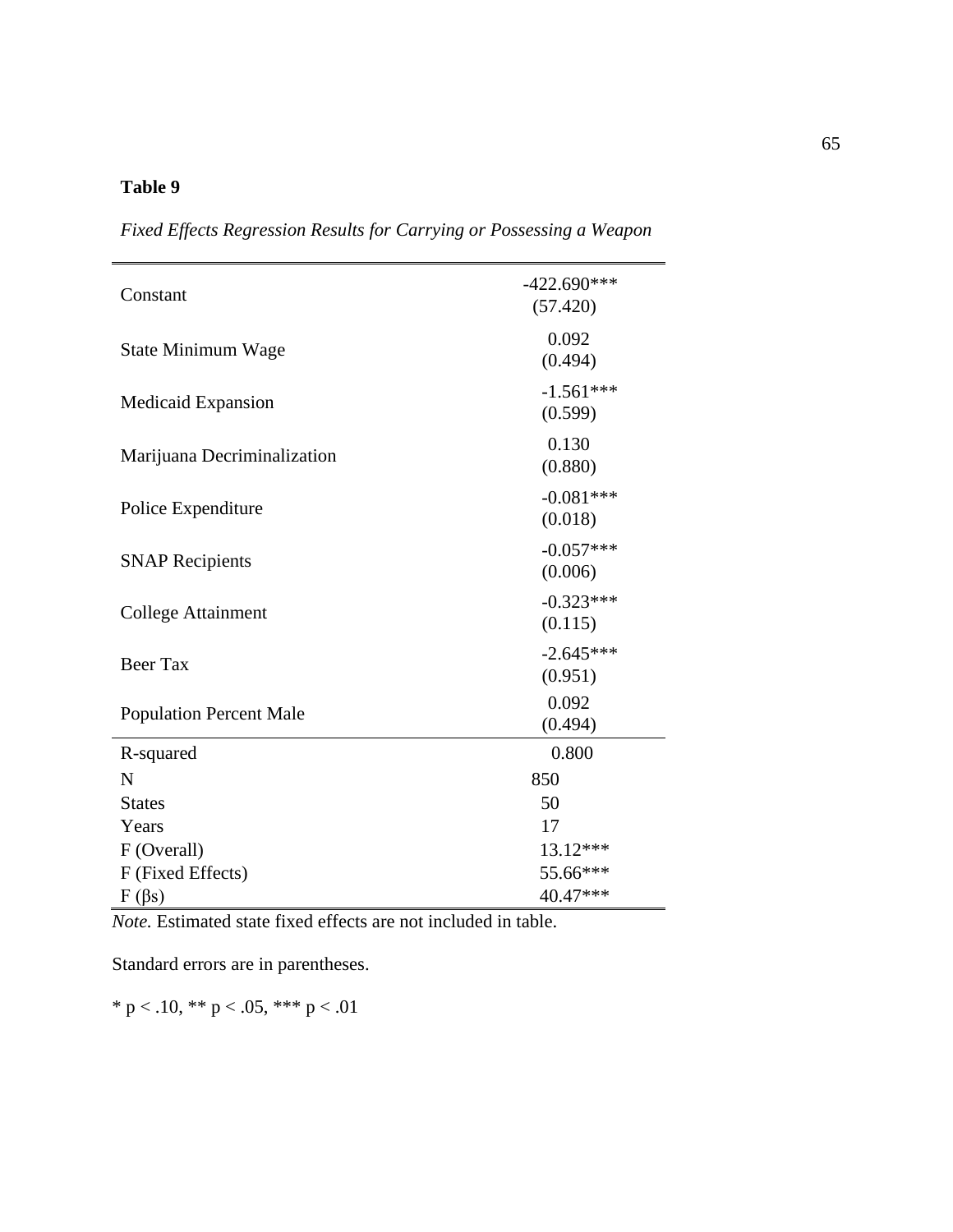| Constant                       | $-145.193***$<br>(33.602) |
|--------------------------------|---------------------------|
| State Minimum Wage             | $-0.289$<br>(0.289)       |
| Medicaid Expansion             | $-1.278***$<br>(0.351)    |
| Marijuana Decriminalization    | 0.016<br>(0.515)          |
| Police Expenditure             | 0.000<br>(0.011)          |
| <b>SNAP Recipients</b>         | $-0.015***$<br>(0.003)    |
| <b>College Attainment</b>      | $-0.007$<br>(0.066)       |
| Beer Tax                       | $-0.143$<br>(0.556)       |
| <b>Population Percent Male</b> | 2.884 ***<br>(0.673)      |
| R-squared                      | 0.858                     |
| N                              | 850                       |
| <b>States</b>                  | 50                        |
| Years                          | 17                        |
| F (Overall)                    | 13.43***                  |
| F (Fixed Effects)              | 84.56***                  |
| $F(\beta s)$                   | 9.32***                   |

*Fixed Effects Regression Results for Prostitution and Criminalized Vice*

*Note.* Estimated state fixed effects are not included in table.

Standard errors are in parentheses.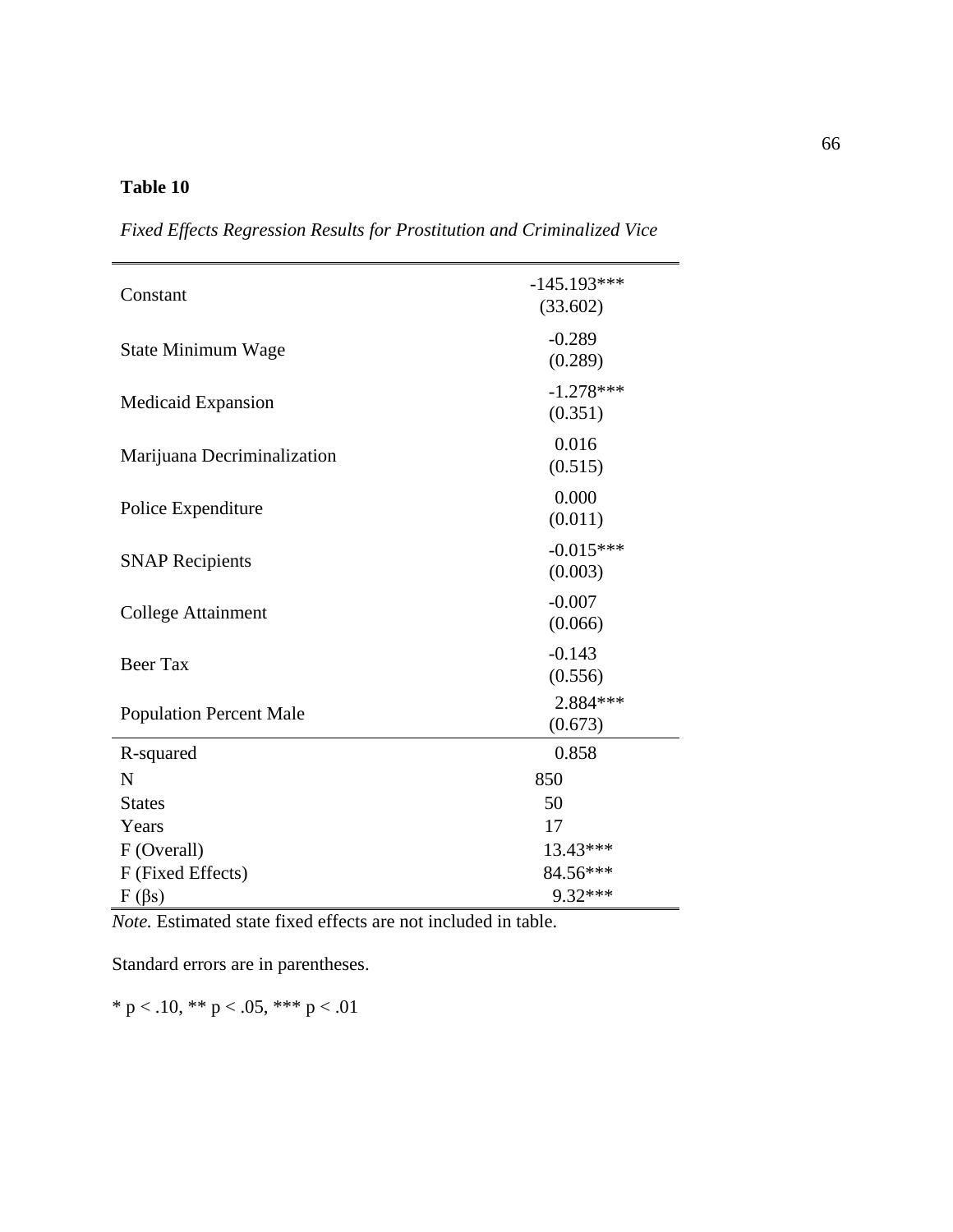| Constant                       | $-56.104**$<br>(21.787) |
|--------------------------------|-------------------------|
| <b>State Minimum Wage</b>      | $-0.585***$<br>(0.188)  |
| <b>Medicaid Expansion</b>      | $-0.655***$<br>(0.227)  |
| Marijuana Decriminalization    | $-0.163$<br>(0.334)     |
| Police Expenditure             | 0.009<br>(0.007)        |
| <b>SNAP Recipients</b>         | $-0.012***$<br>(0.002)  |
| <b>College Attainment</b>      | $-0.269***$<br>(0.044)  |
| <b>Beer Tax</b>                | $-0.490$<br>(0.361)     |
| <b>Population Percent Male</b> | $1.330***$<br>(0.436)   |
| R-squared                      | 0.797                   |
| N                              | 850                     |
| <b>States</b>                  | 50                      |
| Years                          | 17                      |
| F (Overall)                    | 35.02***                |
| F (Fixed Effects)              | 43.41***                |
| $F(\beta s)$                   | 36.44***                |

*Fixed Effects Regression Results for Other Sex Offenses*

*Note.* Estimated state fixed effects are not included in table.

Standard errors are in parentheses.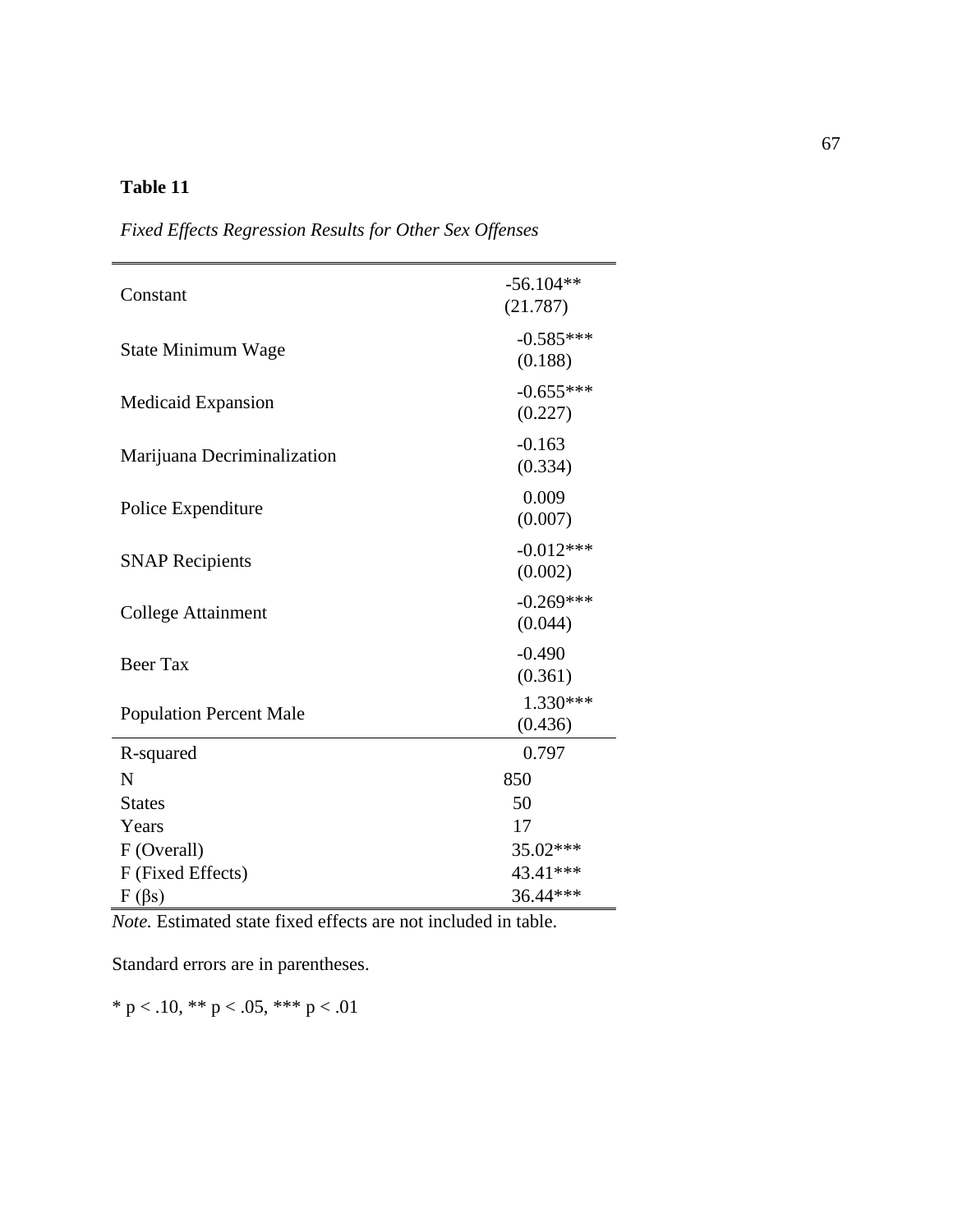| Constant                       | $-3423.990***$<br>(537.500) |
|--------------------------------|-----------------------------|
| <b>State Minimum Wage</b>      | 0.672<br>(4.624)            |
| <b>Medicaid Expansion</b>      | $-17.497***$<br>(5.610)     |
| Marijuana Decriminalization    | $-46.008***$<br>(8.241)     |
| Police Expenditure             | $-0.412**$<br>(0.170)       |
| <b>SNAP Recipients</b>         | $-0.093*$<br>(0.053)        |
| College Attainment             | $-1.999*$<br>(1.079)        |
| Beer Tax                       | $-3.570$<br>(8.900)         |
| <b>Population Percent Male</b> | 0.672<br>(4.624)            |
| R-squared                      | 0.733                       |
| N                              | 850                         |
| <b>States</b>                  | 50                          |
| Years                          | 17                          |
| F (Overall)                    | 9.38***                     |
| F (Fixed Effects)              | 39.37***                    |
| $F(\beta s)$                   | 17.23***                    |

*Fixed Effects Regression Results for Drug Abuse Violations*

*Note.* Estimated state fixed effects are not included in table.

Standard errors are in parentheses.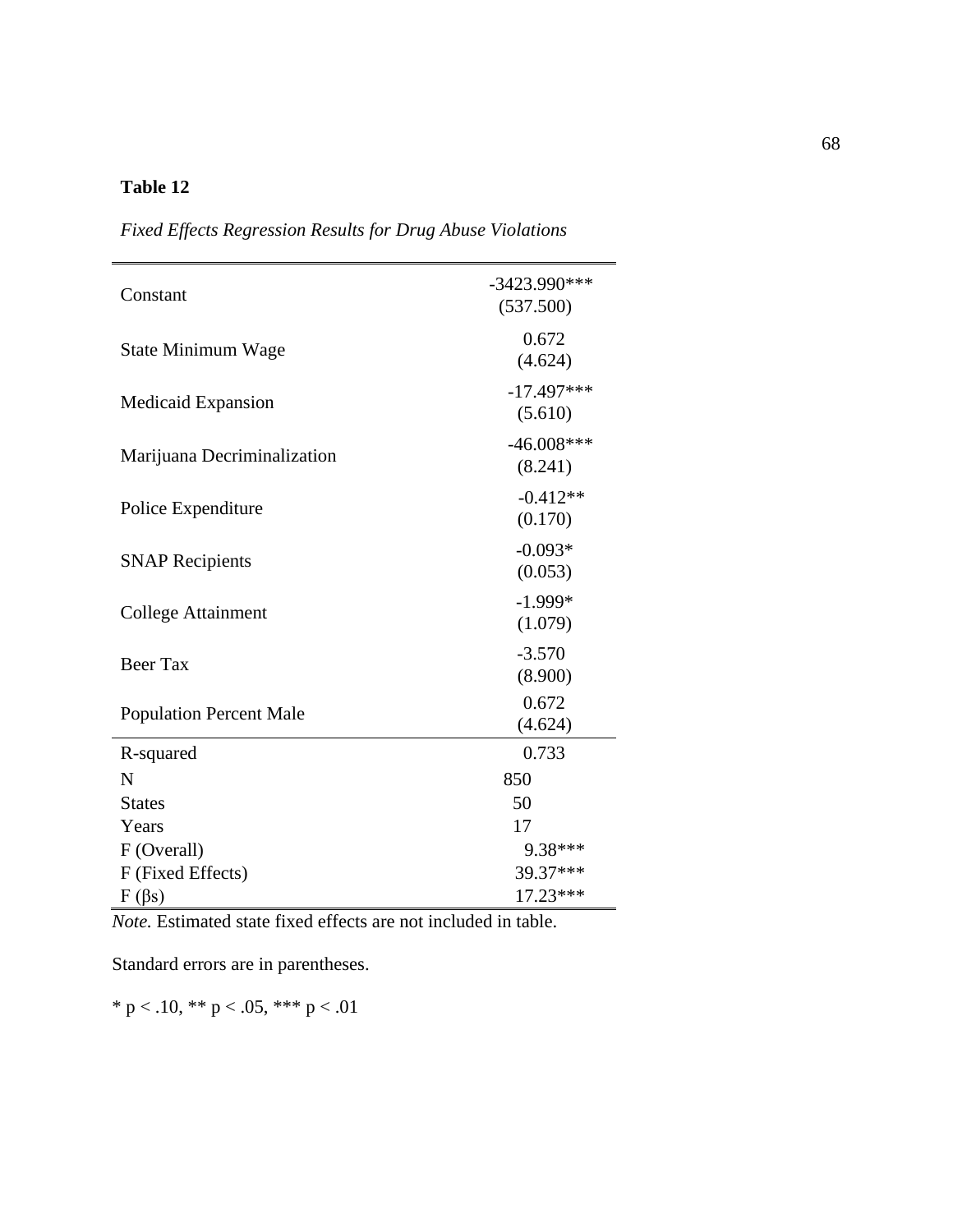| Constant                       | $-23.769**$<br>(12.093) |
|--------------------------------|-------------------------|
| State Minimum Wage             | $0.295***$<br>(0.104)   |
| Medicaid Expansion             | $-0.200$<br>(0.126)     |
| Marijuana Decriminalization    | 0.034<br>(0.185)        |
| Police Expenditure             | $-0.003$<br>(0.004)     |
| <b>SNAP Recipients</b>         | $-0.004***$<br>(0.001)  |
| <b>College Attainment</b>      | $-0.096***$<br>(0.024)  |
| <b>Beer Tax</b>                | $-0.251$<br>(0.200)     |
| <b>Population Percent Male</b> | $0.295***$<br>(0.104)   |
| R-squared                      | 0.735                   |
| N                              | 850                     |
| <b>States</b>                  | 50                      |
| Years                          | 17                      |
| F (Overall)                    | 11.14***                |
| F (Fixed Effects)              | 39.07***                |
| $F(\beta s)$                   | 11.30***                |

*Fixed Effects Regression Results for Gambling*

*Note.* Estimated state fixed effects are not included in table.

Standard errors are in parentheses.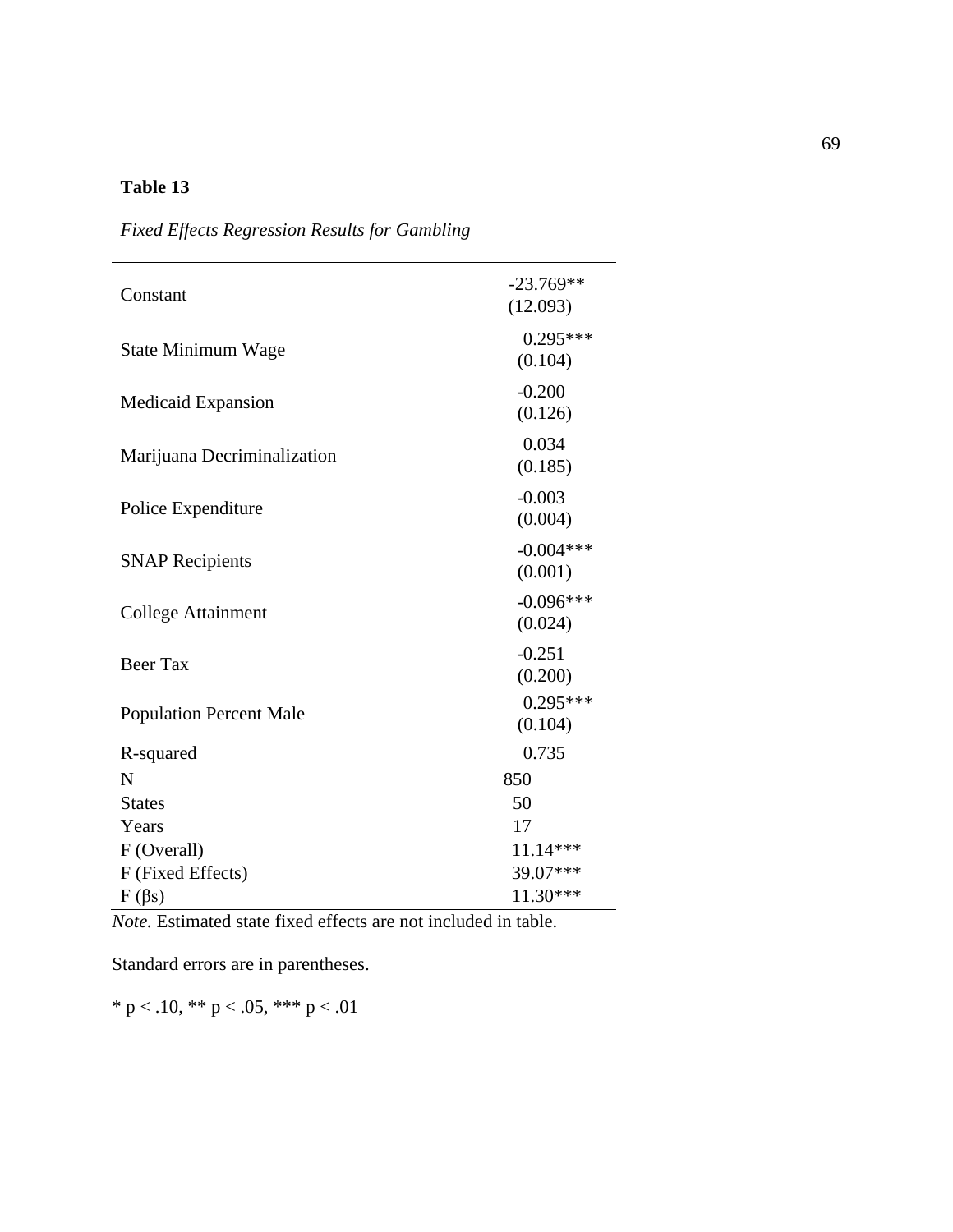$\frac{-0.322}{0.45.058}$ (45.958) State Minimum Wage  $-0.956**$ (0.406) Medicaid Expansion  $-0.238$ (0.481) Marijuana Decriminalization  $-0.238$ (0.704) Police Expenditure  $-0.059***$ (0.015) SNAP Recipients  $-0.014***$ (0.005) College Attainment  $-0.353***$ <br>  $(0.002)$ (0.093) Beer Tax  $\frac{1.668**}{(0.751)}$ (0.761) Population Percent Male  $-0.956**$ (0.920) R-squared 0.755  $N \approx 850$ States 49 Years 17 F (Overall) 10.57\*\*\*  $F$  (Fixed Effects) 43.55\*\*\*  $F(\beta s)$  16.43\*\*\*

*Fixed Effects Regression Results for Offenses Against Family and Children*

*Note.* Estimated state fixed effects are not included in table.

Standard errors are in parentheses.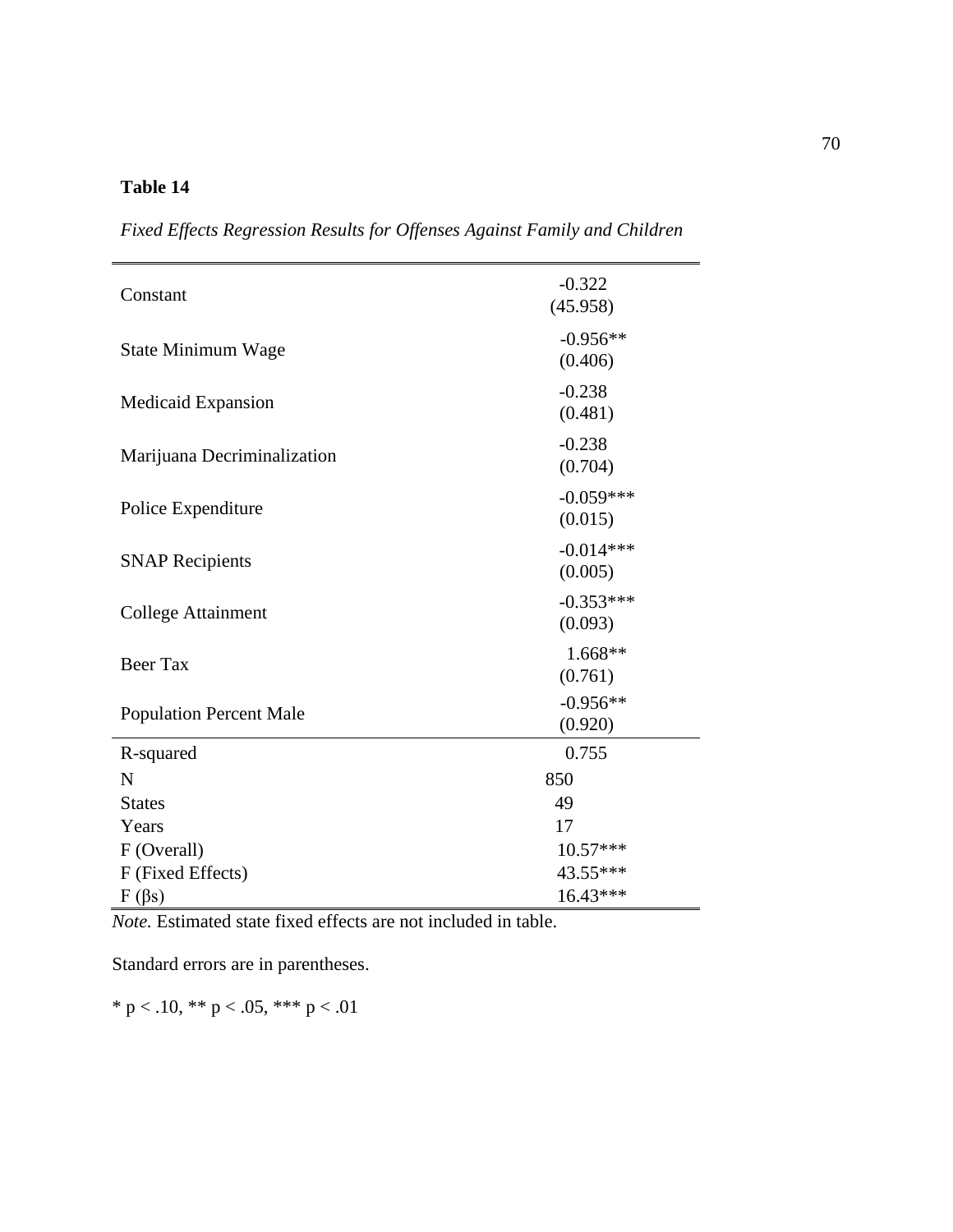| Constant                       | $-716.276*$<br>(407.100) |
|--------------------------------|--------------------------|
| <b>State Minimum Wage</b>      | $-3.652$<br>(3.558)      |
| <b>Medicaid Expansion</b>      | $-16.007***$<br>(4.312)  |
| Marijuana Decriminalization    | 7.843<br>(6.340)         |
| Police Expenditure             | $-0.446***$<br>(0.129)   |
| <b>SNAP Recipients</b>         | $-0.186***$<br>(0.041)   |
| <b>College Attainment</b>      | $-3.142***$<br>(0.822)   |
| <b>Beer Tax</b>                | $-5.163$<br>(6.751)      |
| <b>Population Percent Male</b> | $-3.652$<br>(3.558)      |
| R-squared                      | 0.719                    |
| N                              | 850                      |
| <b>States</b>                  | 49                       |
| Years                          | 17                       |
| F (Overall)                    | 74.47***                 |
| F (Fixed Effects)              | 17.20***                 |
| $F(\beta s)$                   | 22.18***                 |

*Fixed Effects Regression Results for DUI*

*Note.* Estimated state fixed effects are not included in table.

Standard errors are in parentheses.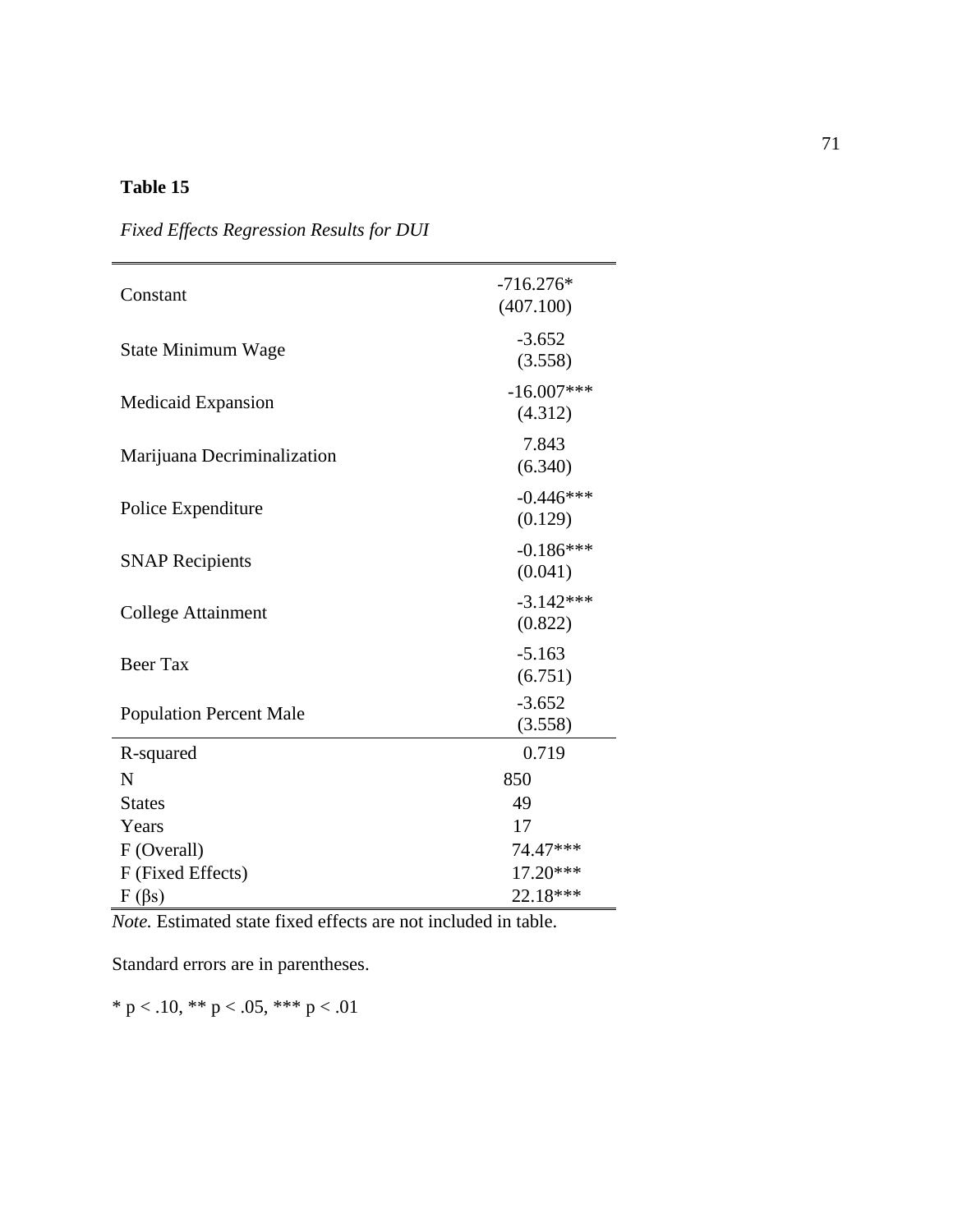| Constant                       | 5860.400***<br>(844.500) |
|--------------------------------|--------------------------|
| State Minimum Wage             | $-3.478$<br>(7.267)      |
| <b>Medicaid Expansion</b>      | $-33.404***$<br>(8.815)  |
| Marijuana Decriminalization    | 33.299**<br>(12.950)     |
| Police Expenditure             | $-0.051$<br>(0.268)      |
| <b>SNAP Recipients</b>         | $-0.183**$<br>(0.084)    |
| <b>College Attainment</b>      | $-10.819***$<br>(1.696)  |
| <b>Beer Tax</b>                | 1.332<br>(13.984)        |
| <b>Population Percent Male</b> | $-3.478$<br>(7.267)      |
| R-squared                      | 0.828                    |
| N                              | 850                      |
| <b>States</b>                  | 50                       |
| Years                          | 17                       |
| F (Overall)                    | 72.13***                 |
| F (Fixed Effects)              | 39.52***                 |
| $F(\beta s)$                   | 38.92***                 |

*Fixed Effects Regression Results for Liquor Law Violations*

*Note.* Estimated state fixed effects are not included in table.

Standard errors are in parentheses.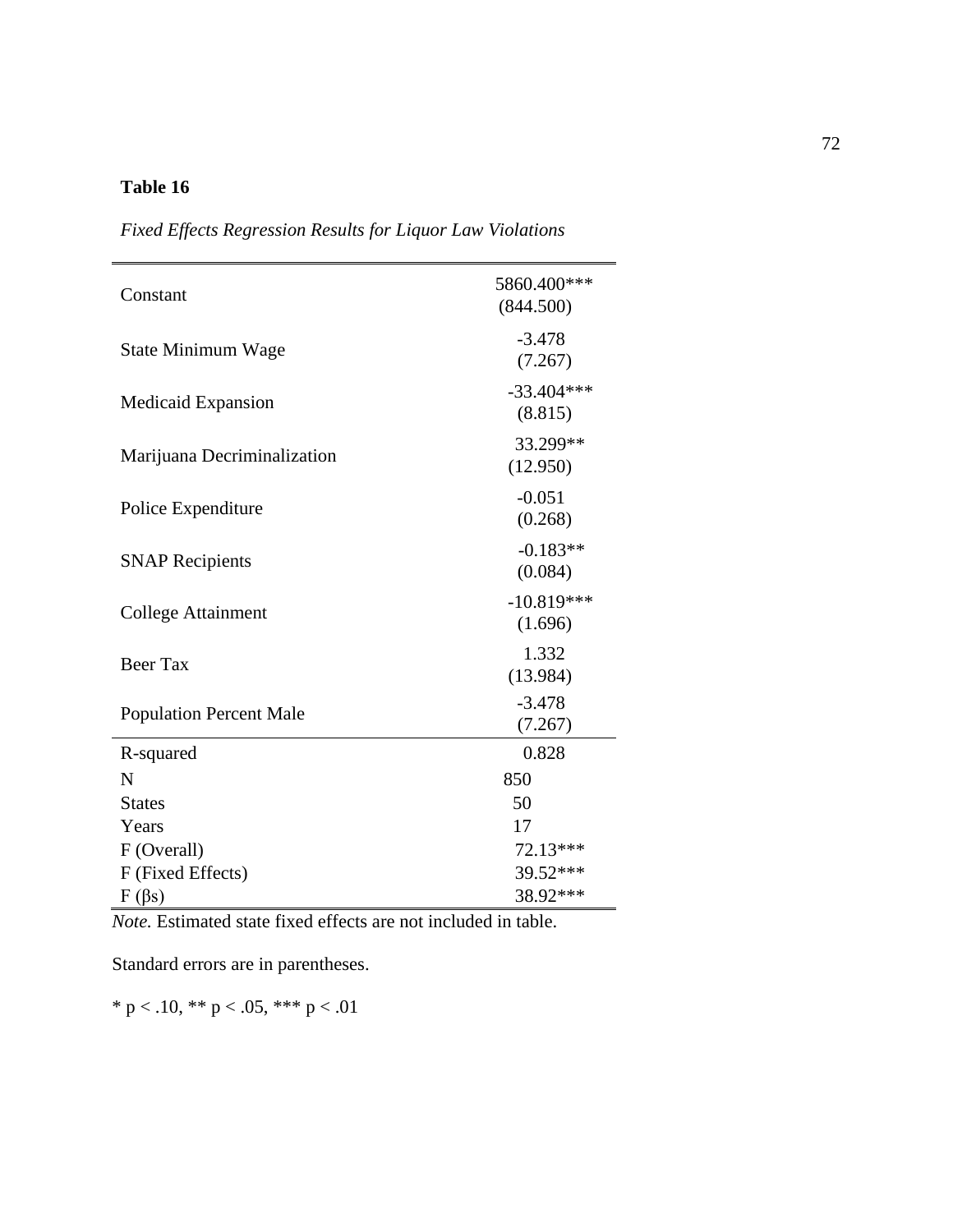| Constant                       | $-379.495*$<br>(204.300) |
|--------------------------------|--------------------------|
| State Minimum Wage             | $3.520*$<br>(1.803)      |
| Medicaid Expansion             | $-5.922***$<br>(2.137)   |
| Marijuana Decriminalization    | $6.237**$<br>(3.130)     |
| Police Expenditure             | $-0.150**$<br>(0.065)    |
| <b>SNAP Recipients</b>         | $-0.042**$<br>(0.021)    |
| <b>College Attainment</b>      | $-0.919**$<br>(0.413)    |
| <b>Beer Tax</b>                | $-5.691*$<br>(3.381)     |
| <b>Population Percent Male</b> | 9.652**<br>(4.090)       |
| R-squared                      | 0.877                    |
| N                              | 850                      |
| <b>States</b>                  | 49                       |
| Years                          | 17                       |
| F (Overall)                    | 21.83***                 |
| F (Fixed Effects)              | 92.32***                 |
| $F(\beta s)$                   | $6.39***$                |

*Fixed Effects Regression Results for Drunkenness*

*Note.* Estimated state fixed effects are not included in table.

Standard errors are in parentheses.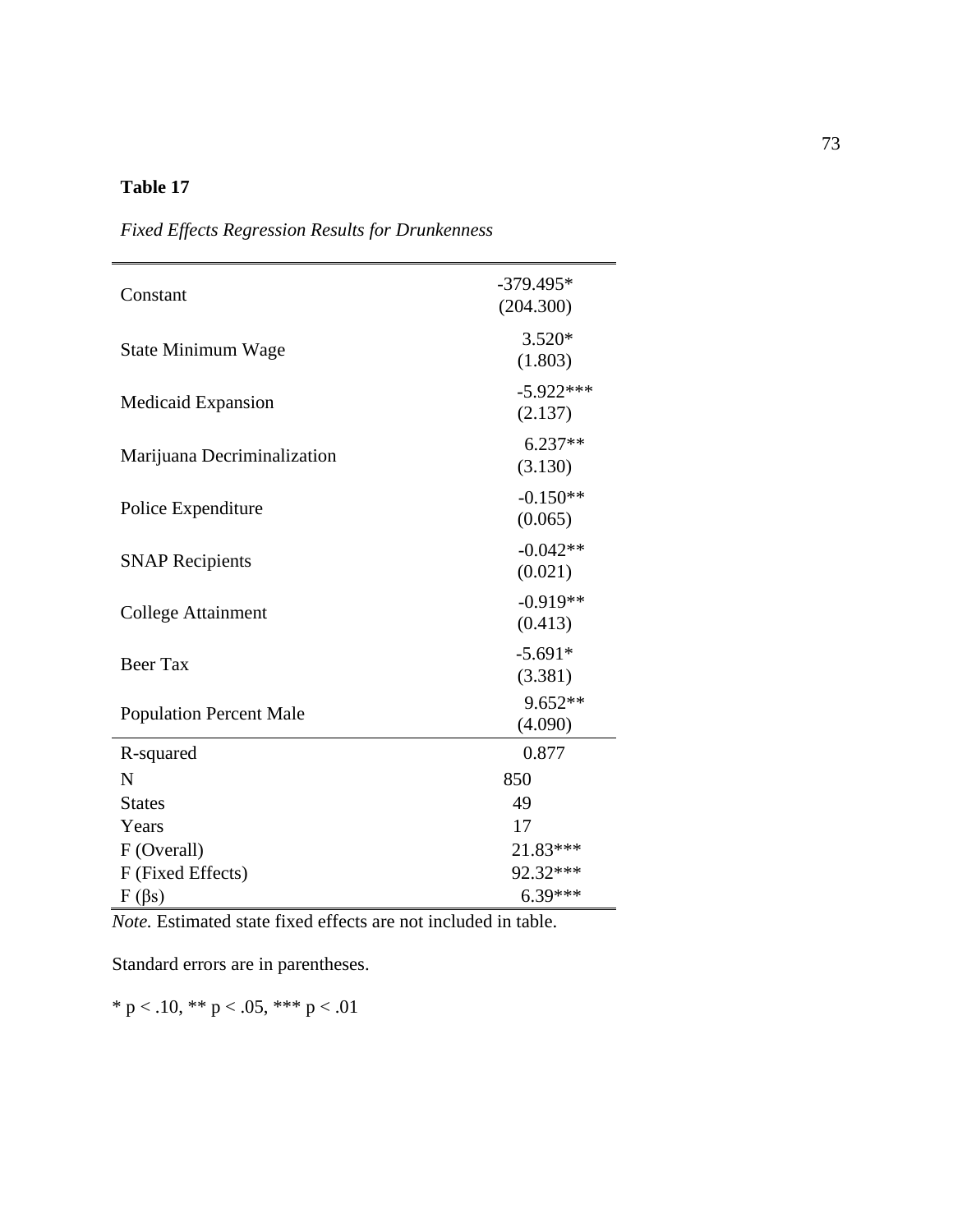| Constant                       | $-213.511$<br>(322.600) |
|--------------------------------|-------------------------|
| State Minimum Wage             | 4.101<br>(2.847)        |
| <b>Medicaid Expansion</b>      | $-13.292***$<br>(3.375) |
| Marijuana Decriminalization    | $-2.363$<br>(4.944)     |
| Police Expenditure             | $-0.093$<br>(0.102)     |
| <b>SNAP Recipients</b>         | $-0.101***$<br>(0.033)  |
| <b>College Attainment</b>      | $-3.973***$<br>(0.652)  |
| <b>Beer Tax</b>                | $-7.802$<br>(5.340)     |
| <b>Population Percent Male</b> | 4.101<br>(2.847)        |
| R-squared                      | 0.835                   |
| N                              | 850                     |
| <b>States</b>                  | 49                      |
| Years                          | 17                      |
| F (Overall)                    | 17.11***                |
| F (Fixed Effects)              | 67.69***                |
| $F(\beta s)$                   | 26.99***                |

*Fixed Effects Regression Results for Disorderly Conduct*

*Note.* Estimated state fixed effects are not included in table.

Standard errors are in parentheses.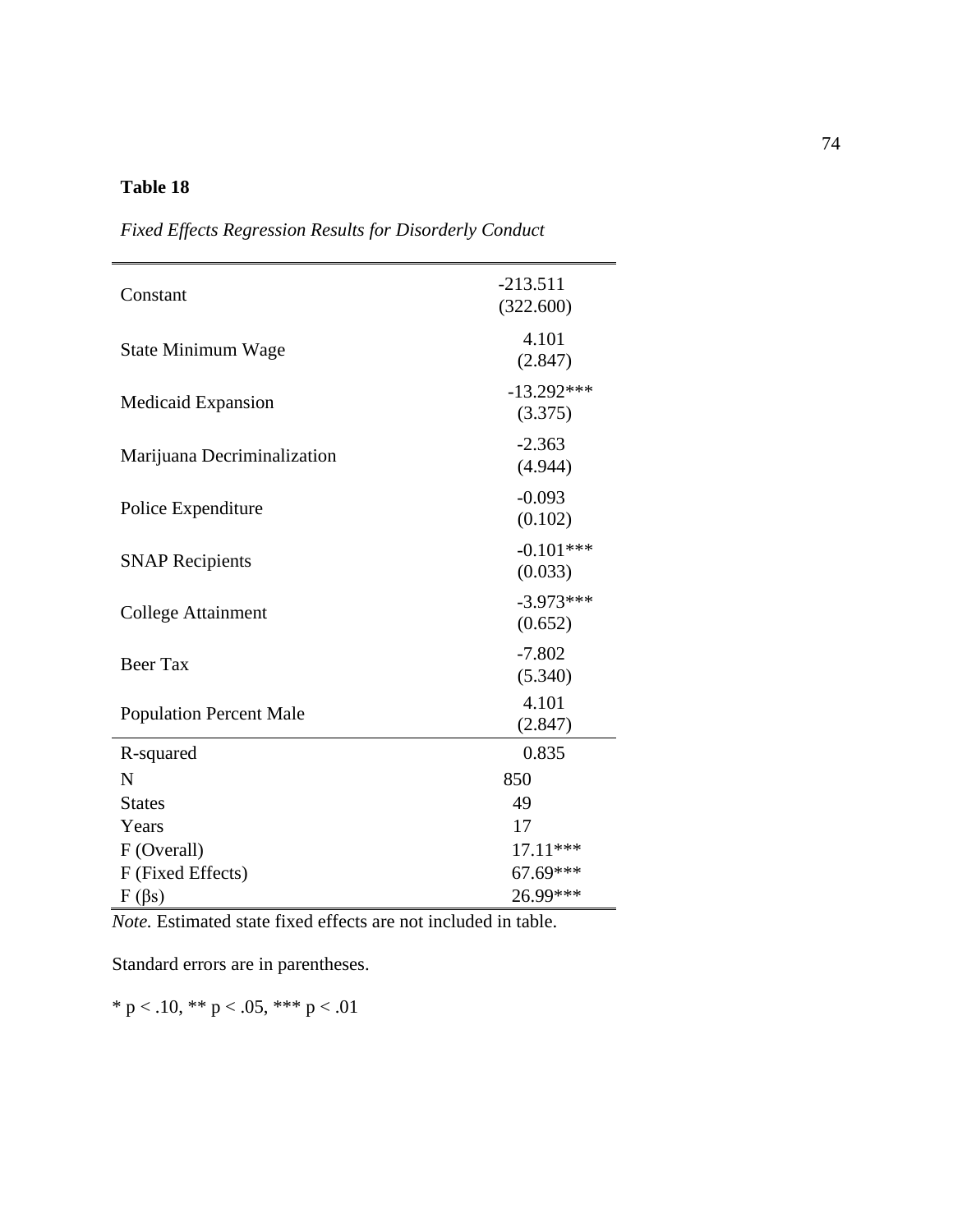| Constant                       | $-159.799***$<br>(35.230) |
|--------------------------------|---------------------------|
| State Minimum Wage             | $-0.340$<br>(0.312)       |
| <b>Medicaid Expansion</b>      | $-1.186***$<br>(0.369)    |
| Marijuana Decriminalization    | $-0.621$<br>(0.540)       |
| Police Expenditure             | 0.017<br>(0.011)          |
| <b>SNAP Recipients</b>         | 0.005<br>(0.004)          |
| <b>College Attainment</b>      | $-0.223***$<br>(0.071)    |
| <b>Beer Tax</b>                | $-0.635$<br>(0.583)       |
| <b>Population Percent Male</b> | 3.194***<br>(0.705)       |
| R-squared                      | 0.701                     |
| N                              | 850                       |
| <b>States</b>                  | 49                        |
| Years                          | 17                        |
| F (Overall)                    | 8.18***                   |
| F (Fixed Effects)              | 33.90***                  |
| $F(\beta s)$                   | $6.78***$                 |

*Fixed Effects Regression Results for Vagrancy*

*Note.* Estimated state fixed effects are not included in table.

Standard errors are in parentheses.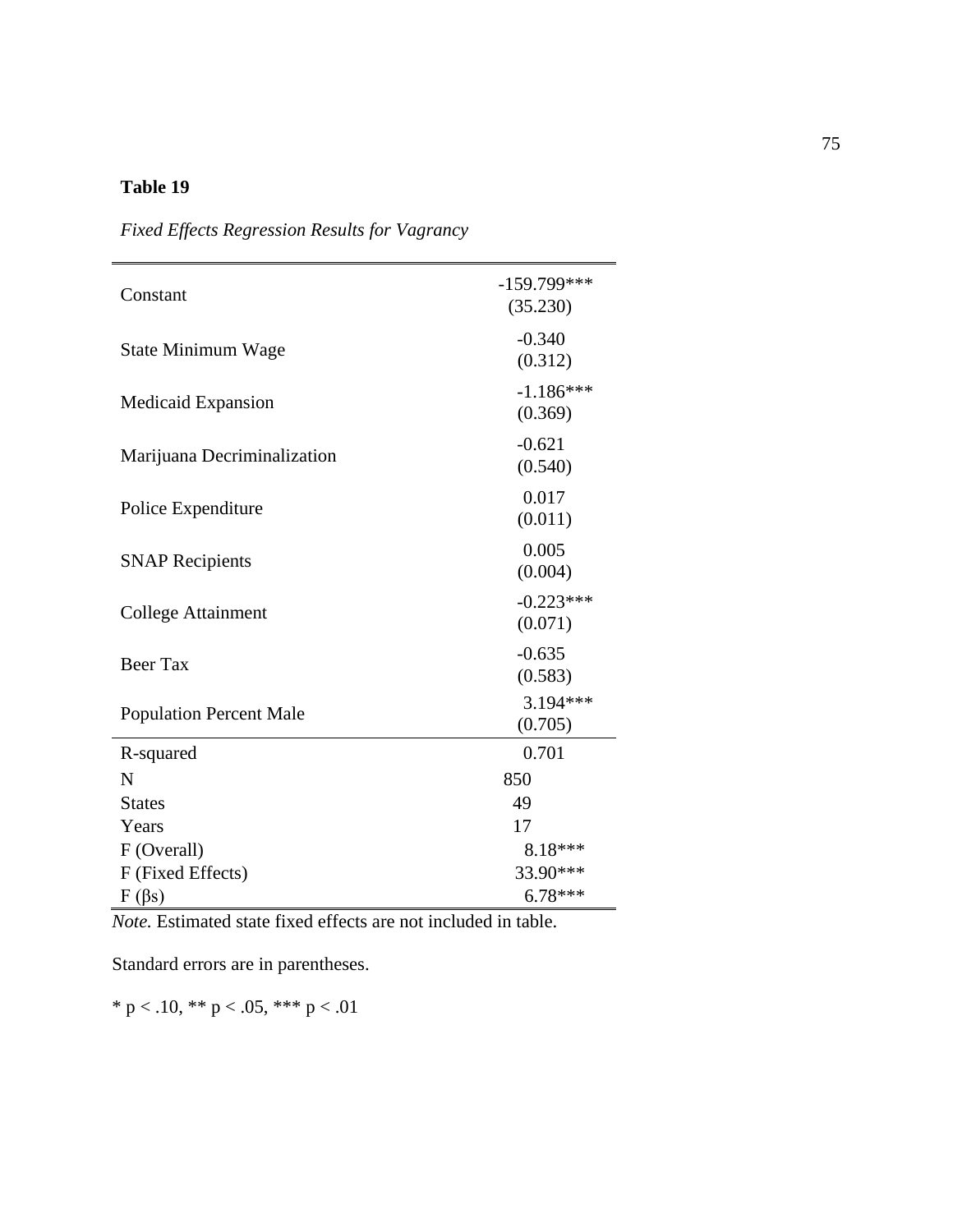| Constant                       | 2163.896<br>(2612.100) |
|--------------------------------|------------------------|
| State Minimum Wage             | $-37.652*$<br>(22.475) |
| <b>Medicaid Expansion</b>      | $-4.339$<br>(27.265)   |
| Marijuana Decriminalization    | $-43.228$<br>(40.053)  |
| Police Expenditure             | $-1.027$<br>(0.827)    |
| <b>SNAP Recipients</b>         | $-0.902***$<br>(0.259) |
| <b>College Attainment</b>      | $-3.859$<br>(5.245)    |
| <b>Beer Tax</b>                | 15.406<br>(43.253)     |
| <b>Population Percent Male</b> | $-24.131$<br>(52.300)  |
| R-squared                      | 0.506                  |
| N                              | 850                    |
| <b>States</b>                  | 50                     |
| Years                          | 17                     |
| F (Overall)                    | 11.48***               |
| F (Fixed Effects)              | 13.30***               |
| $F(\beta s)$                   | $6.75***$              |

*Fixed Effects Regression Results for All Other Offenses*

*Note.* Estimated state fixed effects are not included in table.

Standard errors are in parentheses.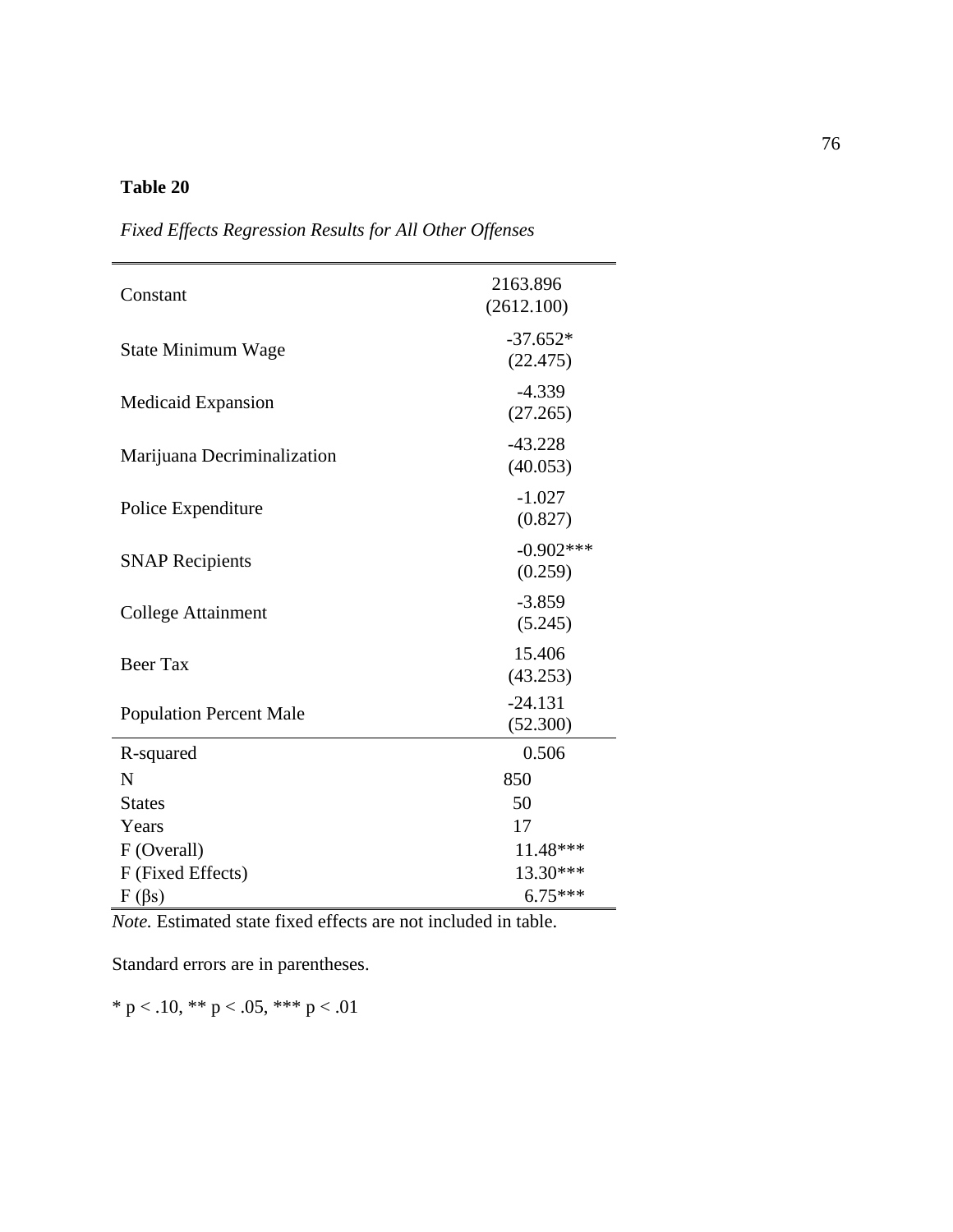| Constant                       | 40.095**<br>(18.665) |
|--------------------------------|----------------------|
| State Minimum Wage             | $-0.055$<br>(0.165)  |
| <b>Medicaid Expansion</b>      | 0.184<br>(0.195)     |
| Marijuana Decriminalization    | $-0.561*$<br>(0.286) |
| Police Expenditure             | $-0.005$<br>(0.006)  |
| <b>SNAP Recipients</b>         | $-0.003$<br>(0.002)  |
| <b>College Attainment</b>      | $-0.063*$<br>(0.038) |
| <b>Beer Tax</b>                | $-0.064$<br>(0.309)  |
| <b>Population Percent Male</b> | $-0.671*$<br>(0.374) |
| R-squared                      | 0.312                |
| N                              | 850                  |
| <b>States</b>                  | 49                   |
| Years                          | 17                   |
| F (Overall)                    | 8.28***              |
| F (Fixed Effects)              | $5.57***$            |
| $F(\beta s)$                   | $5.20***$            |

*Fixed Effects Regression Results for Suspicion*

*Note.* Estimated state fixed effects are not included in table.

Standard errors are in parentheses.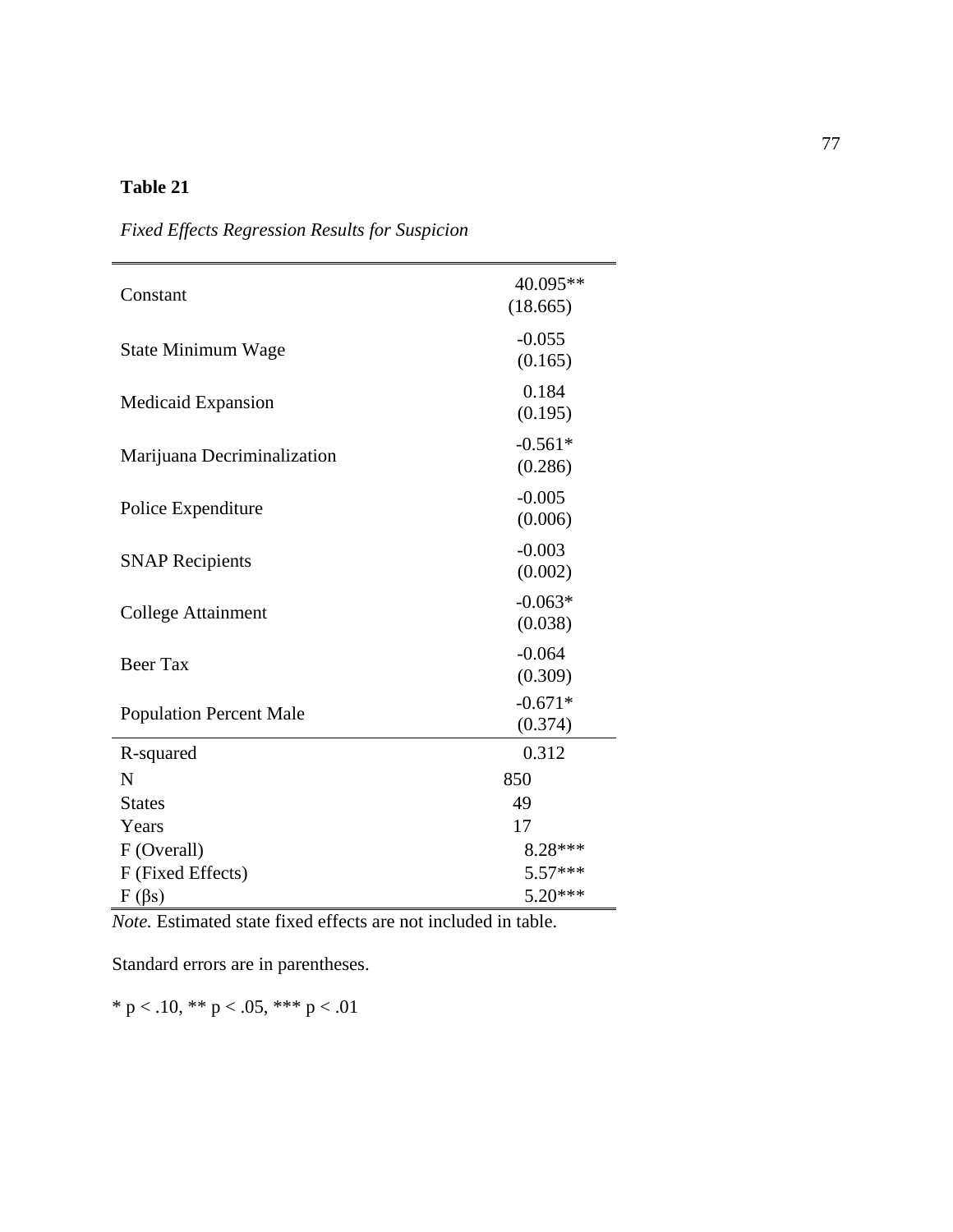| Constant                       | $-178.316$<br>(118.600) |
|--------------------------------|-------------------------|
| State Minimum Wage             | $-0.475$<br>(1.047)     |
| <b>Medicaid Expansion</b>      | $-5.261***$<br>(1.241)  |
| Marijuana Decriminalization    | 7.249 ***<br>(1.817)    |
| Police Expenditure             | $-0.010$<br>(0.038)     |
| <b>SNAP Recipients</b>         | $-0.077***$<br>(0.012)  |
| <b>College Attainment</b>      | $-1.058***$<br>(0.240)  |
| <b>Beer Tax</b>                | $-0.752$<br>(1.963)     |
| <b>Population Percent Male</b> | 4.736**<br>(2.374)      |
| R-squared                      | 0.788                   |
| N                              | 850                     |
| <b>States</b>                  | 49                      |
| Years                          | 17                      |
| F (Overall)                    | 43.16***                |
| F (Fixed Effects)              | 37.62***                |
| $F(\beta s)$                   | 27.16***                |

*Fixed Effects Regression Results for Curfew Violations*

*Note.* Estimated state fixed effects are not included in table.

Standard errors are in parentheses.